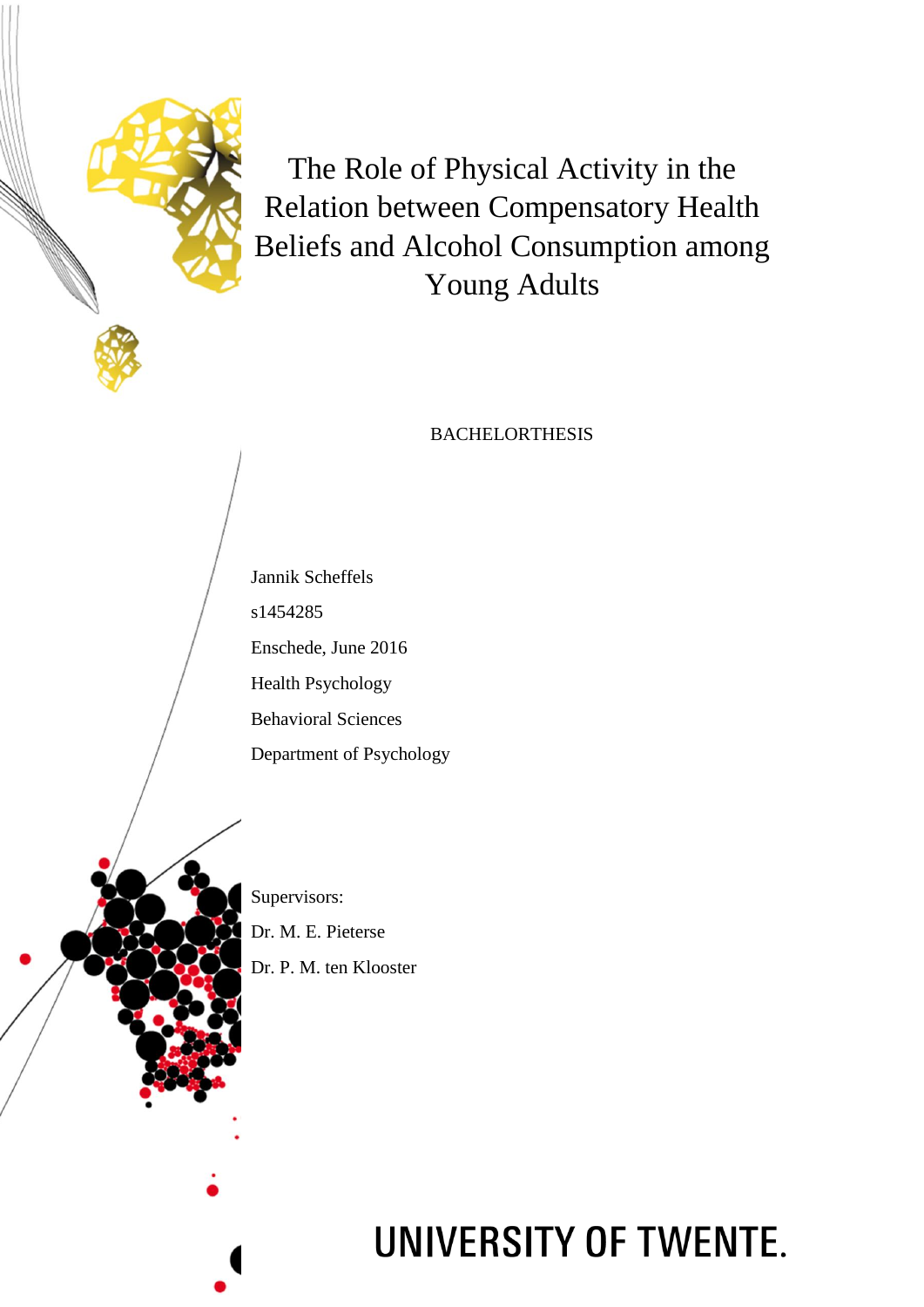#### **Abstract**

Heavy alcohol drinking among young adults is a prevalent public health problem in most Western countries such as the Netherlands. Compensatory health beliefs (CHBs) may play an important role in the consumption of alcohol. CHBs are beliefs that negative effects of volitional unhealthy behaviours can be compensated for by engaging in another, volitional healthy behaviour. This may cause health problems in the long run, especially when continuously carrying out unhealthy behaviour and not engaging in the planned healthy behaviour.

This study examined the relationship between PA-CHBs (compensation of alcohol consumption by performing physical activity) as well as other CHBs and alcohol consumption among young adults. It specifically focused on the role of physical activity and gender in this relationship. Past research indicated that CHBs are positively related to the consumption of alcohol, that physical activity may play a role in this relationship, and that there are gender differences in both physical activity and the consumption of alcohol.

An online survey study was conducted during April and May 2016 ( $n = 209$ ). It was found that PA-CHBs as well as total CHBs were significantly positively related to alcohol consumption  $(r = .34; r = .21)$ , whereas other CHBs were only marginally significantly positively related  $(r = .13)$ . There was a significant moderation effect of physical activity on the relationship between total CHBs and alcohol consumption. Thus, the effect of CHBs on alcohol consumption was stronger for people with high physical activity than for those with lower physical activity. This moderation effect was also found for PA-CHBs, but inversely for males and females. Whereas PA-CHBs predicted alcohol consumption when males were engaged in low and moderate physical activity, they were predictive when females were moderately and highly physically active. Thus, both physical activity and gender had an influence here.

The current study revealed interesting insights with regard to the association between CHBs and the consumption of alcohol among young adults. It was the first to investigate the role of physical activity in this relationship. It also demonstrates the importance of using more specific CHB scales, tailored to the context that is examined, which might result in stronger relations. In order to reduce the consumption of alcohol among young adults, informing them about especially incorrect CHBs could serve as a starting point. Additionally, engagement in physical activity and related gender differences should be taken into account when dealing with this issue.

*Keywords:* compensatory health beliefs, alcohol consumption, physical activity, young adults, health behaviours**,** gender.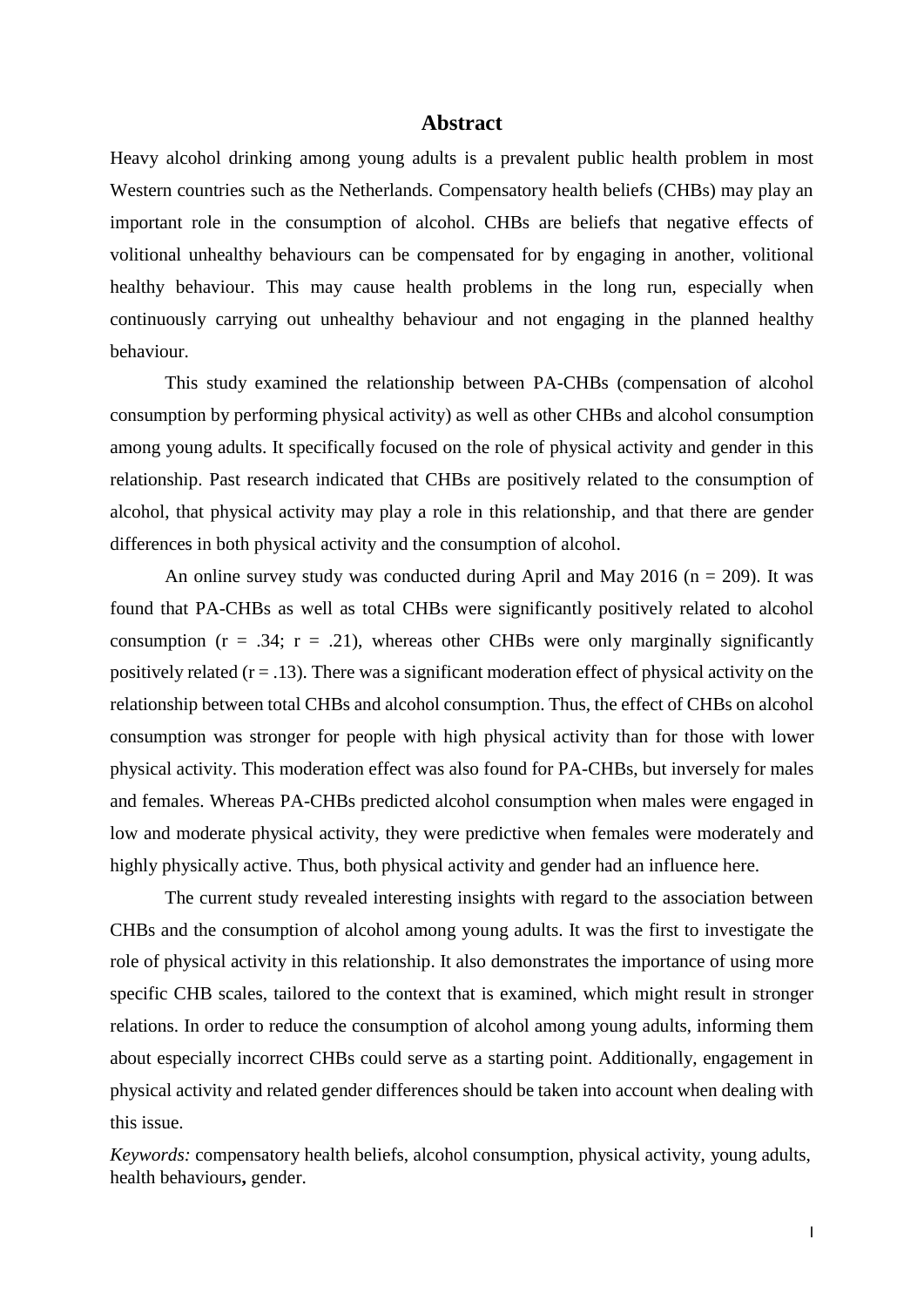# **Table of Contents**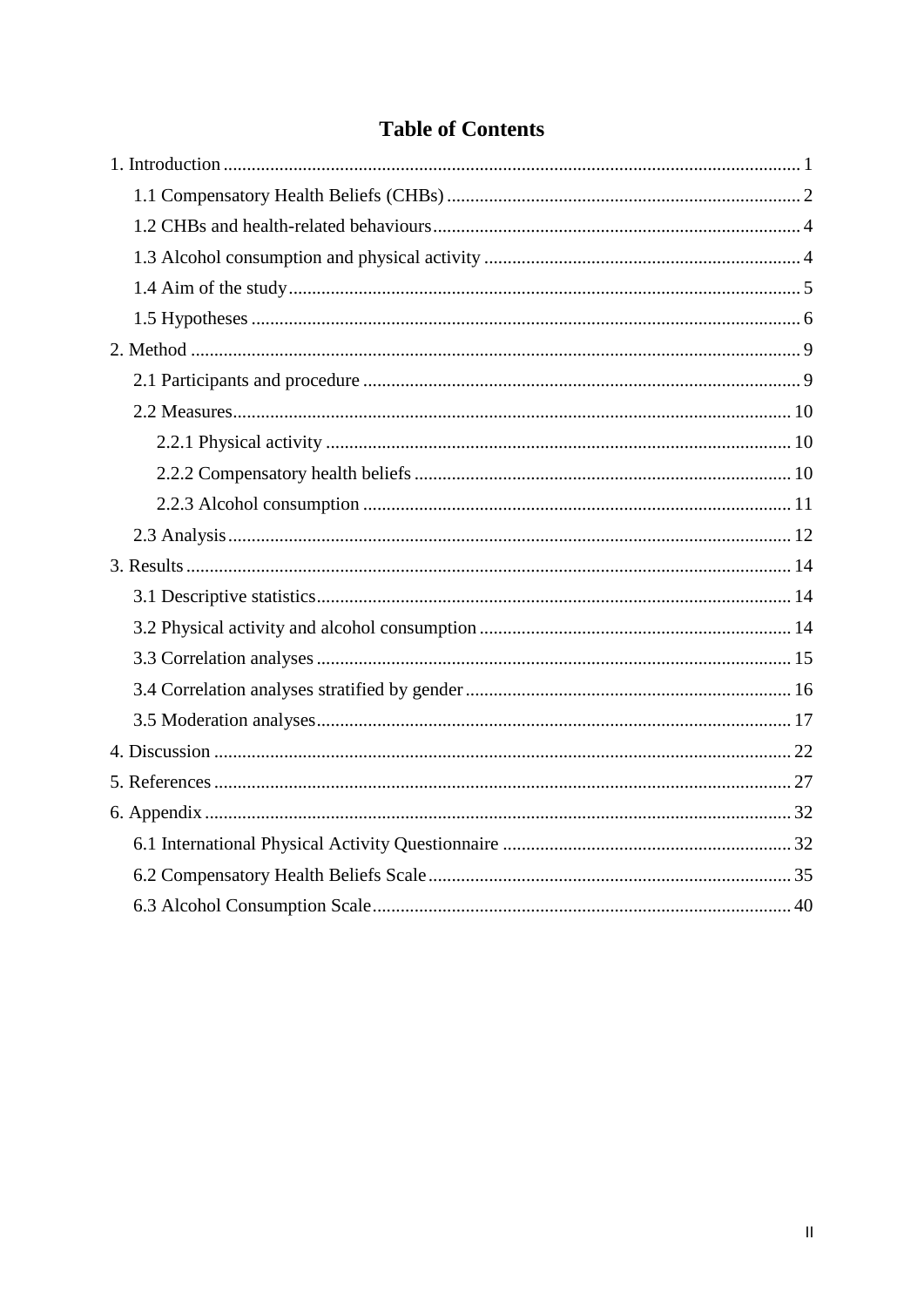# **1. Introduction**

<span id="page-3-0"></span>Health behaviours and their consequences for health outcomes are gaining ever more attention in our life (Knäuper, Rabiau, Cohen, & Patriciu, 2004). Research by McGinnis and Foege (1993) showed that major contributors to morbidity and mortality are life-style factors such as smoking, dieting and activity patterns, alcohol consumption, and illicit use of drugs. However, in an increasingly sedentary nature of our life and a decrease in physical activity throughout life due to changing modes of transportation and many forms of work (Berli, Loretini, Radtke, Hornung, & Scholz, 2014), executing healthy behaviours in daily life becomes more and more challenging. According to Knäuper and colleagues (2004), people are well aware of which behaviours have positive or negative effects on their health but they often fail to execute healthy or inhibit unhealthy behaviours. For example, despite the fact that drinking alcohol has negative health effects, it is consumed for reasons such as relaxation, enjoyment and sociability (Davoren, Cronin, Perry, Demant, Shiely, & O'Connor, 2015).

This study aims at explaining this discrepancy by especially focussing on the consumption of alcohol, which has been consistently regarded as an important risk factor for chronic diseases such as hypertension and diabetes (Zhang, Shu, Si, Yu, Liao, Gao, Zhang & Zheng, 2015). In 2006, the Dutch Health Council ("Gezondheidsraad") advised males to not drink more than 14 units and females to not drink more than seven units of alcohol per week (Gezondheidsraad, 2006), with one unit representing ten grams of pure alcohol. However, around 14 percent of Dutch men and 10.5 percent of Dutch women failed to adhere with this recommendation in 2007 (Schulz, Kremers, & de Vries, 2012). In 2015, the guideline was even sharpened. Since then, it is advised to not drink alcohol at all or at least no more than one unit per day, which is a maximum of seven units per week for both men and women (Gezondheidsraad, 2015). When someone drinks more than six units of alcohol on one occasion, the Dutch Health Councils is speaking of binge drinking.

Non-adherence to alcohol consumption guidelines can lead to several health problems, especially during adolescence, since this represents a period of significant neurodevelopment and increased vulnerability to alcohol's neurotoxic effects. Therefore, even seemingly modest doses of alcohol may have great impact on developing adolescents' brains (Jones, Cservenka, & Nagel, 2016). Besides neurophysiological consequences for adolescents, extreme forms of alcohol consumption ("binge drinking") increase the risk of dying from alcohol poisoning or fatal traffic accidents (Veliz, McCabe, & Boyd, 2016), thereby also affecting young adults. According to Turrisi, Mallett, Mastroleo and Larimer (2006), heavy drinking among college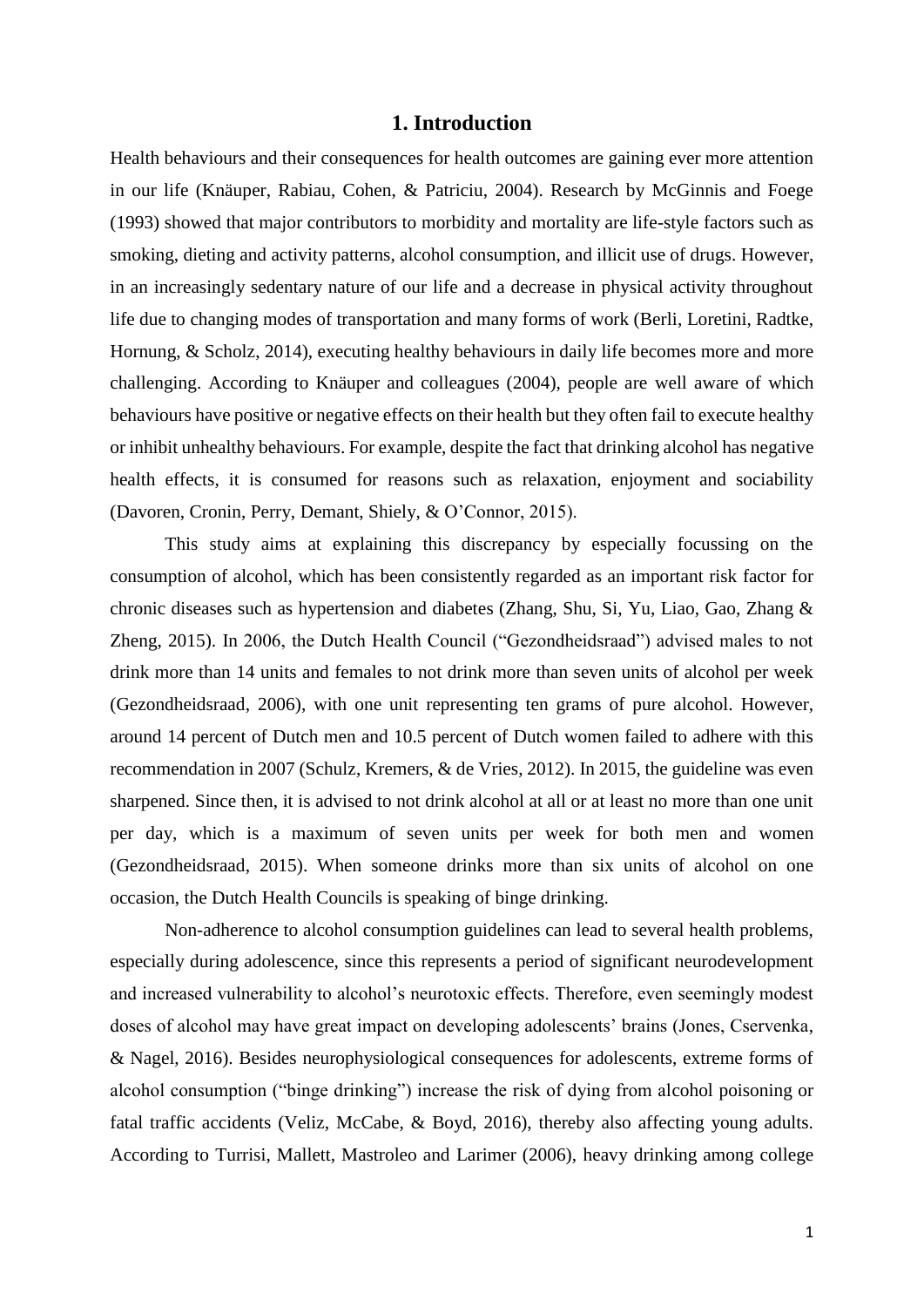students is a major social problem in the United States. As they put it: "twenty years of research has revealed that the highest proportion of heavy drinkers and individuals with diagnosable alcohol-use disorders and multiple substance dependencies are in the age range encompassing over 90% of all enrolled college students, the majority of these individuals being between the ages of 18 and 21" (p. 401). However, alcohol use among young adults is not only a prevalent public health problem in the United States but also in most Western countries such as the Netherlands (Voogt, Poelen, Kleinjan, Lemmers, & Engels, 2013).

#### <span id="page-4-0"></span>**1.1 Compensatory Health Beliefs (CHBs)**

Individuals have to make many decisions regarding their own health, throughout daily life. For instance, people must consider whether to eat the delicious-looking cookies right on the table, despite the fact that they are unhealthy. Especially when holding specific goals concerning their own health, individuals are torn between their long-term dieting goals and giving in to the immediate temptation. This pattern can not only be observed in eating behaviour but also in other behaviours such as smoking cigarettes, having a drink or taking the car instead of the bicycle for short distances.

One reason for such "self-defeating" or "maladaptive" behaviours (as they seem to the outside observer) is that they depend on the time that goes by until a certain positive or negative consequence occurs. As Hall and Fong (2007) put it "the rationality of human [health] behaviour largely depends on the temporal frame adopted" (p. 6). According to them, "maladaptive" behaviours are mostly driven by a favourable balance of immediate costs and benefits. For instance, drinking alcohol might be associated with few costs (e.g. headaches the next day) and many benefits (e.g. relaxation and sociability) for the individual at the time of action but substantial long-term costs (such as coronary heart disease) and few (if any) benefits in the future. In contrast, many "adaptive" behaviours such as being physically active are associated with substantial costs (e.g. having less time for other things or having to take the long way to the gym) and few benefits (e.g. feeling good after exercising) at the time of activation, which can result in knowing "what is good for me" but not doing it.

Such behaviour patterns might not only be explained by their requirement of active selfregulation (Hall & Fong, 2007), but also by the fact that people act following the so-called hedonic principle, which means that "individuals strive to achieve an ideal balance between fulfilling their desires and pursuing their goals" (Radtke & Rackow, 2014, p. 12413). Thus, they seek to maximize pleasure and minimize harm. For instance, a person could choose to drink alcohol on a party because he or she is offered a drink. Simultaneously, the same person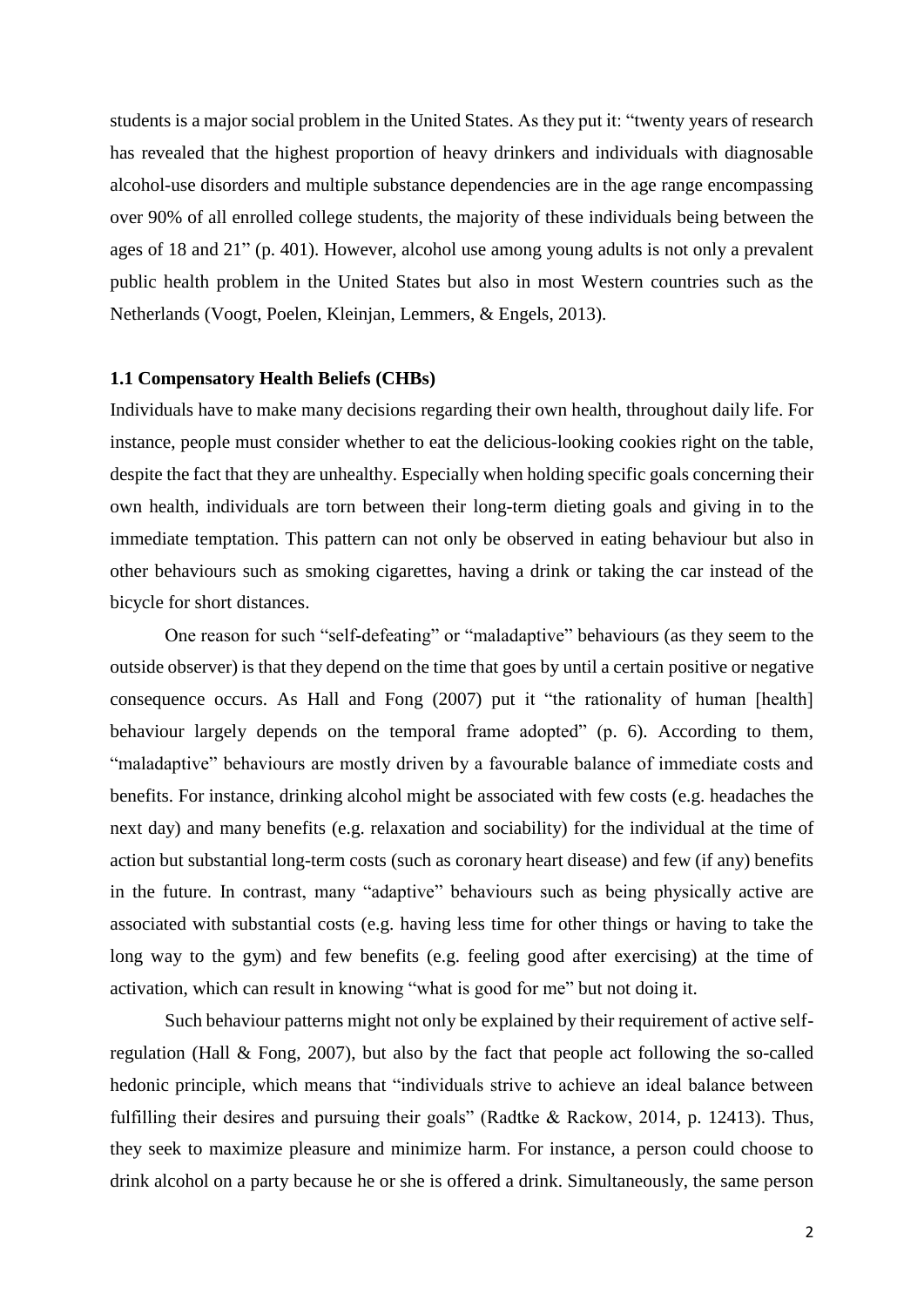could strive to live a healthier life. Because he or she is aware that consuming alcohol is counterproductive for reaching this goal, the person might be motivated to seek and implement a strategy to mitigate this inner conflict. According to Rabiau, Knäuper and Miquelon (2006), activating compensatory health beliefs (CHBs) is an effective strategy for realizing this. For instance, in the previous example of being torn between the cognition that the consumption of alcohol would be pleasurable and the conflicting cognition that alcohol will be a hindrance of reaching the goal of being healthier, the person might tend to think that having a drink would be fine as long as he or she will go to gym the next day. This might protect the body from negative effects of alcohol. In other words, the person tends to think that "the [harmful] effects of a volitional unhealthy behaviour can be compensated for, or 'neutralized', by engaging in another, volitional healthy behaviour" (Rabiau, Knäuper, & Miquelon, 2006, p. 140).

CHBs can be activated both before (in anticipation of) and after (as the consequence of) engaging in the unhealthy behaviour, creating the cognitive dissonance. This cognitive state can be perceived due to a variety of reasons. For instance, the unhealthy behaviour can violate a valued self-perception (e.g. being somebody who wants to stay healthy), differ with selfexpectations (e.g. trying to be healthier) or might be feared to cause illness (Knäuper et al., 2004). According to Knäuper and colleagues (2004), using CHBs "is thus an automatic motivated regulatory process that functions to reduce cognitive dissonance by justifying unhealthy behaviour choices with the plan to engage in healthy behaviours" (p. 608). Another important aspect regarding CHBs is that they can be clearly distinguished from irrational health beliefs, which can also weaken the effect of health behaviours (e.g. believing that smoking cigarettes is safe because of the own family history). Knäuper and colleagues (2004) mentioned two reason why these beliefs are different from CHBs. First, CHBs are not always irrational or wrong, but may (partly) be accurate. For instance, the belief that perfect hygiene behaviour might prevent infections, which makes vaccination unnecessary, is an accurate compensatory health belief (Ernsting, Schwarzer, Lippke, & Schneider, 2012). Secondly, they differ in the type of cognition. Whereas irrational health beliefs are outcome expectancies, CHBs function as justifications of unhealthy behaviours or they are used to annihilate such outcome expectancies.

As a consequence, CHBs do not always result in negative effects on health. For instance, they might be accurate and therefore effectively neutralize the effects of the unhealthy behaviour. In addition, the person holding the CHBs might indeed follow through with the healthy (compensatory) behaviour. However, those two conditions often do not apply. In these cases, continuously carrying out the unhealthy behaviour and not engaging in the planned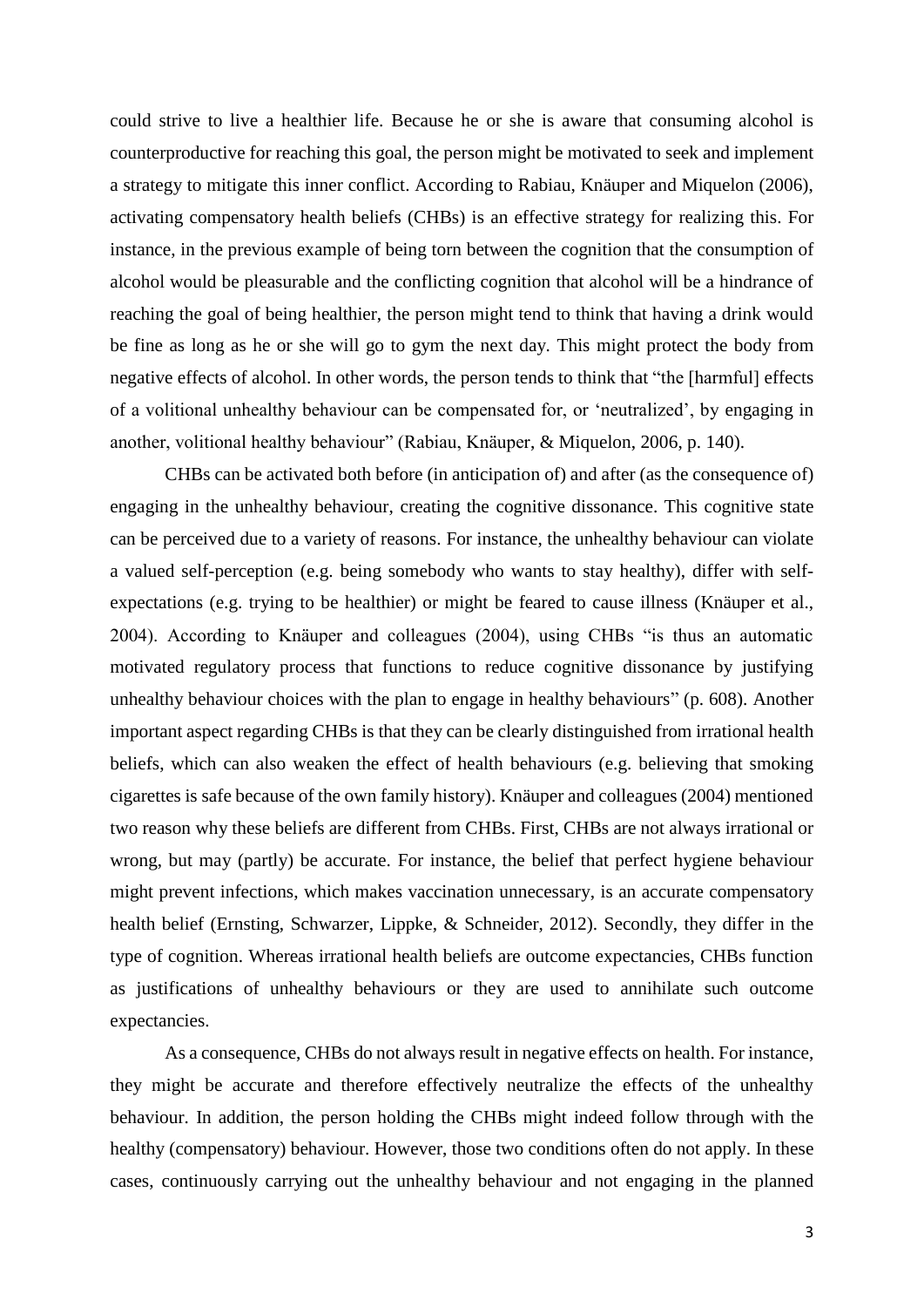healthy behaviour usually results in negative health effects in the long run (Knäuper et al., 2004).

#### <span id="page-6-0"></span>**1.2 CHBs and health-related behaviours**

Past research has especially focussed on the impact of CHBs on both unhealthy behaviours such as smoking or eating high caloric food, and healthy behaviours such as fruit and vegetable consumption or physical activity. For instance, research has shown that holding more CHBs is associated with lower readiness and lower intentions to quit smoking, and that they are positively related to the intake of high caloric food and to poor diabetes self-management (Radtke & Rackow, 2014). Supporting these results, Kronick, Auerbach, Stich and Knäuper (2011) found that CHBs were predictive of caloric intake in dieters. Furthermore, CHBs have been found to be associated with lower adherence to self-set dieting rules and lower adherence of adolescents with type 1 diabetes to treatment (Berli et al., 2014). Another study of Storm, Reinwand, Wienert, Kuhlmann, de Vries and Lippke (2016) revealed that CHBs are negatively correlated with intentions to eat fruit and vegetables when levels of self-efficacy were particularly low. In addition, Kaklamanou and Armitage (2012) showed that if exercise is believed to compensate for unhealthy behaviours, people consumed fewer fruits and were less engaged in moderate physical activity. Furthermore, according to Berli and colleagues (2014), "holding CHBs is rather counterproductive as higher CHBs go along with lower intentions and a reduction in intentions to be physically active" (p. 469). However, in their research, physical activity was not significantly predicted by CHBs. Regarding the relationship between alcohol consumption and CHBs among people between 18 and 74 years of age, a study by Kaklamanou and Armitage (2012) indicated a positive association between CHBs and alcohol consumption. In addition, they found that more alcohol was consumed especially when sleep was believed as an effective compensatory strategy. A study by Knäuper and colleagues (2004) indicated that substance use related CHBs were highly positively correlated with risk behaviour such as the consumption of alcohol. In addition, they found that participants with strong CHBs showed lower self-efficacy toward alcohol resistance.

# <span id="page-6-1"></span>**1.3 Alcohol consumption and physical activity**

It is unclear why especially young people engage in drinking large amounts of alcohol. One reason might be that they are under greater influence of peers and that their risk taking behaviour increases during adolescence, including experimentation with alcohol (Bedendo & Noto, 2016; Jones et al., 2016). This period is also important because it sets the stage for future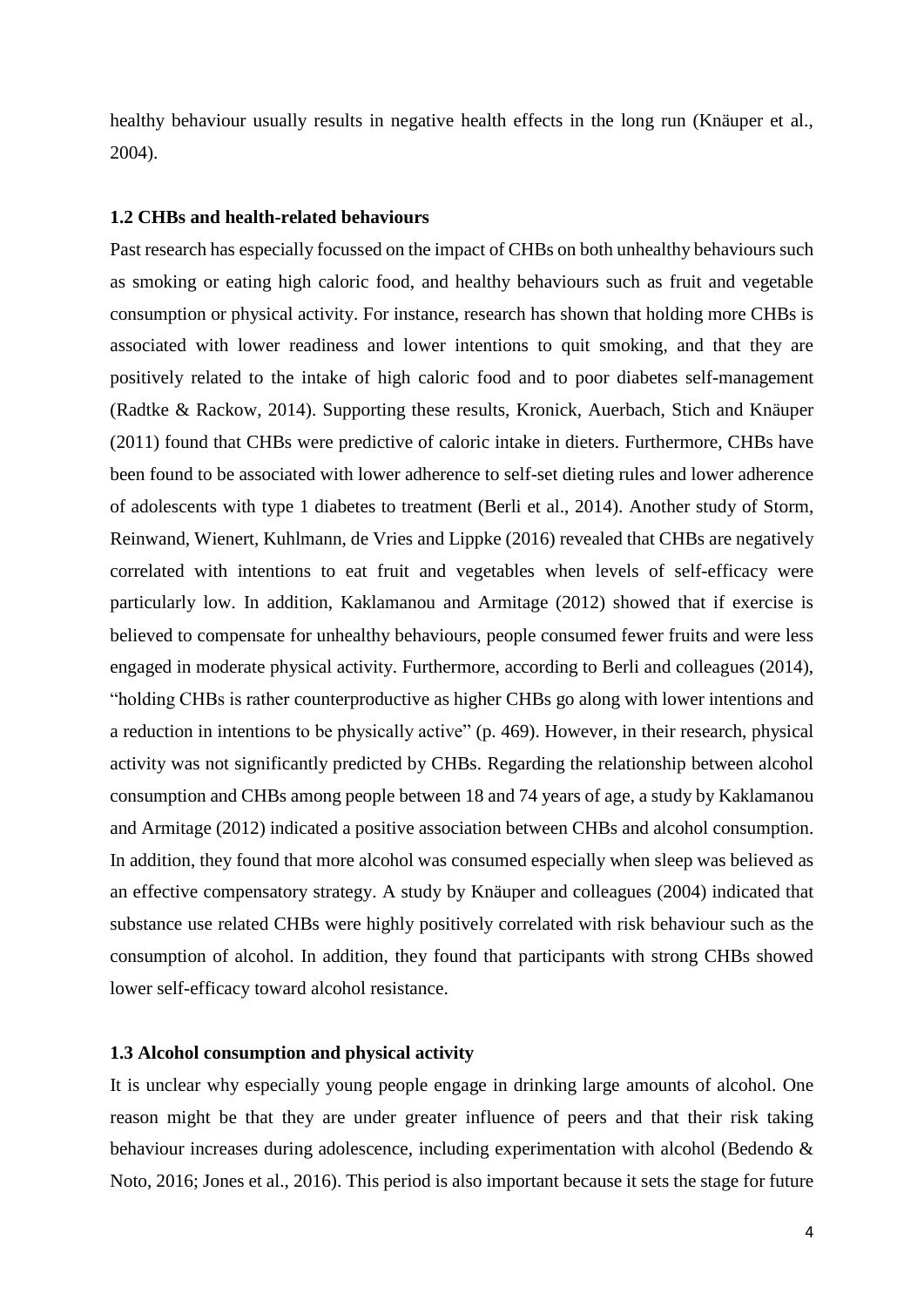alcohol-related behaviour. According to Turrisi and colleagues (2006), excessive alcohol drinking in college represents a continuation or even an escalation of drinking patterns for many students.

To investigate possible factors influencing alcohol consumption among young people, Bedendo and Noto (2015) focussed on alcohol consumption and its relationship with different sorts of sports, assuming that drinking alcohol can be used to encourage or strengthen group bonds among sport players. They found that more frequent sports practice was indeed positively associated with the consumption of alcohol, including heavy episodic drinking. However, professional participation in sport was less related to alcohol consumption. Regarding the type of sport, Zhou, Heim and O'Brien (2015) found that team sports players showed greater rates of alcohol consumption and were more likely to be categorized as heavy drinkers than individual sports players. In contrast to these findings, a study by Nelson and Gordon-Larsen (2006) indicated that participation in a range of physical-activity-related behaviours such as skating and sport participation was associated with higher grades, self-esteem and a favourable adolescent risk profile, including decreased use of substances. In another study concentrating on physical activity and food intake, Werle, Wansink and Payne (2010) found that people do not only increase energy intake after exercising, by serving themselves more snacks, but also after simply reading about physical activity. This means that even thinking about exercising might lead to a higher caloric intake among people who are unable to estimate the caloric content of food. Since energy intake in general increases after (reading about) exercising, this result might also apply to a higher caloric intake by means of the consumption of alcoholic drinks. Especially people who do not know much about the caloric density of foods and beverages might underestimate the caloric content that alcohol entails and therefore increase their energy intake with it after being physically active.

# <span id="page-7-0"></span>**1.4 Aim of the study**

Because little is known about the association of CHBs with alcohol consumption, and which role physical activity really plays in this relationship, the current study focused on this issue. Here, physical activity refered to each behaviour resulting in all kinds of movements that contribute to the total energy consumption. It covers all large muscle movements carried out throughout the day, for each purpose (Bauman, Schoeppe, & Owen, 2006), which also includes goal-directed and repetitive body movements in order to improve one's cardiorespiratory fitness (also known as exercise). This study distinguished between "physical activity as compensation for alcohol use" CHBs (PA-CHBs) and other CHBs. In other words, PA-CHBs are defined here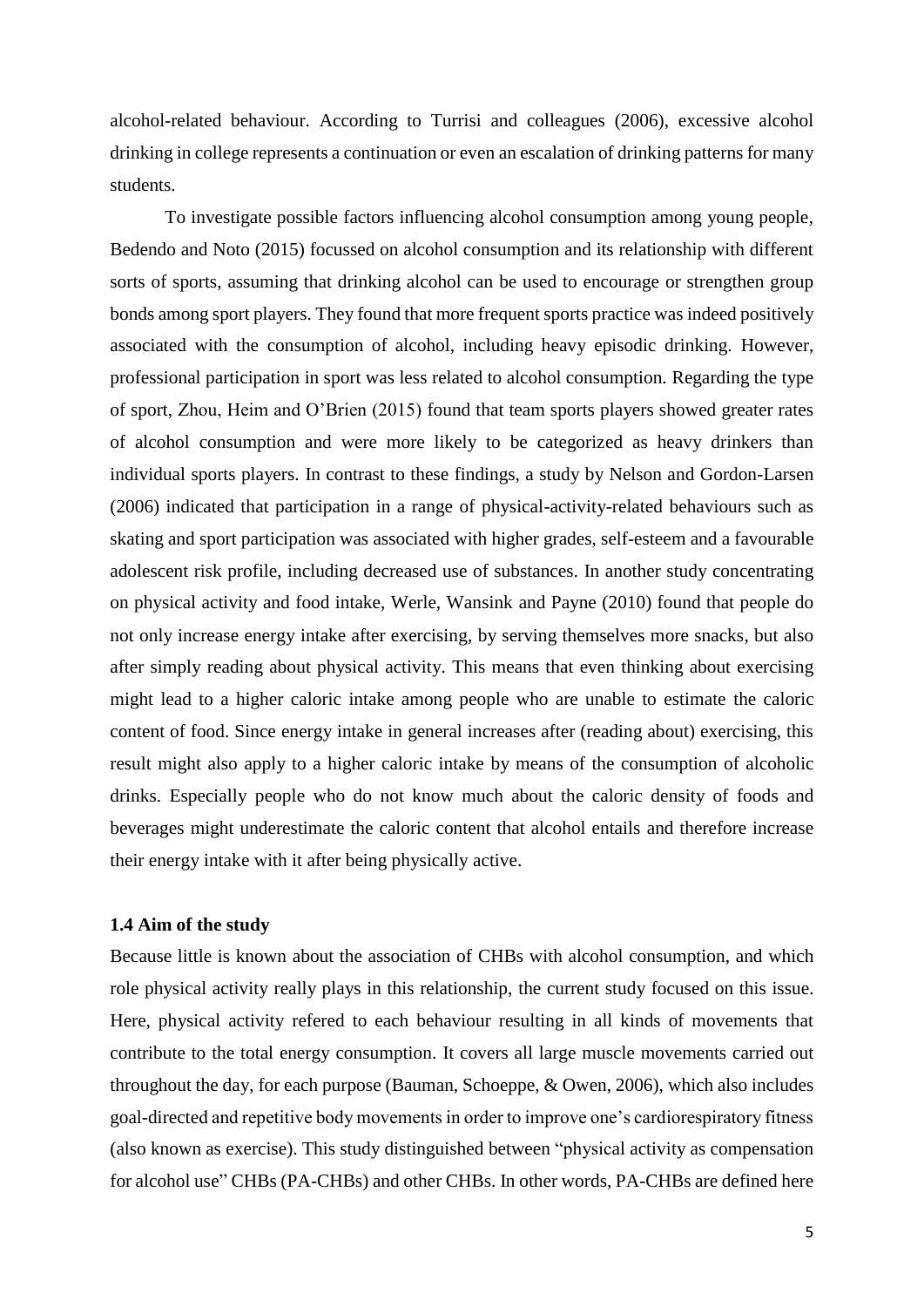as beliefs that the consumption of alcohol can be compensated by being physically active. This is, however, at least partly inaccurate. Without a doubt, being physically active is an effective behaviour in maintaining or improving general health. In addition, it might prevent overweight by burning calories, which are taken in due to the consumption of alcohol. Nevertheless, it does not protect the individual from possible other health risks or harms such as coronary heart disease or alcoholic cirrhosis, which the consumption of alcohol brings along (Grönbaek, 2009). In this study, the term "other CHBs" means all other compensatory beliefs, as defined above. When the terms "total CHBs" or just "CHBs" are used, all CHBs in general (thus PA-CHBs as well as other CHBs) are meant.

The main purpose of this study was to investigate the association of CHBs with the consumption of alcohol among young adults (between 18 and 25 years of age). It was chosen for this target group because, as previously noted, alcohol consumption in this age group is a great problem. The research question therefore was: do CHBs predict alcohol consumption among young adults? This study also aims to investigate possible factors (here: physical activity) that reinforce or attenuate the relationship between CHBs and unhealthy behaviours, especially alcohol consumption.

#### <span id="page-8-0"></span>**1.5 Hypotheses**

Based on the findings previously described, it is expected in this study that holding CHBs is positively associated with the consumption of alcohol. In other words, the more an individual thinks that engaging in a healthy behaviour can compensate or neutralize the negative effects of drinking alcohol, the more of this substance and the more often it is consumed.

#### *Hypothesis 1: CHBs are positively associated with alcohol consumption.*

Furthermore, this research focussed on physical activity as the compensatory healthy behaviour, indirectly influencing the consumption of alcohol among young adults. This is because people who actually carry out compensatory behaviour (high physical activity) tend to legitimate their consumption of large amounts of alcohol with this behaviour more easily. This means that the more someone engages in physical activity, the more alcohol consumption is justified by holding CHBs. Thus, it is assumed that physical activity serves as a moderator for the relationship between CHBs and drinking alcohol.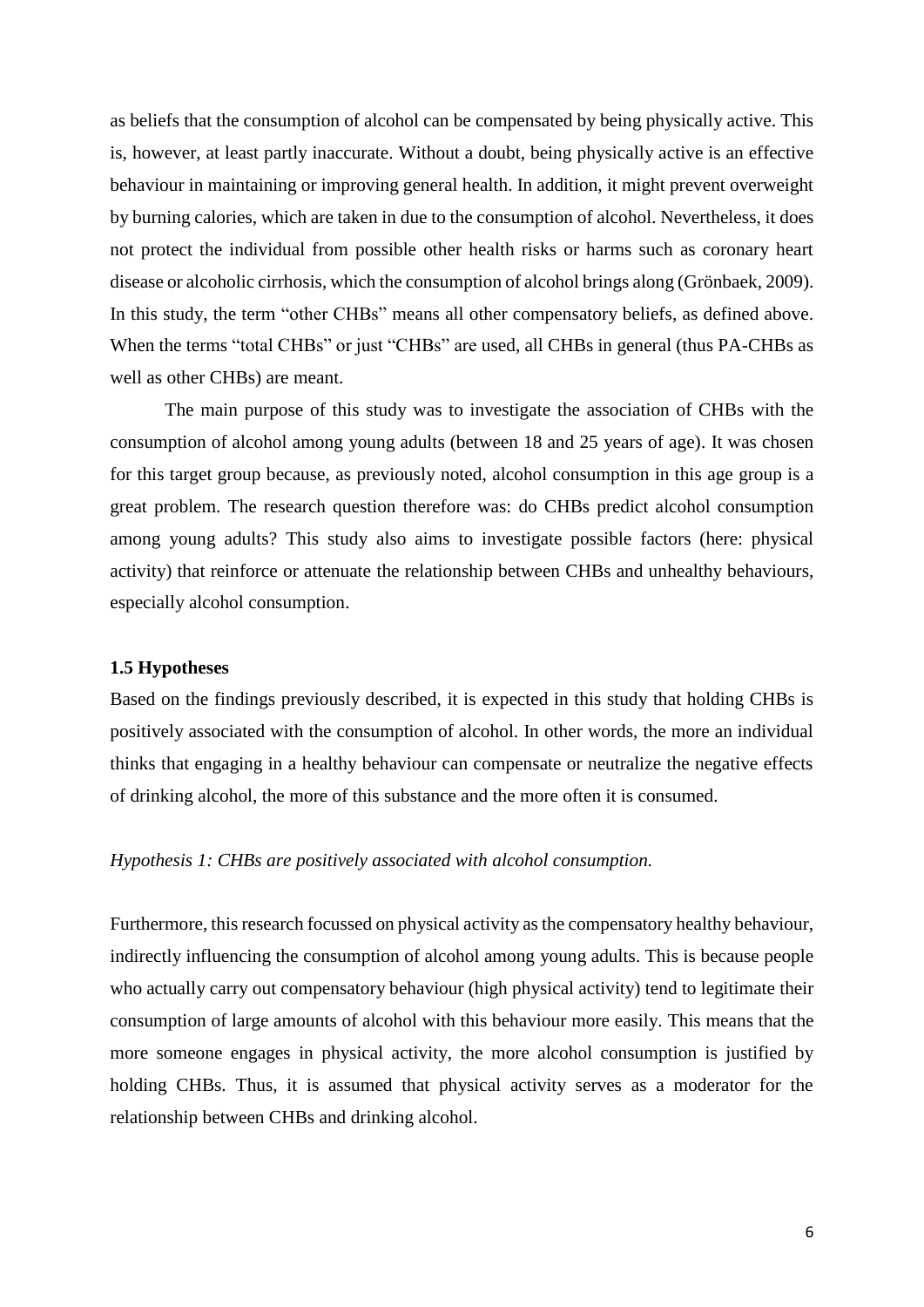# *Hypothesis 2: The effect of CHBs on alcohol consumption is stronger for people with high physical activity than for those with lower physical activity.*

Based on the previously noted study by Berli and colleagues (2014), in which CHBs did not contribute to the prediction of physical activity significantly, it is assumed that CHBs do not predict physical activity directly.

# *Hypothesis 3: CHBs do not predict physical activity directly.*

Furthermore, it is assumed that the moderation effect of physical activity on the relationship between CHBs and alcohol consumption is different for the type of CHBs that is measured. More specifically, the assumed relationship is expected to be stronger for the CHB items stating that alcohol consumption can be compensated by engaging in physical activity (PA-CHBs) rather than for other CHBs. The four hypotheses are illustrated in *Figure 1*.

# *Hypothesis 4: The moderation effect of physical activity on the relationship between CHBs and alcohol consumption is stronger for the physicalactivity-specific CHB-subscale.*



*Figure 1*. Hypothesis 1 to 4. This figure illustrates the assumed positive relationship of two different types of CHBs (PA-CHBs and other CHBs) with alcohol consumption among young adults, moderated by physical activity.

The assumed relationship between PA-CHBs and alcohol consumption, moderated by physical activity, could be influenced by demographical factors such as gender. Firstly, this might be the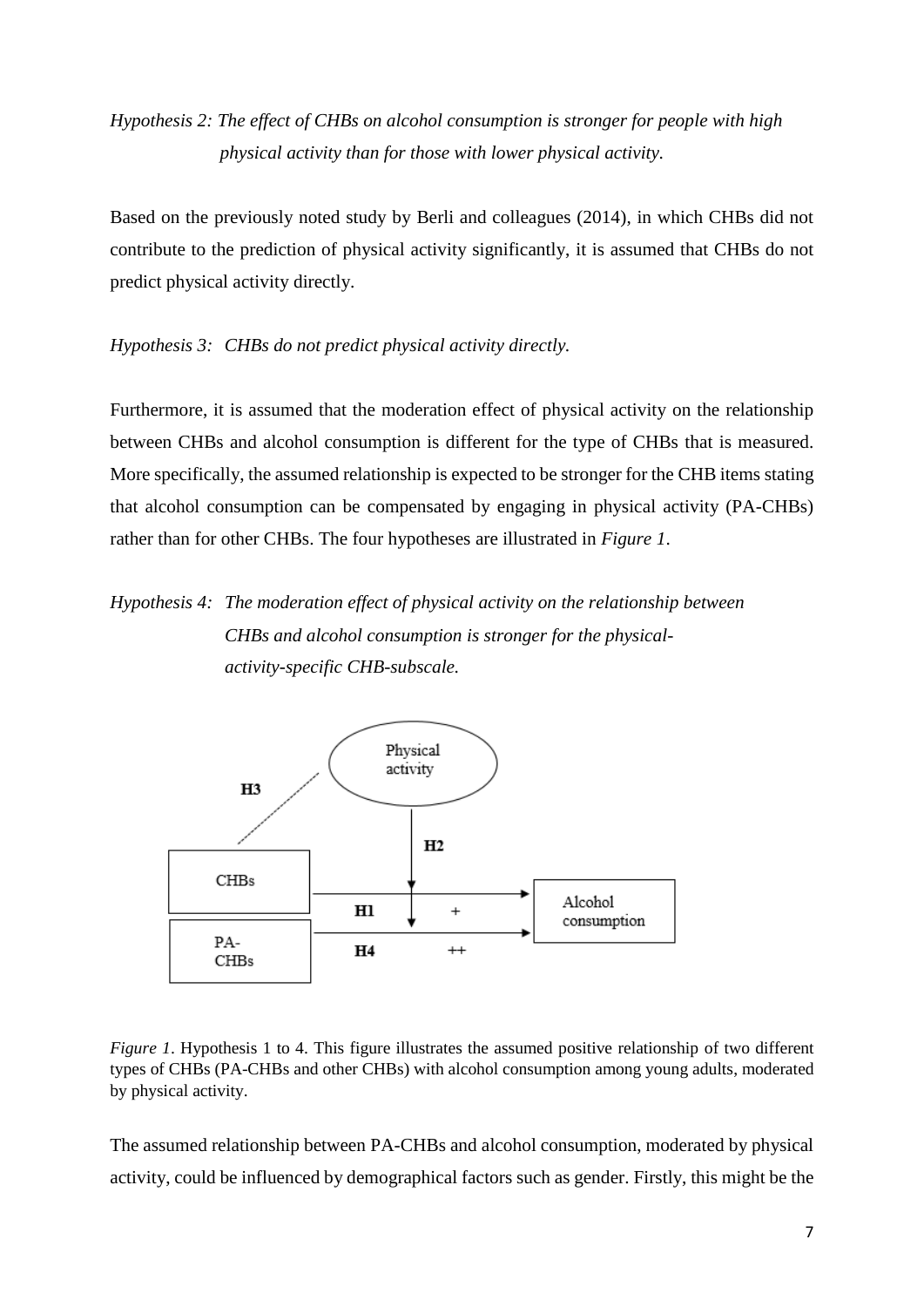case due to gender differences in holding CHBs. For instance, Knäuper and colleagues (2004) showed that males reported more or stronger CHBs than females. Secondly, this might be the case due to sex differences in engaging in health-related behaviours such as physical activity and alcohol consumption. For instance, a study by Poortinga (2007) revealed that high levels of physical activity were more prevalent among men. In concordance with this result, another study by Buscemi and colleagues (2011) has shown that males engaged in higher levels of both physical activity and alcohol consumption. Supporting these findings, research by Riedel (2016) indicated that explicit CHBs related to substance use contributed to the prediction of alcohol consumption, but only among male participants. Thirdly, there might be a sex difference in the purpose and handling of their compensatory strategies used to legitimate the consumption of alcohol. Bryant, Darkes and Rahal (2012) showed for example that women were more likely than men to make up for alcohol calories by eating low-calorie or low-fat food while drinking. Thus, females might rather compensate their alcohol consumption by regulating their eating behaviour while males might participate rather in sports. Based on these gender differences, it is expected that being male or female influences the moderation effect of physical activity on the relationship between PA-CHBs and the consumption of alcohol. The last hypothesis can be seen in *Figure 2*.

*Hypothesis 5: The moderation effect of physical activity on the relationship between PA-CHBs and alcohol consumption is different for males and females.*



*Figure 2*. Three-way interaction. This figure illustrates the influence of gender on the moderation effect of physical activity in the assumed positive relationship between PA-CHBs and alcohol consumption among young adults (hypothesis 5).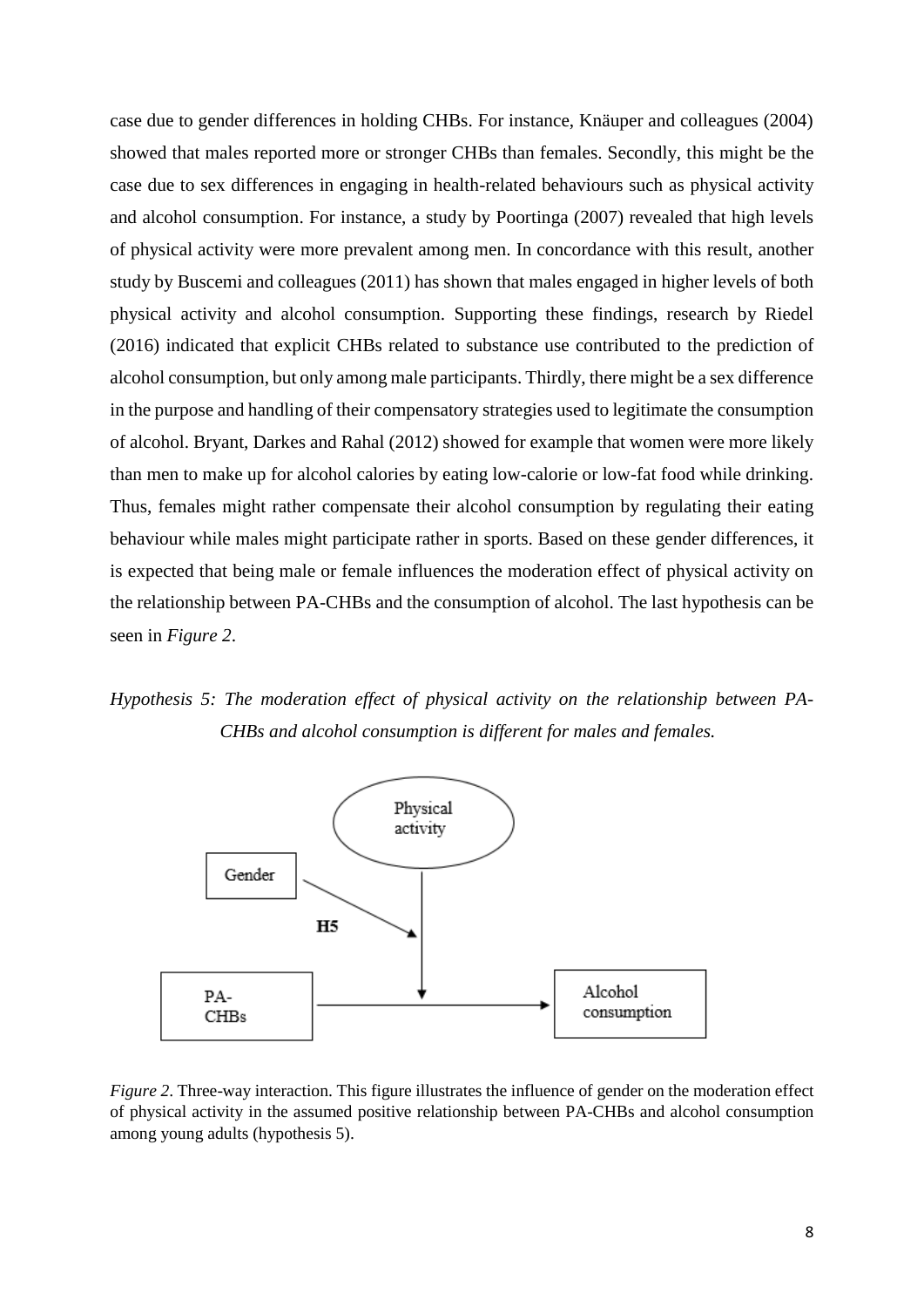## **2. Method**

#### <span id="page-11-1"></span><span id="page-11-0"></span>**2.1 Participants and procedure**

An online survey was set up with Qualtrics (https://www.qualtrics.com/) in order to collect data. The respondents were recruited online as well as face-to-face. Firstly, behavioural sciences students of the University of Twente, the Netherlands, were approached via the University's online participant pool SONA systems, which is a cloud-based participant management platform (https://www.sona-systems.com/). Secondly, people were approached via the social media platform Facebook by sending and sharing posts, which described the aim of the study and invited to voluntary participation. Besides contacting people online, some participants of the researchers' private network were invited face-to-face to join the study. The procedure was equal to all participants.

The cross-sectional study was conducted in April and May 2016. Participation took 15 minutes on average and was possible from the  $1<sup>st</sup>$  of April to the  $14<sup>th</sup>$  of May. As compensation, the behavioural sciences students of the University of Twente gained 0.25 credits, which have to be collected during the first two years in order to successfully graduate. People from other faculties and non-students did not receive any compensation for they participation.

The current study followed the standards for ethical conduct of scientific research and was approved by the Ethics Commission of the Faculty of Behavioural Sciences of the University of Twente on the 23<sup>rd</sup> of March, 2016. Participation in the study was voluntary and involved providing confidential responses to the questionnaire. In addition, all individuals were provided informed consent for the study and were treated in accordance with the ethical guidelines for the ethical conduct of scientific research.

After deciding to join the study and clicking on the link to the questionnaire, participants had to read the informed consent. When they agreed to take part in the study, the respondents were transferred to the actual questionnaire. Firstly, the participants had to answer questions about general demographical details, such as sex, age, nationality, education and current living situation (7 items). Then, questions about physical activity (7 items), CHBs (21 items) and alcohol consumption (6 items) followed. After filling in the questionnaire, the respondents were informed about the accomplishment of the survey and the opportunity to leave their email address for further interest in the study results. In addition, the email address of the researcher was reported to offer the opportunity of asking study-related questions or of requesting to delete their data.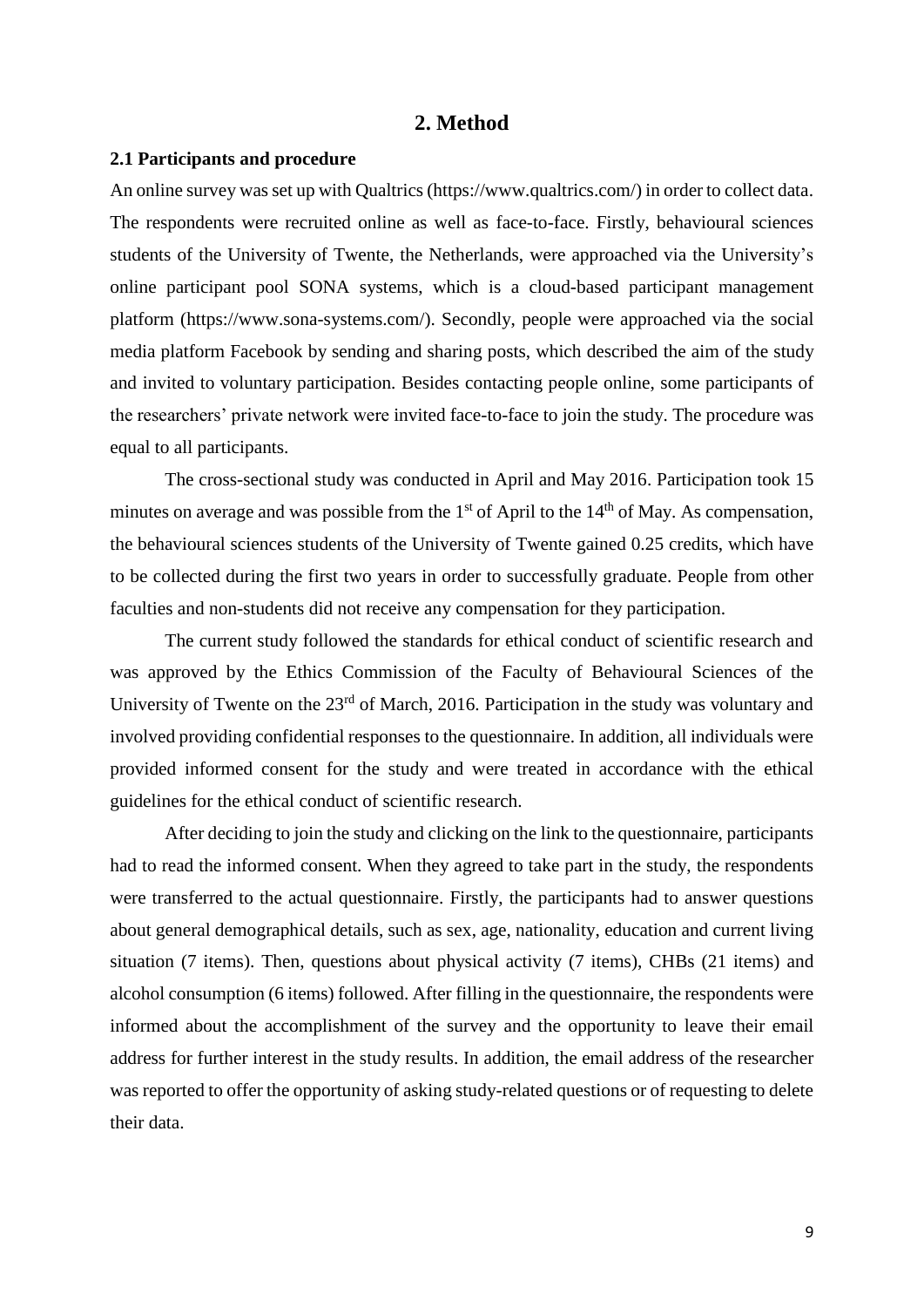#### <span id="page-12-0"></span>**2.2 Measures**

The 41-item online questionnaire consisted of one general part concerning demographical details and another part consisting of items regarding physical activity, CHBs and alcohol consumption. The whole questionnaire was conducted in English language and can be seen in the Appendix.

#### <span id="page-12-1"></span>*2.2.1 Physical activity*

In order to measure physical activity the short-form of the International Physical Activity Questionnaire (IPAQ) was used. The questionnaire consisted of seven items, divided into vigorous physical activity (e.g. heavy lifting), moderate physical activity (e.g. bicycling) and mild physical activity (walking). Subsequently, the respondents were asked about their sitting behaviour. For answering the questions, they had to indicate on how many days in the past week and how much time (in minutes per day) they usually spend with those activities per day. They also could answer that they are not sure. An example of a typical question is: "During the last 7 days, on how many days did you walk for at least 10 minutes at a time?" and "How much time did you usually spend walking on one of those days?" Questions of the latter sort were followed by a short example response in order to prevent mistakes in reporting time spend in physical activity.

Preliminary to computing a total physical activity score, the values were adjusted according to the IPAQ Scoring Protocol (IPAQ Research Committee, 2005). Based on this protocol a categorical score was calculated for low, moderate and high physical activity. In addition, a continuous total physical activity score (in minutes per week) was computed based on continuous scores for walking, moderate and vigorous activity. Research by Craig et al. (2003) has shown that the short version of the International Physical Activity Questionnaire has acceptable psychometric properties and that it is applicable to measure physical activity among people from 18 to 65 years of age in different contexts.

### <span id="page-12-2"></span>*2.2.2 Compensatory health beliefs*

CHBs were measured using the 17-item Compensatory Health Belief Scale as developed by Knäuper, Rabiau, Cohen and Patriciu (2004). A typical questions was "Relaxing in front of the TV can compensate for a stressful day." In order to create a physical-activity- and alcoholspecific CHB scale, the following four items were added: "If I am physically active during the week, I can drink more alcohol during the weekend", "Drinking alcohol in the evening can be compensated by bicycling or walking home afterwards", "Being physically active can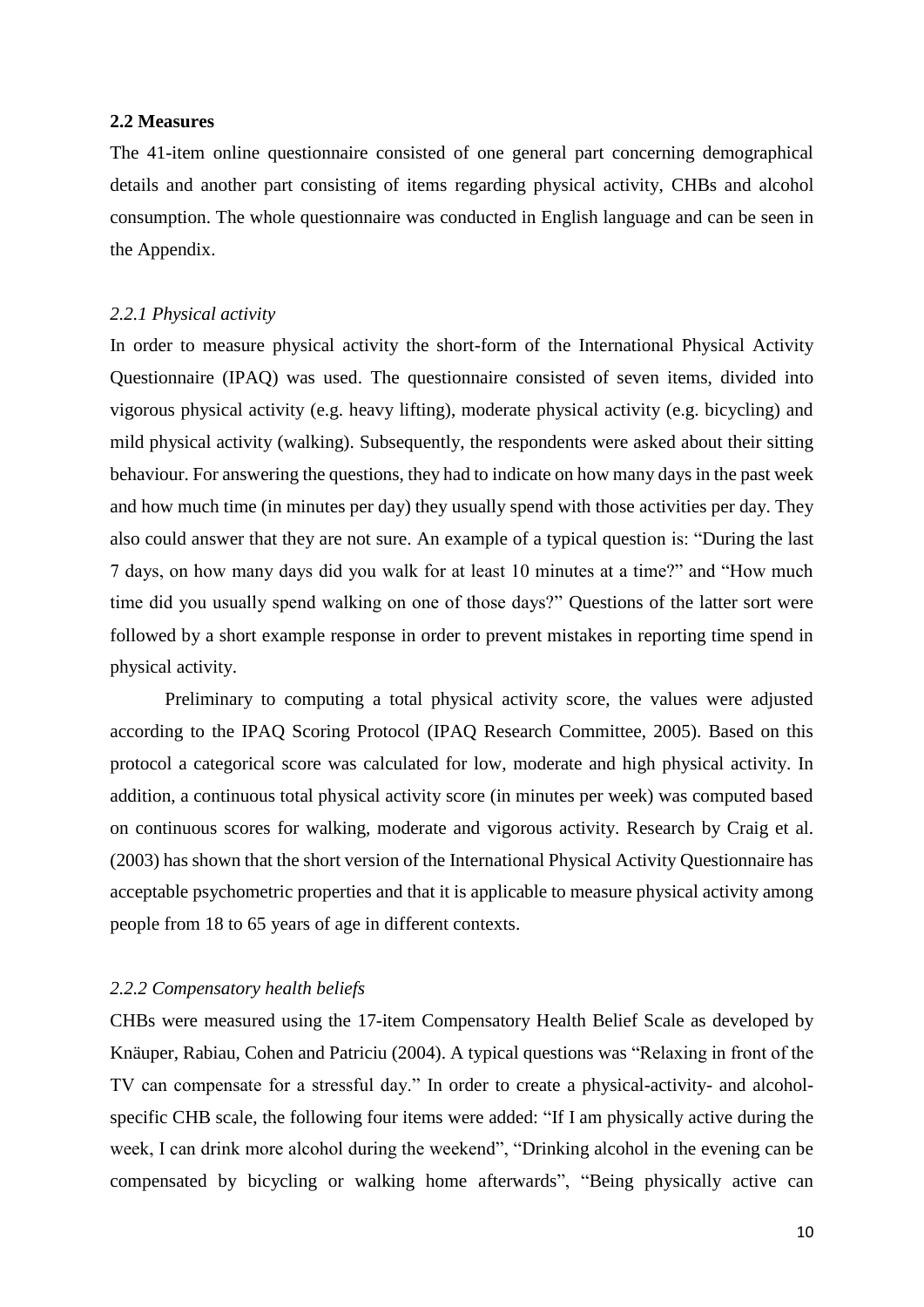compensate for the effects of regularly drinking alcohol" and "Drinking alcohol on one day can be compensated by being physically active the next day". The final scale thus comprised 21 items in total, assessing various CHBs concerning compensatory behaviours such as sleeping, exercising, eating healthy, weight regulation and physical activity in general. Items about behaviours that had to be compensated concerned for instance smoking or alcohol and coffee consumption. Response options ranged from 1 (totally disagree) to 5 (totally agree). The scale did not distinguish between accurate and inaccurate health beliefs. The items were introduced by the original instructions of Knäuper and colleagues (2004). Research has shown that the Compensatory Health Beliefs Scale being used is a valid and reliable instrument for the measurement of explicit CHBs (Knäuper et al., 2004). In order to attain a total score on the original 17-item Compensatory Health Beliefs Scale, the individual scores were added and an average total score was computed for each respondent. Based on the four additional items, another physical-activity- and alcohol-specific CHBs score (compensating alcohol consumption with physical activity) was calculated in a similar procedure. A high score on each of the two scales represented many CHBs, whereas a low score represented a few CHBs. In the current study, Cronbach´s alpha for the internal consistency of the whole CHB scale was  $\alpha$  = .79. Cronbach's alpha for both the PA-CHBs subscale and the original scale by Knäuper and colleagues (2004) was  $\alpha = .73$ .

#### <span id="page-13-0"></span>*2.2.3 Alcohol consumption*

In order to assess the alcohol consumption of the respondents, six items were selected from a Dutch Quantity-Frequency (QF) questionnaire developed to measure alcohol drinking patterns among adolescents (Korte, Pieterse, Postel, & van Hoof, 2012). The items were introduced by a short illustration of units of alcohol. Three pictures (of a full pint of beer, a glass of wine and a shot filled with spirituous liquor) were shown, explaining the number of units per kind of drink. Additionally, a short table with some examples (kinds of drinks and the units they entail, such as a bottle of wine, a mix-drink or a bottle of liquor) were shown in order to improve the validity of responses. The first item was about the lifetime prevalence of alcohol use and asked "Have you ever had an alcoholic drink (yes/no)?" People reporting "no" (code 0) were transferred to the next part of the questionnaire. All other respondents had to answer the next questions regarding alcohol consumption. The average weekly alcohol consumption frequency was assessed with four items. Two items asked about the number of weekdays (Monday through Thursday) on which the respondents usually drink alcohol (response options ranged from "4 days" to "I never drink on a weekday") and how many units of alcohol they usually drink on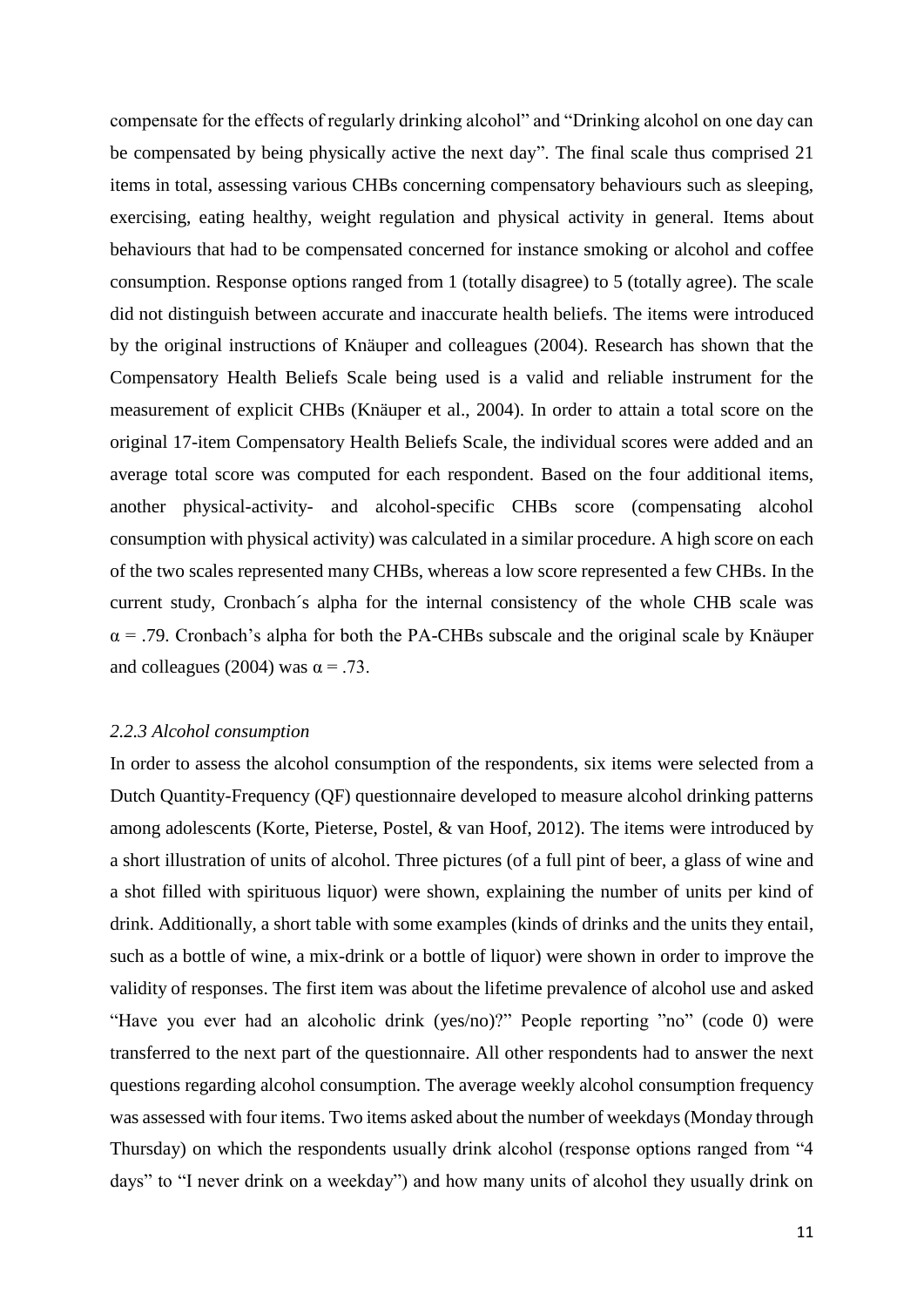such a weekday ("11 units or more per day" to "0 units per day"). The other two items asked about the number of weekend days on which they usually drink (Friday through Sunday) and the corresponding units of alcohol they drink. Regarding the frequency of drinking alcohol in the weekend, response options ranged from "3 days" (code 3) to "I never drink alcohol on weekend days" (code 0). Concerning the number of alcohol units, they ranged from "20 units or more per day" (code 20) to "0 units per day" (code 0). If the questions for instance were answered with "7-10 units per day", the mean was used as a code (code 8.5). Average weekday alcohol consumption was calculated by multiplying the number of weekdays the respondents had drunk alcohol and the number of units they had drunk. A similar procedure was used to estimate the weekend consumption. By adding the consumption on weekdays to that of the weekend, an average total weekly consumption of alcohol was calculated. The results ranged from 0 to 61.5 units of alcohol per week, with one unit representing 10g or 12cl of pure alcohol (van Laar et al., 2015), which is half a pint of beer (about 250ml). Respondents were divided into three categories, according to the UK government's guideline, which says that both men and women should not drink more than six pints of beer per week ("Alcohol unit guidelines", n.d.). Thus, they could fall in one of three categories: none (0 pint glasses, which is 0 units), moderate  $(1 - 6$  pint glasses, which is  $0.5 - 12$  units) or high (more than 6 pint glasses, which is more than 12 units) alcohol consumption.

Finally, the respondents' monthly frequency of heavy drinking was assessed with the following question "In the last 4 weeks, how often did you drink six or more units of alcohol on one occasion (for example on a party or on an evening)?" Answers ranged from "1 time in the last 4 weeks" (code 1) to "9 or more times in the last 4 weeks" (code 9).

QF measures of alcohol consumption are most useful when a quick assessment of unpatterned drinking behaviour is needed (Sobell  $&$  Sobell, 1995), which applies to the current study. They also provide reliable information about the quantity and frequency of drinking days. In addition, the used alcohol consumption measure met many of the recommendations for measuring drinking patterns in adult general population surveys, provided after a thematic conference in Stockholm by the Centre for Social Research on Alcohol and Drugs (Dawson & Room, 2000). Therefore, the used alcohol consumption measure is suitable for the current study.

#### <span id="page-14-0"></span>**2.3 Analysis**

The data analysis was conducted with the Statistical Package for the Social Science (SPSS 23). First of all, respondents who did not meet the inclusion criteria (such as being older or younger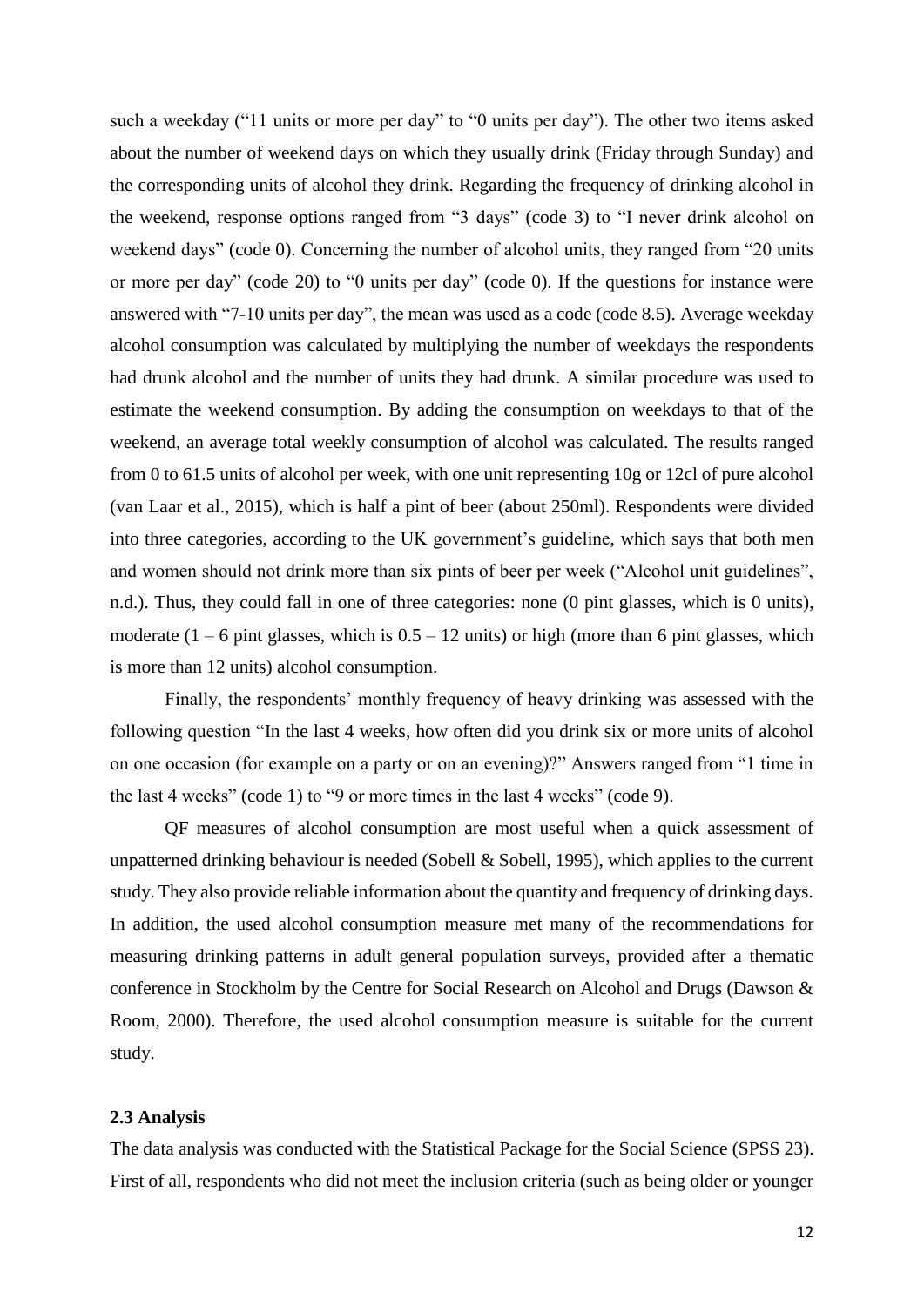than 18 to 25 years) were removed from the dataset. Then, demographic variables were analysed by means of descriptive statistics. The constructs measured by the questionnaire were tested for internal consistency reliability in terms of Cronbach's alpha (α). By using Pearson correlation coefficients, a correlational analysis was performed in order to assess the relationship between the constructs. To determine the significance of the results, the standard level of statistical significance was set at  $p < .05$  (Cohen, Cohen, West, & Aiken, 2013). As recommended by Ellis (2010), the strength of the relationships between the constructs were descripted by effect sizes such as  $r = .10$  (small effect size),  $r = .30$  (medium effect size) and  $r = .50$  (large effect size).

The next step was to conduct the appropriate analyses in order to test the five hypotheses. To explore the relationship between CHBs and alcohol consumption (hypothesis 1), a Pearson's correlation analysis was performed. In addition, the same analysis was done stratified by gender. In order to test if the relationship between CHBs and alcohol consumption is stronger for people with high physical activity than for those with lower physical activity (hypothesis 2), a moderation analysis was conducted using multiple regression analyses (Baron & Kenny, 1986). This was done by firstly transforming the scores on the CHB scale (independent variable; IV) and the physical activity scale (moderator variable; MV) into centred variables. Then, their interaction term was computed by creating a new predictor based on those two variables (centred IV multiplied by centred MV). Lastly, the IV, the predictor variables, and their interaction term were entered into a simultaneous regression model (Cohen et al., 2013), with alcohol consumption as the dependent variable (DV). This moderation analysis was done for the whole sample as well as for males and females separately. The next assumption, that CHBs do not predict physical activity directly (hypothesis 3), was tested with a Pearson's correlation analysis, both for the whole sample and stratified by gender. The assumption that the moderation effect of physical activity on the relationship between CHBs and alcohol consumption is stronger for the physical-activity-specific CHB-subscale (hypothesis 4) was tested with a similar procedure as used for the second hypothesis, but with the PA-CHBs as the IV. Again, this was done for the whole sample as well as for males and females separately. In addition, moderation analyses were conducted with binge drinking (instead of alcohol consumption) as the DV and respectively PA-CHBs as well as total CHBs as the IV. Both of these moderation analyses were then also stratified by gender. To test if the moderation effect of physical activity on the relationship between PA-CHBs and alcohol consumption is significantly different for males and females (hypothesis 5), a moderated moderation analysis (three-way interactions) was conducted with the PROCESS plug-in for SPSS, as developed by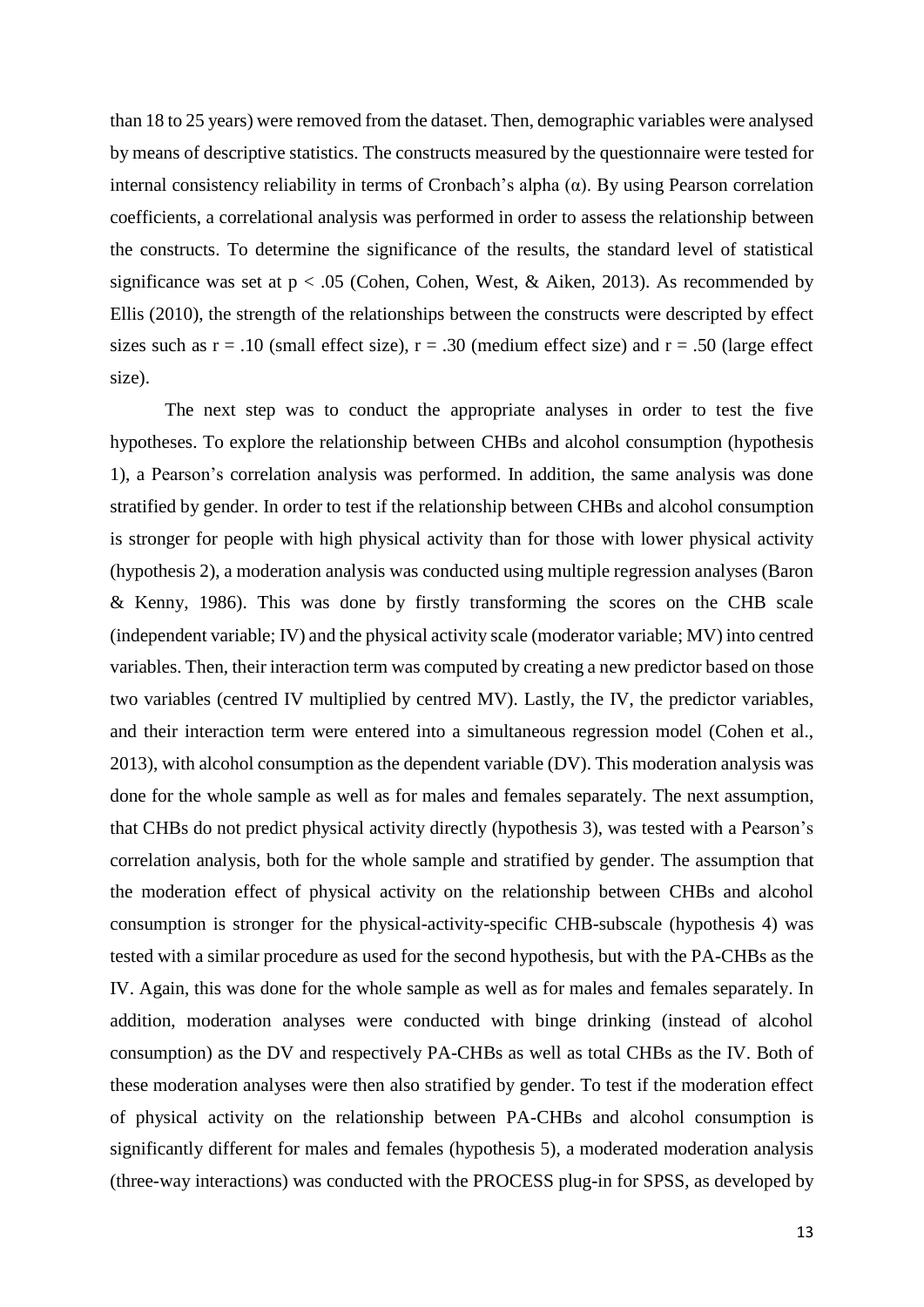Hayes (2013). Alcohol consumption was used as the IV, PA-CHBs as the DV and physical activity as well as gender as the MV.

# **3. Results**

#### <span id="page-16-1"></span><span id="page-16-0"></span>**3.1 Descriptive statistics**

A total of 258 respondents filled in the online questionnaire. Of them, a total of 49 respondents were excluded because they did not fill in the questionnaire completely  $(n = 39)$ , did not meet the inclusion criterion of being above 18 years and under 25 years old ( $n = 8$ ) or, as estimated based on the IPAQ Scoring Protocol (IPAQ Research Committee, 2005), reported unreasonably high physical activity ( $n = 9$ ). As a result, a total of 209 respondents were included in the conducted analyses, with ages ranging between 18 and 25 years of age ( $M = 21.2$ ,  $SD = 1.6$ ). The majority of respondents (63%) were women ( $n = 132$ ), 77 respondents were male (37%). The majority of respondents were students ( $n = 185, 88.5\%$ ). Of all people, 142 had a German (67.9%), 66 a Dutch (31.6%), and one an Italian (0.5%) nationality. Table 1 shows the means and standard deviations of the all measured constructs: CHBs, physical activity and alcohol consumption.

Table 1.

|                                  | Scale | Min  | Max  | Mean | SD.  |  |
|----------------------------------|-------|------|------|------|------|--|
| <b>Total CHBs</b>                | 1-5   | 1.00 | 4.00 | 2.55 | 0.47 |  |
| PA-CHB <sub>s</sub>              | $1-5$ | 1.00 | 4.25 | 2.19 | 0.78 |  |
| Other CHBs                       | $1-5$ | 1.47 | 4.29 | 2.64 | 0.47 |  |
| Physical activity <sup>a</sup>   | $1-3$ | 1.00 | 3.00 | 2.34 | 0.59 |  |
| Alcohol consumption <sup>b</sup> | $1-3$ | 1.00 | 3.00 | 2.18 | 0.54 |  |
| Binge drinking <sup>c</sup>      | $1-9$ | 1.00 | 9.00 | 2.41 | 1.98 |  |

*Descriptive statistics of CHBs, physical activity and alcohol consumption.*

*Note.* <sup>a</sup>3 categories of physical activity according to the IPAQ Scoring Protocol: low, moderate and high; **<sup>b</sup>**3 categories of alcohol consumption: none, moderate and high; **<sup>c</sup>**binge drinking frequency in the last 4 weeks.

#### <span id="page-16-2"></span>**3.2 Physical activity and alcohol consumption**

The frequencies of physical activity, weekly alcohol consumption and binge drinking in the last four weeks, stratified by gender, are shown in Table 2. There was no significant difference for gender in physical activity ( $\chi^2$  = 3.47, df = 2, p = .18). Among both males and females, most people fell in the moderate physical activity category (more than 50%) and the least in the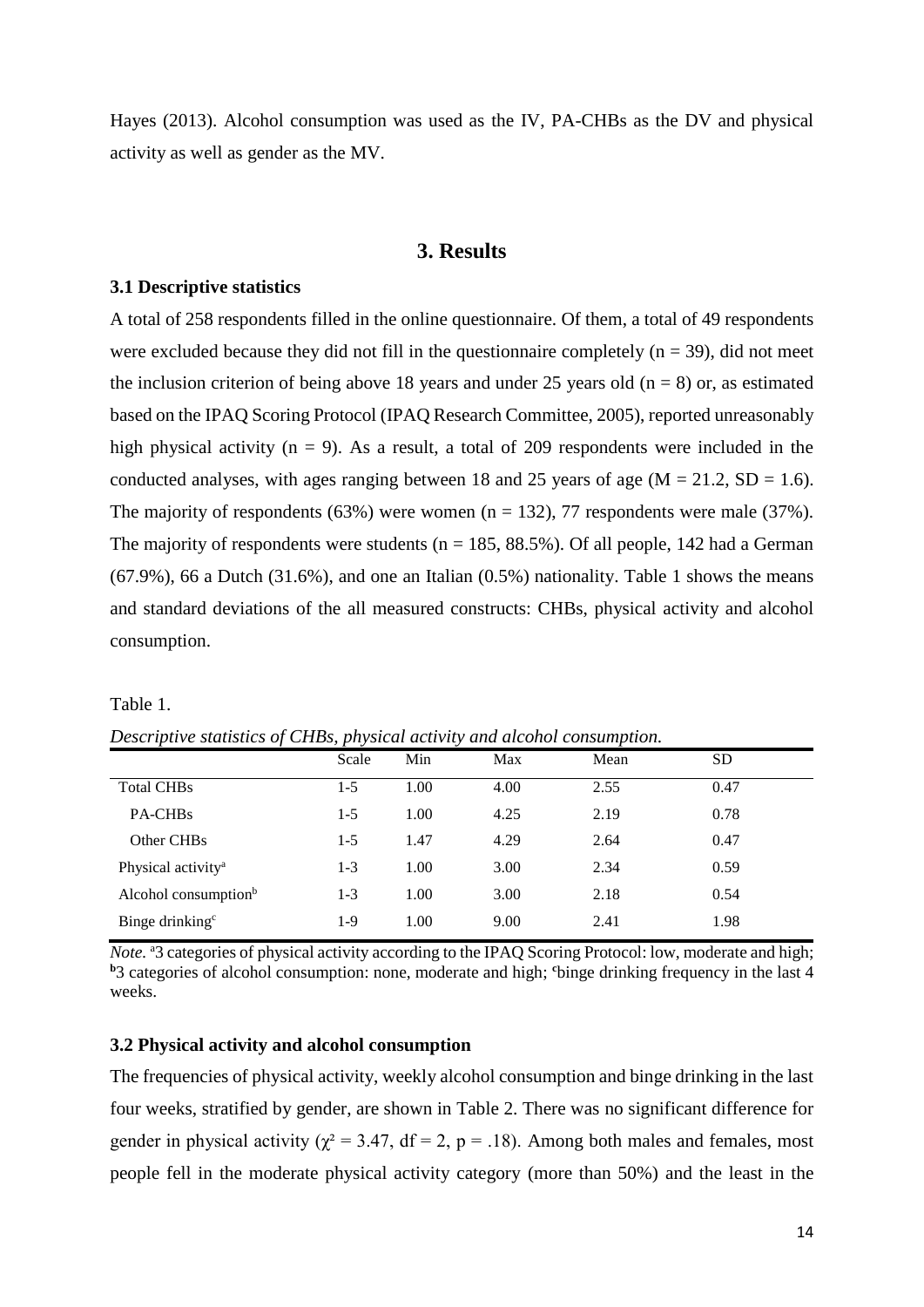category of low physical activity (below 10%). Regarding the weekly frequency of alcohol consumption, there was a significant difference for gender ( $\chi^2 = 19.91$ , df = 2, p < .001). As expected, male respondents consumed more alcohol and fell more often in the high alcohol consumption category (43%) than female respondents (15%). Man also engaged more often in binge drinking behaviour (M = 3.05, SD = 2.41) than females (M = 2.04, SD = 1.58). Concerning the consumption of alcohol, it is notable that men were almost equally present in both the moderate and high consumption category (51% and 43% respectively), whereas most women fell in the moderate category (77%) and only a few in the high category of alcohol consumption (15%). In addition, both males (39%) and females (55%) were mostly prevalent in the first category of binge drinking (0 to 1 time in the last 4 weeks).

Table 2.

*Physical activity and alcohol consumption stratified by gender.*

|          | Physical activity <sup>a</sup> $(\%)$ |              |          | Alcohol consumption <sup>b</sup> $(\%)$ |              | Binge drinking <sup>c</sup> $(\%)$ |           |              |  |  |
|----------|---------------------------------------|--------------|----------|-----------------------------------------|--------------|------------------------------------|-----------|--------------|--|--|
| Codes    | Men                                   | Women        | Codes    | Men                                     | Women        | Codes                              | Men       | Women        |  |  |
| Low      | 2(2.6)                                | 11(8.3)      | None     | 5(6.5)                                  | 10(7.6)      | 1                                  | 30(39)    | 72 (54.5)    |  |  |
| Moderate | 40(51.9)                              | 72 (54.5)    | Moderate | 39(50.6)                                | 102(77.3)    | $\overline{c}$                     | 9(11.7)   | 26(19.7)     |  |  |
| High     | 35(45.5)                              | 49 (37.5)    | High     | 33(42.9)                                | 20(15.2)     | 3                                  | 12(15.6)  | 15(11.4)     |  |  |
|          |                                       |              |          |                                         |              | $\overline{4}$                     | 12(15.6)  | 7(5.3)       |  |  |
|          |                                       |              |          |                                         |              | 5                                  | 3(3.9)    | 6(4.5)       |  |  |
|          |                                       |              |          |                                         |              | 6                                  | 2(2.6)    | 3(2.3)       |  |  |
|          |                                       |              |          |                                         |              | 7                                  | 1(1.3)    | 1(0.8)       |  |  |
|          |                                       |              |          |                                         |              | 8                                  | 3(3.9)    | 1(0.8)       |  |  |
|          |                                       |              |          |                                         |              | 9                                  | 5(6.5)    | 1(0.8)       |  |  |
|          | $\chi^2$ (df)                         | $\mathbf{p}$ |          | $\chi^2$ (df)                           | $\, {\bf p}$ |                                    | t(df)     | $\, {\bf p}$ |  |  |
|          | 3.47(2)                               | .18          |          | 16.19***                                | < .001       |                                    | 3.67(209) | < .001       |  |  |
|          |                                       |              |          |                                         |              |                                    | ***       |              |  |  |

*Note.* \*p < .05, \*\*p < .01, \*\*\*p < .001,

**<sup>a</sup>**Codes for physical activity according to the IPAQ Scoring Protocol; **<sup>b</sup>**Codes for alcohol consumption: none  $= 0$  pint glasses per week, moderate  $= 1 - 6$  pint glasses per week, high  $=$  more than six pint glasses per week; <sup>c</sup>Codes for binge drinking frequency:  $1 = 1$  time during the last four weeks, ... -  $9 = 9$  times during the last four weeks.

#### <span id="page-17-0"></span>**3.3 Correlation analyses**

A Pearson's correlation analysis was done between the different constructs. The results can be seen in Table 3. By means of this analysis, the hypothesis that CHBs are positively associated with alcohol consumption (hypothesis 1) was tested. Supporting this hypothesis, PA-CHBs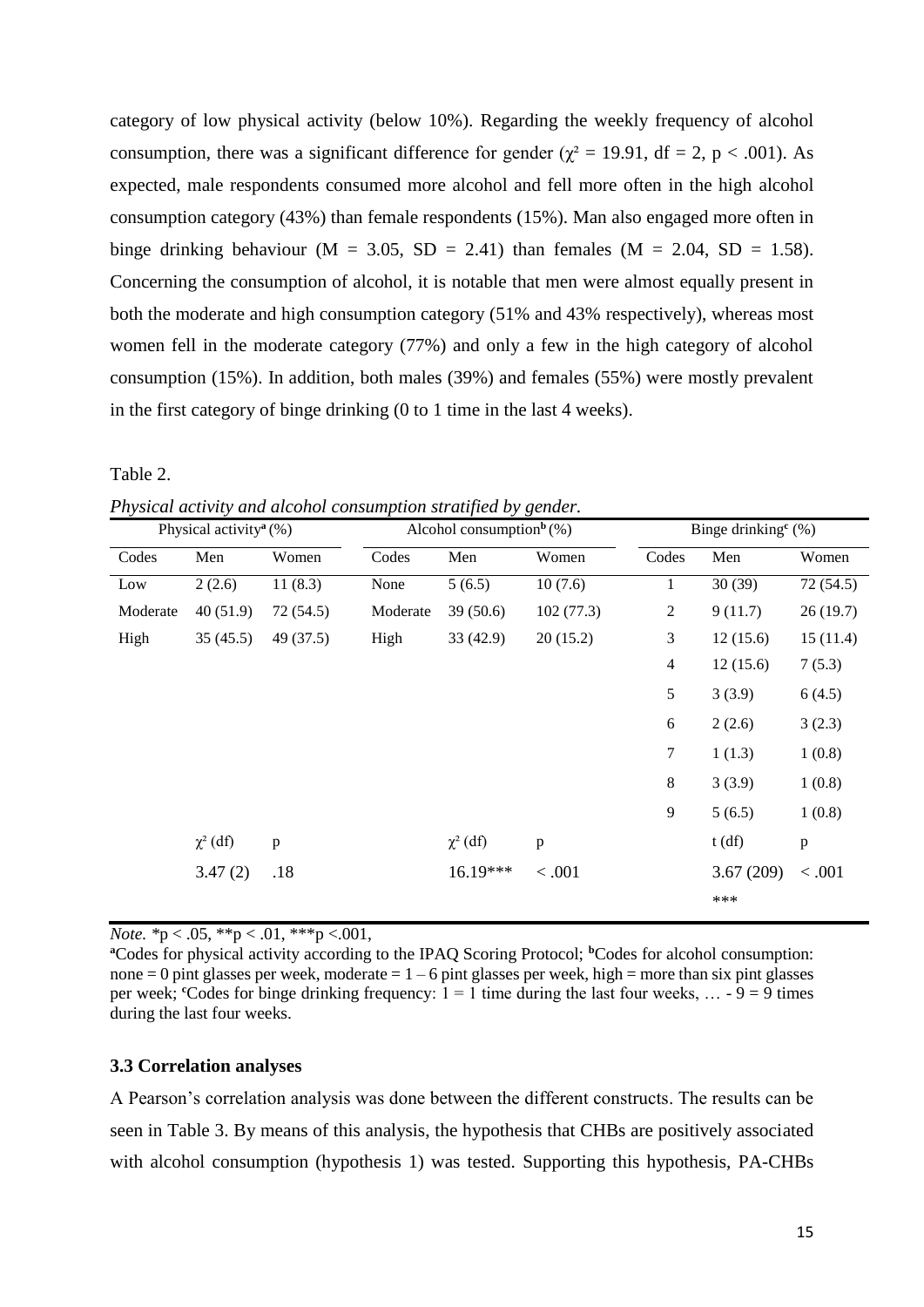were indeed moderately positively correlated with alcohol consumption ( $r = .34$ ,  $p < .001$ ), whereas for other CHBs and alcohol consumption only a marginally significant positive correlation was found ( $r = .13$ ,  $p = .06$ ). Total CHBs had a significant weak positive correlation with alcohol consumption ( $r = .21$ ,  $p = .002$ ). Similarly, for binge drinking significant positive correlations were found for PA-CHBs ( $r = .32$ ,  $p < .001$ ) and total CHBs ( $r = .15$ ,  $p = .03$ ), but not for other CHBs ( $r = .07$ ,  $p = .33$ ). Thus, respondents holding more CHBs also had a higher binge drinking frequency as well as alcohol consumption in general.

Regarding the relationship between CHBs and physical activity (hypothesis 3), no significant correlation was found for PA-CHBs ( $p = .62$ ), other CHBs ( $p = .96$ ) as well as total CHBs ( $p = .84$ ), and physical activity. This supports the third hypothesis. The results of the correlation analyses for the whole sample can be seen in Table 3.

Table 3.

*Bivariate correlations of CHBs, physical activity and alcohol consumption in the total sample*  $(n = 209)$ .

|                             |                                  |          | ↑        | 3       | 4   | 5      |
|-----------------------------|----------------------------------|----------|----------|---------|-----|--------|
|                             | <b>Total CHBs</b>                |          |          |         |     |        |
| $\mathcal{D}_{\mathcal{A}}$ | PA-CHB <sub>s</sub>              | $.73***$ |          |         |     |        |
|                             | Other CHB <sub>s</sub>           | $.96***$ | $.52***$ |         |     |        |
| 4                           | Physical activity <sup>a</sup>   | $-.01$   | $-.04$   | $-.004$ |     |        |
|                             | Alcohol consumption <sup>b</sup> | $.21**$  | $.34***$ | .13     | .05 |        |
| 6                           | Binge drinking <sup>c</sup>      | $.15*$   | $.32***$ | .07     | .05 | .58*** |

*Note.* \*p < .05, \*\*p < .01, \*\*\*p < .001,

<sup>a</sup>3 categories of physical activity according to the IPAO Scoring Protocol: low, moderate and high; <sup>b</sup>3 categories of alcohol consumption: none, moderate and high; **<sup>c</sup>**binge drinking frequency in the last 4 weeks.

# <span id="page-18-0"></span>**3.4 Correlation analyses stratified by gender**

Table 4 and Table 5 show the descriptive statistics of CHBs, physical activity and alcohol consumption as well as the correlations between these constructs, stratified by gender. Whereas total CHBs and binge drinking correlated weakly but significantly in the whole sample and female subpopulation, no significant correlation was found between these two constructs in the male subpopulation ( $r = .08$ ,  $p = .51$ ). Furthermore, total CHBs and alcohol consumption were found to weakly and positively correlate in the whole sample  $(r = .21, p = .002)$  and the male subpopulation ( $r = .27$ ,  $p = .02$ ) but not among females ( $r = .15$ ,  $p = .09$ ). In addition, other CHBs and alcohol consumption marginally positively correlated with each other ( $p = .06$ ), whereas no correlation is found for males ( $p = .18$ ) and females ( $p = .27$ ) separately. Finally,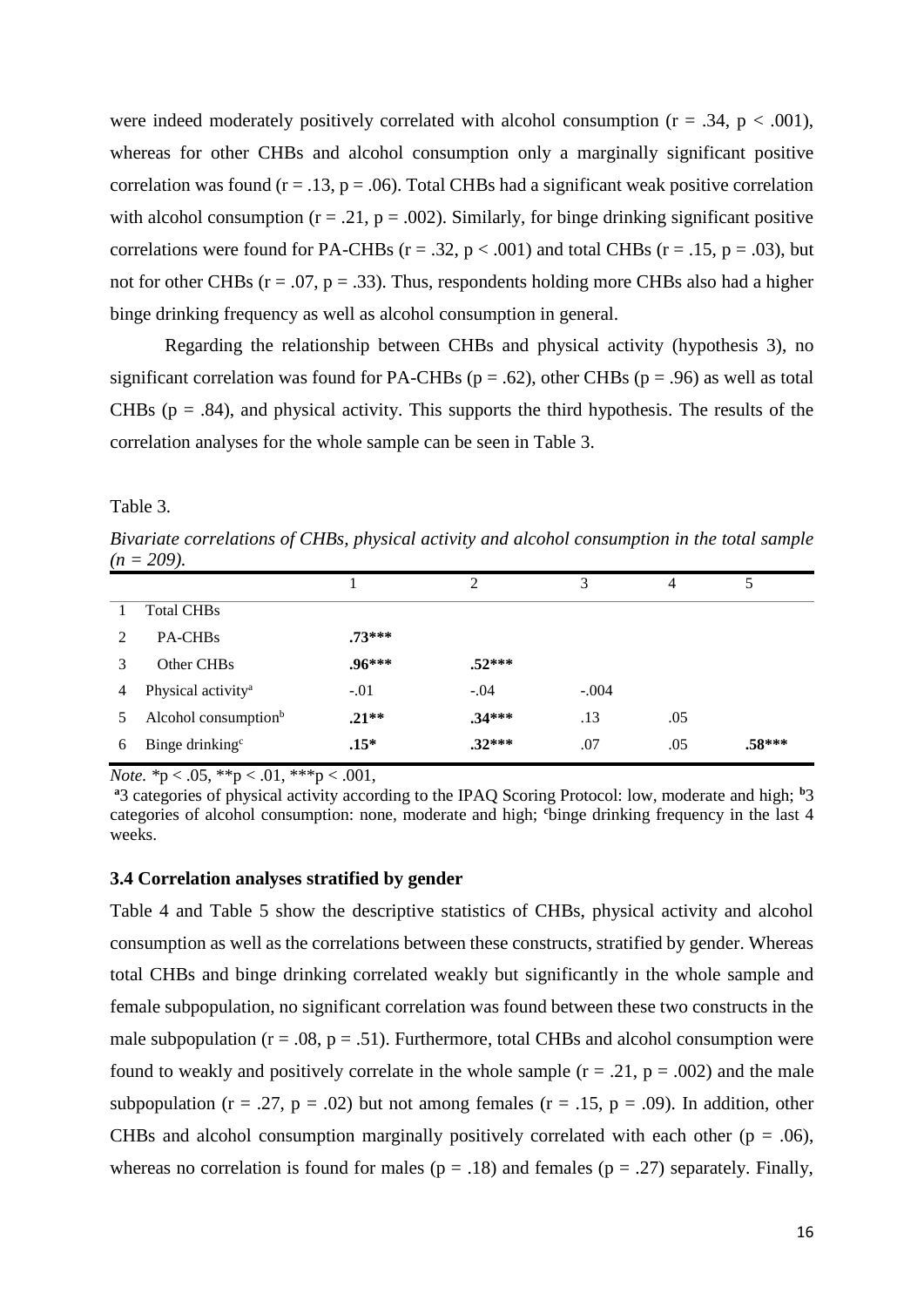correlations for both binge drinking and especially alcohol consumption with PA-CHBs were higher among males  $(r = .34; r = .44)$  than for females  $(r = .27; r = .24)$ .

Table 4.

*Descriptive statistics and bivariate correlations of CHBs, physical activity and alcohol consumption in the male subpopulation*  $(n = 77)$ .

|   |                                  | Scale   | Min  | Max  | Mean | <b>SD</b> |          | 2        | 3      | 4      | 5        |
|---|----------------------------------|---------|------|------|------|-----------|----------|----------|--------|--------|----------|
|   | <b>Total CHBs</b>                | $1 - 5$ | 2.00 | 4.00 | 2.61 | .46       |          |          |        |        |          |
| 2 | PA-CHB <sub>s</sub>              | $1 - 5$ | 1.00 | 4.00 | 2.34 | .77       | $.68***$ |          |        |        |          |
| 3 | Other CHBs                       | $1 - 5$ | 1.88 | 4.29 | 2.67 | .47       | $.96***$ | $.44***$ |        |        |          |
| 4 | Physical activity <sup>a</sup>   | $1 - 3$ | 1.00 | 3.00 | 2.43 | .55       | $-.10$   | $-.08$   | $-.09$ |        |          |
| 5 | Alcohol consumption <sup>b</sup> | $1 - 3$ | 1.00 | 3.00 | 2.36 | .61       | $.27*$   | .44***   | .16    | .04    |          |
| 6 | Binge drinking <sup>c</sup>      | $1-9$   | 1.00 | 9.00 | 3.05 | 2.41      | .08      | $.34**$  | $-.04$ | $-.04$ | $.61***$ |

*Note.* \*p < .05, \*\*p < .01, \*\*\*p < .001,

<sup>a</sup>3 categories of physical activity according to the IPAO Scoring Protocol: low, moderate and high; <sup>b</sup>3 categories of alcohol consumption: none, moderate and high; **<sup>c</sup>**binge drinking frequency in the last 4 weeks.

# Table 5.

*Descriptive statistics and bivariate correlations of CHBs, physical activity and alcohol consumption in the female subpopulation*  $(n = 132)$ .

|   |                                  | Scale   |      | Min Max | Mean | SD.  |             | 2        | 3       | 4   | 5        |
|---|----------------------------------|---------|------|---------|------|------|-------------|----------|---------|-----|----------|
|   | <b>Total CHBs</b>                | $1 - 5$ | 1.00 | 4.00    | 2.52 | 0.47 |             |          |         |     |          |
| 2 | PA-CHB <sub>s</sub>              | $1 - 5$ | 1.00 | 4.25    | 2.10 | .77  | $.76***$    |          |         |     |          |
| 3 | Other CHBs                       | $1 - 5$ | 1.47 | 3.59    | 2.62 | .46  | $.97***$    | $57***$  |         |     |          |
| 4 | Physical activity <sup>a</sup>   | $1 - 3$ | 1.00 | 3.00    | 2.29 | .61  | .01         | $-.04$   | .03     |     |          |
| 5 | Alcohol consumption <sup>b</sup> | $1 - 3$ | 1.00 | 3.00    | 2.08 | .47  | .15         | $.24***$ | $.10\,$ | .01 |          |
| 6 | Binge drinking <sup>c</sup>      | $1-9$   | 1.00 | 9.00    | 2.04 |      | 1.58 $.20*$ | $.27**$  | .14     | .07 | $.48***$ |
|   |                                  |         |      |         |      |      |             |          |         |     |          |

*Note.* \*p < .05, \*\*p < .01, \*\*\*p < .001,

<sup>a</sup>3 categories of physical activity according to the IPAO Scoring Protocol: low, moderate and high; <sup>b</sup>3 categories of alcohol consumption: none, moderate and high; **<sup>c</sup>**binge drinking frequency in the last 4 weeks.

# <span id="page-19-0"></span>**3.5 Moderation analyses**

The Pearson's correlation analyses revealed that CHBs correlated positively with the consumption of alcohol (hypothesis 1) but that they did not significantly correlate with physical activity (hypothesis 3). In addition, physical activity did not correlate with alcohol consumption. Although engagement in physical activity does not have a direct effect on the consumption of alcohol, it might have an indirect effect on the relationship between CHBs and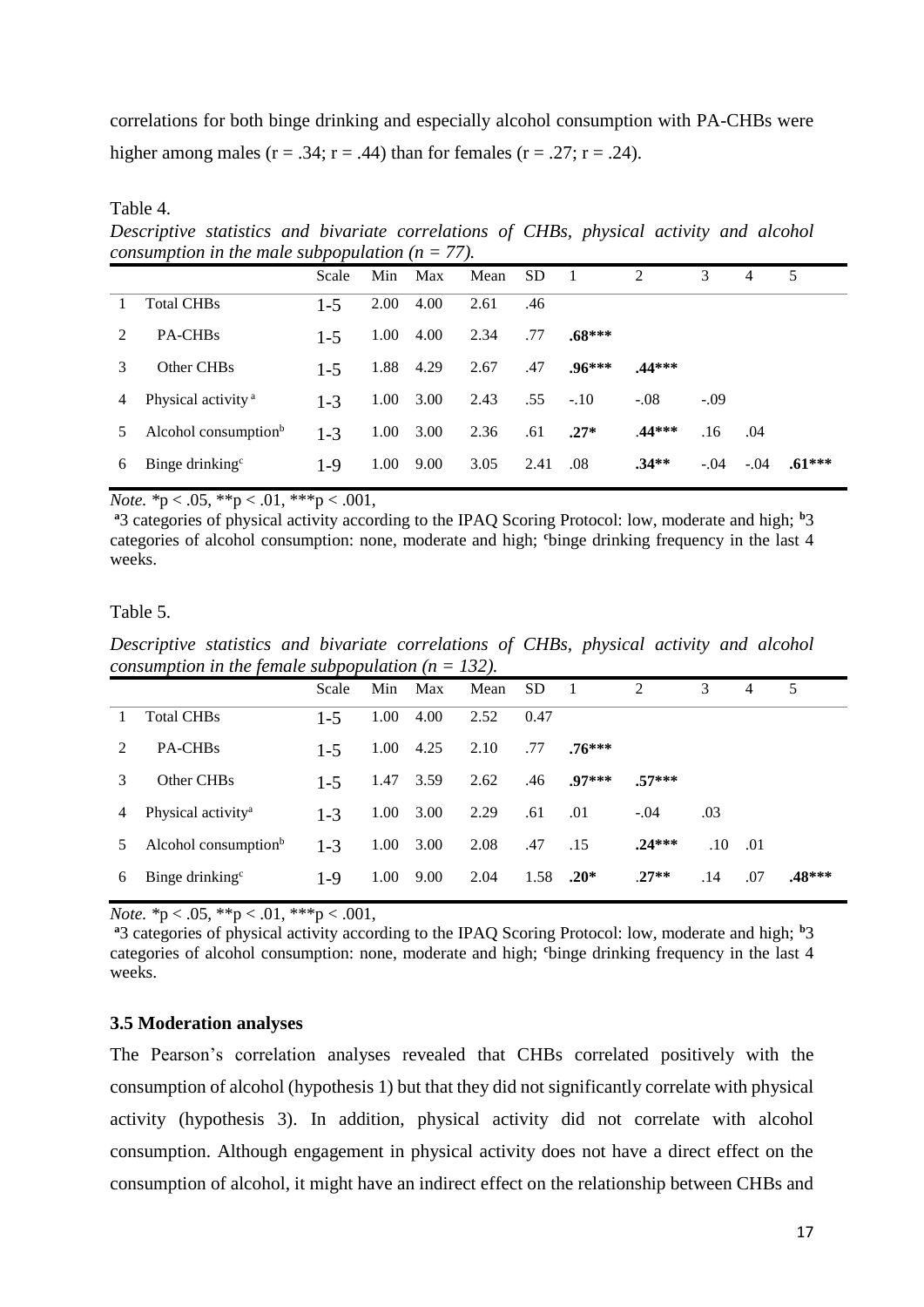the consumption of alcohol among young adults. It is therefore considered as a possible moderator. This assumption was tested by means of multiple regression analysis, with firstly alcohol consumption as the dependent variable. Both alcohol consumption and physical activity were expressed in categorical scores (low, moderate and high) because their continuous scores were not normally distributed. As expected, the effect of the interaction between total CHBs and physical activity on alcohol consumption was significant ( $B = .33$ ,  $SE = .14$ ,  $\beta = .16$ ,  $t = 2.35$ ,  $p = .02$ ). This means that the effect of CHBs on alcohol consumption is stronger for people with high physical activity than for those with lower physical activity, which supports the second hypothesis. The model explained a low proportion of variance in alcohol consumption ( $\mathbb{R}^2$  = .07). Table 6 shows the results of this analysis.

#### Table 6.

*Multiple regression analysis with alcohol consumption (low, moderate, high) as the dependent variable and total CHBs as the independent variable.*

|                                | B        | SE(B) |     |      |       |
|--------------------------------|----------|-------|-----|------|-------|
| Total CHBs <sup>a</sup>        | $.29***$ | .08   | .24 | 3.55 | <.001 |
| Physical activity <sup>a</sup> | .07      | .06   | .08 | 1.10 | .27   |
| Interaction term               | $.33*$   | .14   | .16 | 2.35 | .02   |

*Note.* \*p < .05, \*\*p < .01, \*\*\*p < .001, <sup>a</sup>centred,  $R^2 = .07$ ,  $F(3,205) = 5.35$ ,  $p = .001$ .

Another multiple regression analysis was conducted in order to test the hypothesis that the moderation effect of physical activity on the relationship between CHBs and alcohol consumption is stronger for the PA-CHB subscale (hypothesis 4). No interaction effect was found (B = .11, SE = .09,  $\beta$  = .09, t = 1.32, p = .19), which does not support the fourth hypothesis. There was no moderating effect of physical activity on the relationship between PA-CHBs and the consumption of alcohol in the whole sample (Table 7).

Table 7.

*Multiple regression analysis with alcohol consumption (low, moderate, high) as the dependent variable and PA-CHBs as the independent variable.*

|                                |         | SE(B) |     |      |       |
|--------------------------------|---------|-------|-----|------|-------|
| PA-CHBs <sup>a</sup>           | $24***$ | .05   | .35 | 5.31 | <.001 |
| Physical activity <sup>a</sup> | .06     | .06   | .07 | .99  | .32   |
| Interaction term               |         | .09   | .09 | 1.32 | .19   |

*Note. \**p < .05, \*\*p < .01, \*\*\*p < .001, **<sup>a</sup>** centred, R² = .13, F(3,205) = 10.09, p < .001.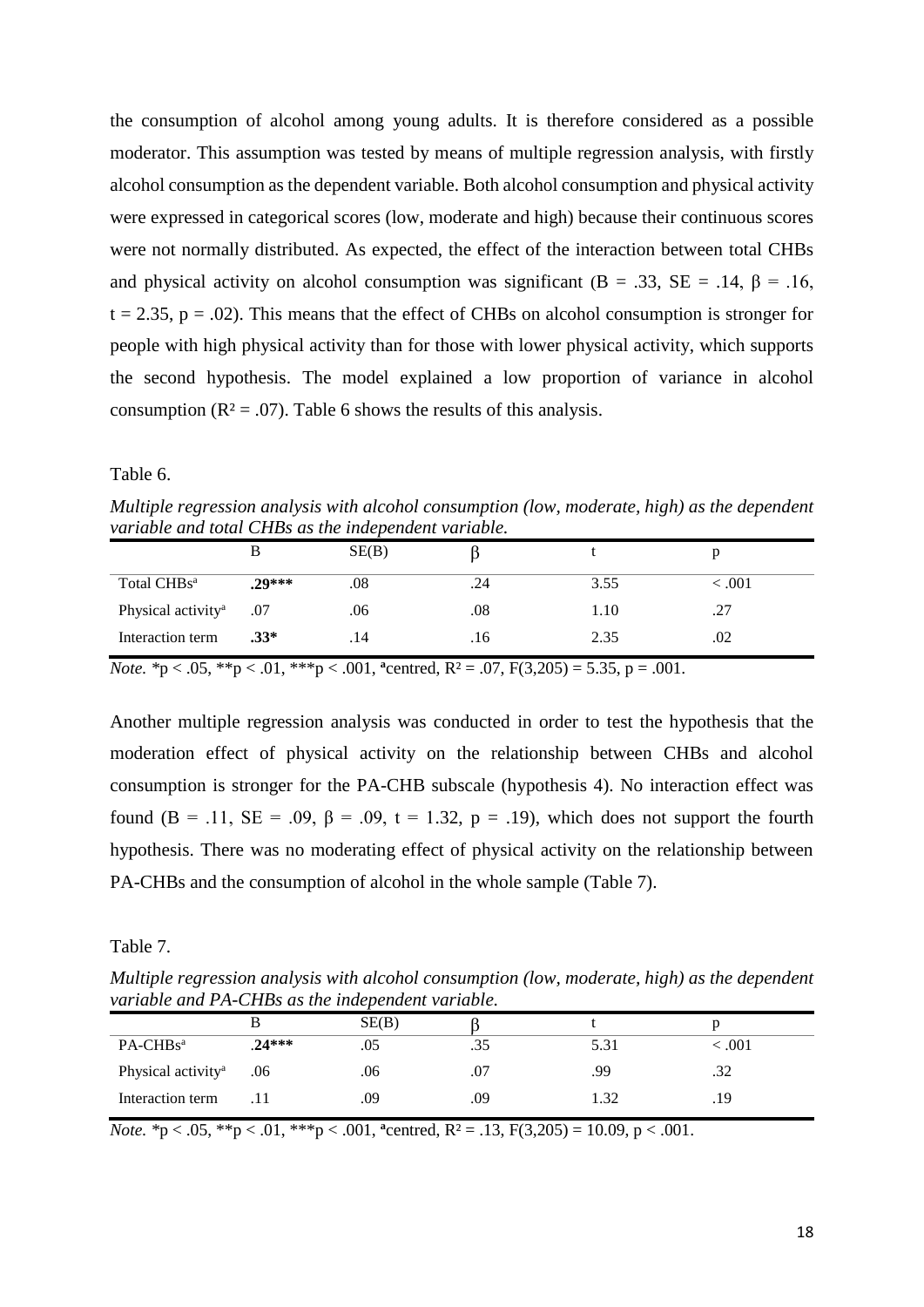Because significant differences in the consumption of alcohol between males and females were found, the moderation analyses with alcohol consumption as the dependent variable were also conducted separately for men and women. A significant moderation effect of physical activity on the relationship between total CHBs and alcohol consumption was found among women (B  $= .50$ ,  $SE = .15$ ,  $\beta = .30$ ,  $t = 3.35$ ,  $p = .001$ ), but not among men (B = -.09,  $SE = .28$ ,  $\beta = -.04$ , t  $=$  -.32, p = .75). Both models explained a low proportion of variance in alcohol consumption (men:  $R^2 = .08$ ; women:  $R^2 = .10$ ). The results can be seen in Table 8.

#### Table 8.

*Multiple regression analysis stratified by gender with alcohol consumption (low, moderate, high) as the dependent variable and total CHBs as the independent variable.*

|                                |        | Men, $R^2 = .08$ |     |               |   |  |          | Women, $R^2 = .10$ |     |      |      |  |  |
|--------------------------------|--------|------------------|-----|---------------|---|--|----------|--------------------|-----|------|------|--|--|
|                                | B      | SE(B)            |     |               | D |  | B        | SE(B)              |     |      | p    |  |  |
| CHBs <sup>a</sup>              | $.36*$ | .15              | .28 | 2.45 .02      |   |  | $.25**$  | .09                | .25 | 2.77 | .006 |  |  |
| Physical activity <sup>a</sup> | .07    | .13              |     | $.06$ .57 .57 |   |  | .04      | .07                | .06 | .64  | .52  |  |  |
| Interaction term               | $-.09$ | .28              |     | $-.04-.32.75$ |   |  | $.50***$ | .15                | .30 | 3.35 | .001 |  |  |

*Note. \**p < .05, \*\*p < .01, \*\*\*p < .001, **<sup>a</sup>** centred, men: F(3,74) = 2.04, p = .12, women: F(3,128) = 4.80,  $p = .003$ .

Whereas in the whole sample no significant interaction effect was found for PA-CHBs, the multiple regression analyses stratified by gender revealed that in both the male and female subpopulation separately there is a significant moderating effect of physical activity on the relationship between PA-CHBs and alcohol consumption (Table 9). This effect is inversed for the male subpopulation ( $\beta = -.22$ ) and the female subpopulation ( $\beta = .26$ ). Among males, the effect of CHBs on alcohol consumption is stronger when they were engaged in low physical activity rather than high physical activity. Among females, this effect is stronger when they were engaged in high physical activity rather than low physical activity. Additionally, the model for men explained a bigger proportion of variance in alcohol consumption  $(R^2 = .24)$  than that for women  $(R^2 = .12)$ .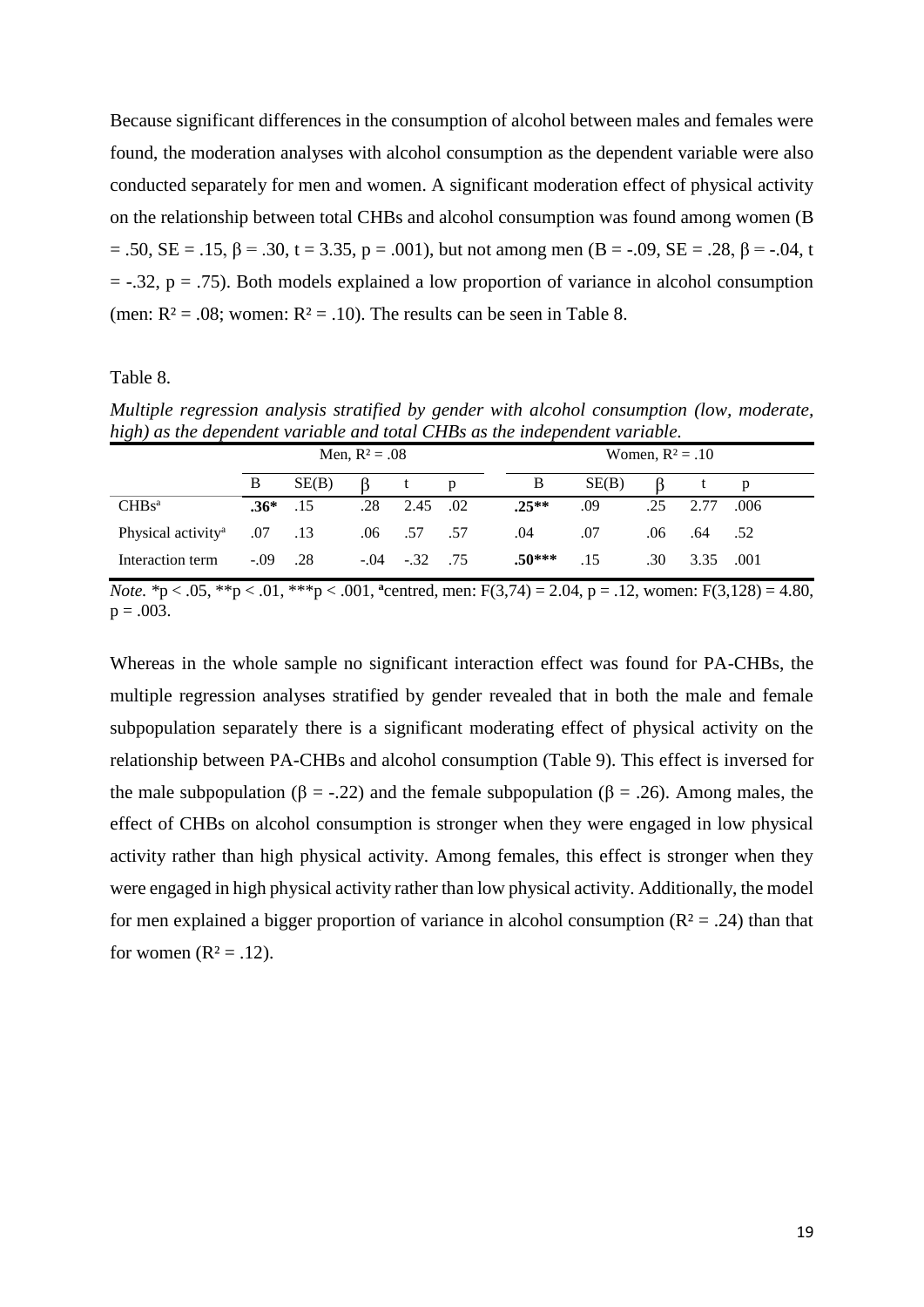#### Table 9.

| <i><u><b>Theory as the aepenaeur variable and I II CIIDs as the thaepenaeur variable.</b></u></i> |         |                  |                    |                   |         |  |          |       |     |      |      |
|---------------------------------------------------------------------------------------------------|---------|------------------|--------------------|-------------------|---------|--|----------|-------|-----|------|------|
|                                                                                                   |         | Men, $R^2 = .24$ | Women, $R^2 = .12$ |                   |         |  |          |       |     |      |      |
|                                                                                                   | B       | SE(B)            |                    |                   | p       |  | B        | SE(B) |     |      |      |
| $PA-CHBsa$                                                                                        | $40***$ | .08              | .51                | 4.75              | < 0.001 |  | $.17***$ | .05   | .28 | 3.32 | .001 |
| Physical activity <sup>a</sup>                                                                    | .13     | .12              |                    | $.12 \quad .1.15$ | .25     |  | .06      | .07   | .07 | .86  | - 39 |
| Interaction term                                                                                  | $-30*$  | .15              |                    | $-0.22 - 1.99$    | .051    |  | $.30**$  | .10   | .26 | 2.99 | .003 |

*Multiple regression analysis stratified by gender with alcohol consumption (low, moderate, high) as the dependent variable and PA-CHBs as the independent variable.*

*Note. \**p < .05, \*\*p < .01, \*\*\*p < .001, **<sup>a</sup>** centred, men: F(3,74) = 7.75, p < .001, women: F(3,128) = 5.63,  $p = .001$ .

In order to test if the moderation effect of physical activity on the relationship between PA-CHBs and alcohol consumption is indeed significantly different for males and females (hypothesis 5), a moderated moderation analysis (three-way interactions) was conducted with the PROCESS plug-in for SPSS, as developed by Hayes (2013). As expected, a significant interaction effect was found between physical activity and gender on the relationship between PA-CHBs and alcohol consumption  $[R^2 = .23, F(7,201) = 8.83, p < .001]$ . PA-CHBs and gender were significant predictors of alcohol consumption  $[b = .26, t(201) = 5.26, p < .001; b = -.19,$  $t(201) = -2.47$ ,  $p = .01$ . However, physical activity was not found to significantly predict the consumption of alcohol  $[b = .09, t(201) = 1.46, p = .15]$ . In the male subpopulation, PA-CHBs significantly predicted alcohol consumption when men were engaged in low and moderate physical activity, but only marginally when they were engaged in high physical activity. Among female respondents, PA-CHBs significantly predicted alcohol consumption when they were moderately and highly physically active but not when they were engaged in low physical activity. Thus, this three-way interaction effect was inversely for men and women. The results of the moderated moderation analysis (three-way interactions) can be seen in Table 10.

Table 10.

*Three-way interactions of gender, physical activity and PA-CHBs with alcohol consumption (low, moderate, high) as the independent variable.*

| Gender | $\circ$ $\cdot$<br>Physical activity | B        | SE(B) |        |        |
|--------|--------------------------------------|----------|-------|--------|--------|
| Male   | Low                                  | $.57***$ | .12   | 4.73   | < .001 |
|        | Average                              | $.40***$ | .08   | 5.07   | < .001 |
|        | High                                 | .22      | .11   | 1.90   | .06    |
| Female | Low                                  | $-.00$   | .09   | $-.03$ | .98    |
|        | Average                              | $.17**$  | .06   | 2.79   | .006   |
|        | High                                 | $.35***$ | .10   | 3.54   | < .001 |

*Note.* \*p < .05, \*\*p < .01, \*\*\*p < .001,  $R^2 = .23$ ,  $F(7,201) = 8.83$ , p < .001.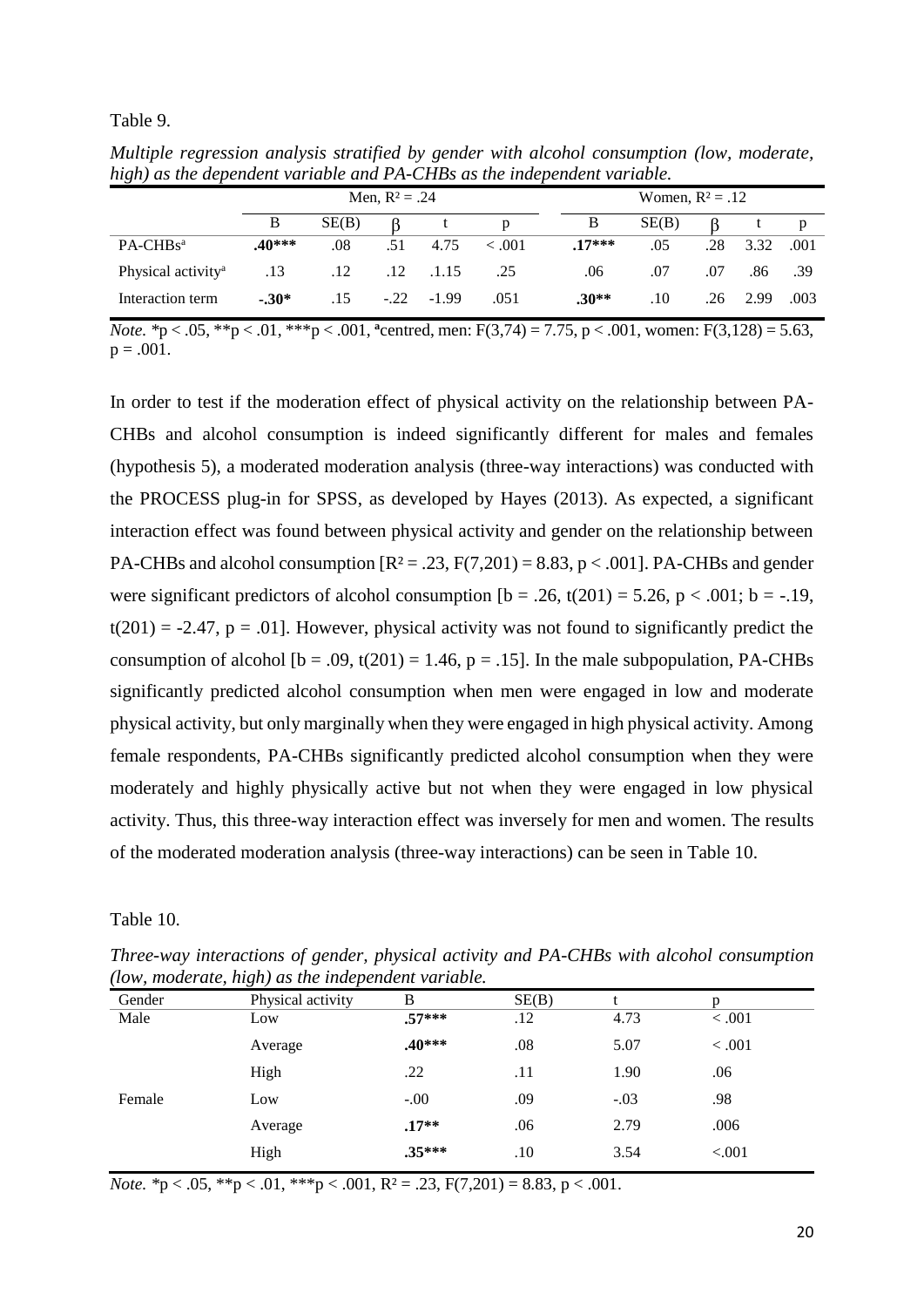In order to be able to interpret these results per physical activity level, *Figure 2* illustrates the results of the moderated moderation analysis by means of a multiple line graph, stratified by gender. For males, a positive relationship can be seen between PA-CHBs and alcohol consumption, moderated by low, average and high physical activity. The more a male respondent participated in physical activity, the less predictive PA-CHBs were for the consumption of alcohol. Among females, the opposite pattern can be observed: the more they were engaged in physical activity the more predictive were PA-CHBs for alcohol consumption. Concerning the engagement of women in low physical activity, the coefficient between PA-CHBs and consumption of alcohol approaches zero.



*Figure 2*. Multiple line graphs of the effect of gender, physical activity and PA-CHBs on alcohol consumption, separately for the male ( $n = 77$ ) and female ( $n = 132$ ) subpopulation. This figure illustrates the influence of gender separately for high, average and low physical activity on the positive relationship between PA-CHBs and alcohol consumption among young adults.

Additionally, similar moderation analyses as for alcohol consumption were conducted with binge drinking as the dependent variable, for both the whole sample and for gender separately. No significant moderating effect of physical activity in the relationship binge drinking and total CHBs (B = .19, SE = .51,  $\beta$  = .03, t = .37, p = .71) as well as PA-CHBs (B = -.06, SE = .31,  $\beta$  = -.01, t = -.19, p = .85) was found. When stratified by gender, there was again no significant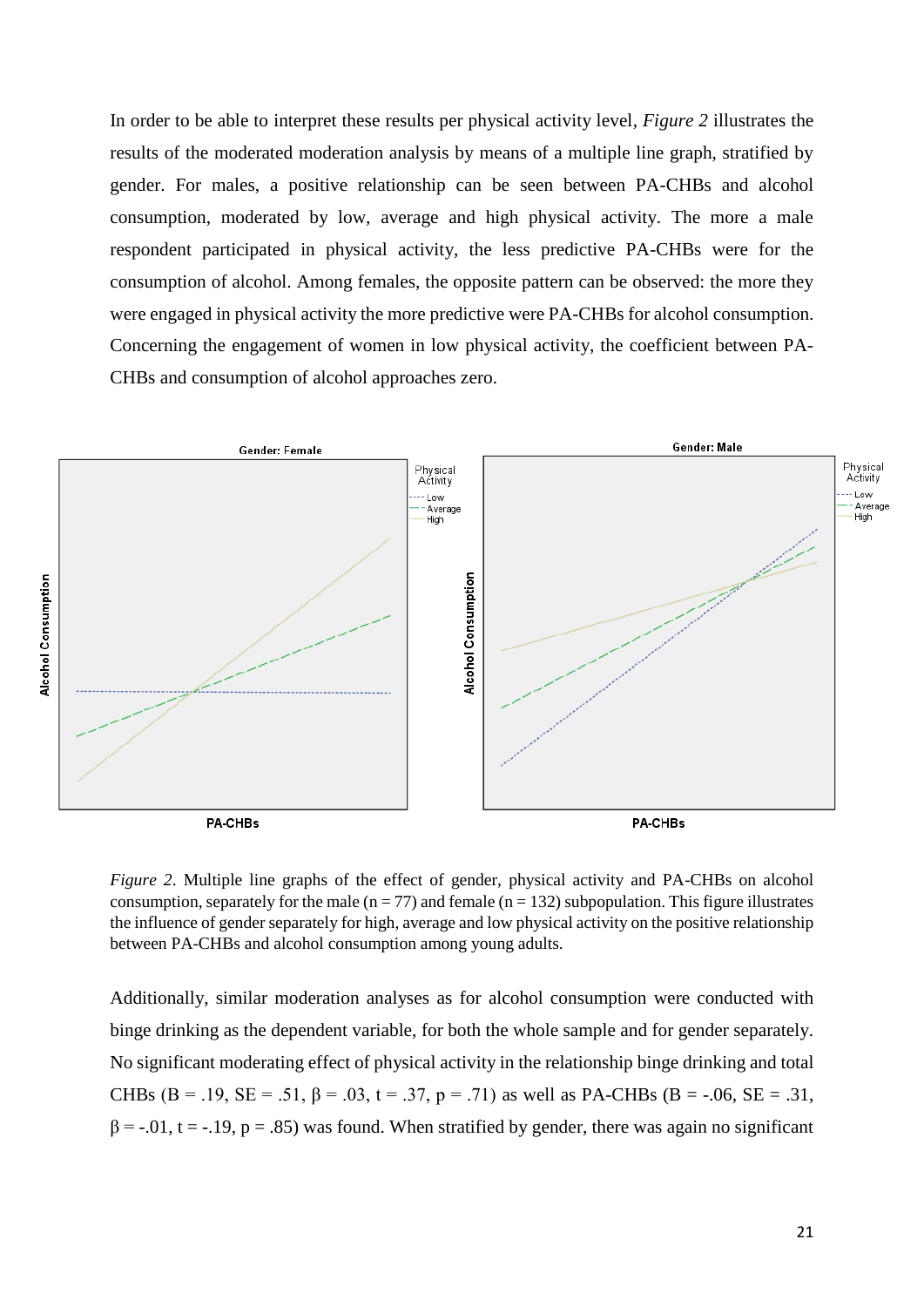moderating effect of physical activity in this relationship. Further results of these analysis were therefore not reported here.

# **4. Discussion**

<span id="page-24-0"></span>This study investigated the relationship between CHBs and alcohol consumption among young adults. It specifically focused on the role of physical activity in that relationship in order to further refine the concept of CHBs by taking the specific context, target group and its behaviour into account. Thereby it did not only examine the effects across the whole population, but also looked specifically at the effects among males and females separately. Additionally, this study distinguished between two different types of CHBs, namely "physical activity as compensation for alcohol use" (PA-)CHBs and other CHBs. PA-CHBs are beliefs that negative effects of alcohol consumption can be compensated by being physically active. Other CHBs refer to the definition of CHBs by Rabiau, Knäuper and Miquelon (2006): they are all other beliefs that negative effects of any volitional unhealthy behaviour in general (such as smoking; not only the consumption of alcohol), can be compensated for by engaging in another, volitional healthy behaviour (such as eating healthy; not only physical activity). The current study used three CHB scales: a specific PA-CHBs scale, the original CHB scale by Knäuper and colleagues (2004) and a total scale consisting of these two.

The conducted research revealed several interesting findings. Firstly, it was found that PA-CHBs were moderately positively related to alcohol consumption. Furthermore, there was a significant moderating effect of physical activity on the relationship between total CHBs and alcohol consumption. This means that the effect of CHBs on alcohol consumption was stronger for people with high physical activity than for those with lower physical activity. In addition, there was no moderation effect of physical activity on the relationship between PA-CHBs and alcohol consumption among the whole sample. However, stratified by gender, significant and inversed (males: negative interaction term; females: positive interaction term) moderation effects were found. This three-way interaction effect between physical activity and gender on the relationship between PA-CHBs and alcohol consumption was confirmed by means of a moderated moderation analysis.

In order to test the assumption that CHBs and alcohol consumption are positively correlated, a Pearson's correlation analysis was conducted. Indeed, a significant positive relationship between total CHBs as well as PA-CHBs and the consumption of alcohol was found in the whole population. Thus, the more CHBs were hold the more alcohol was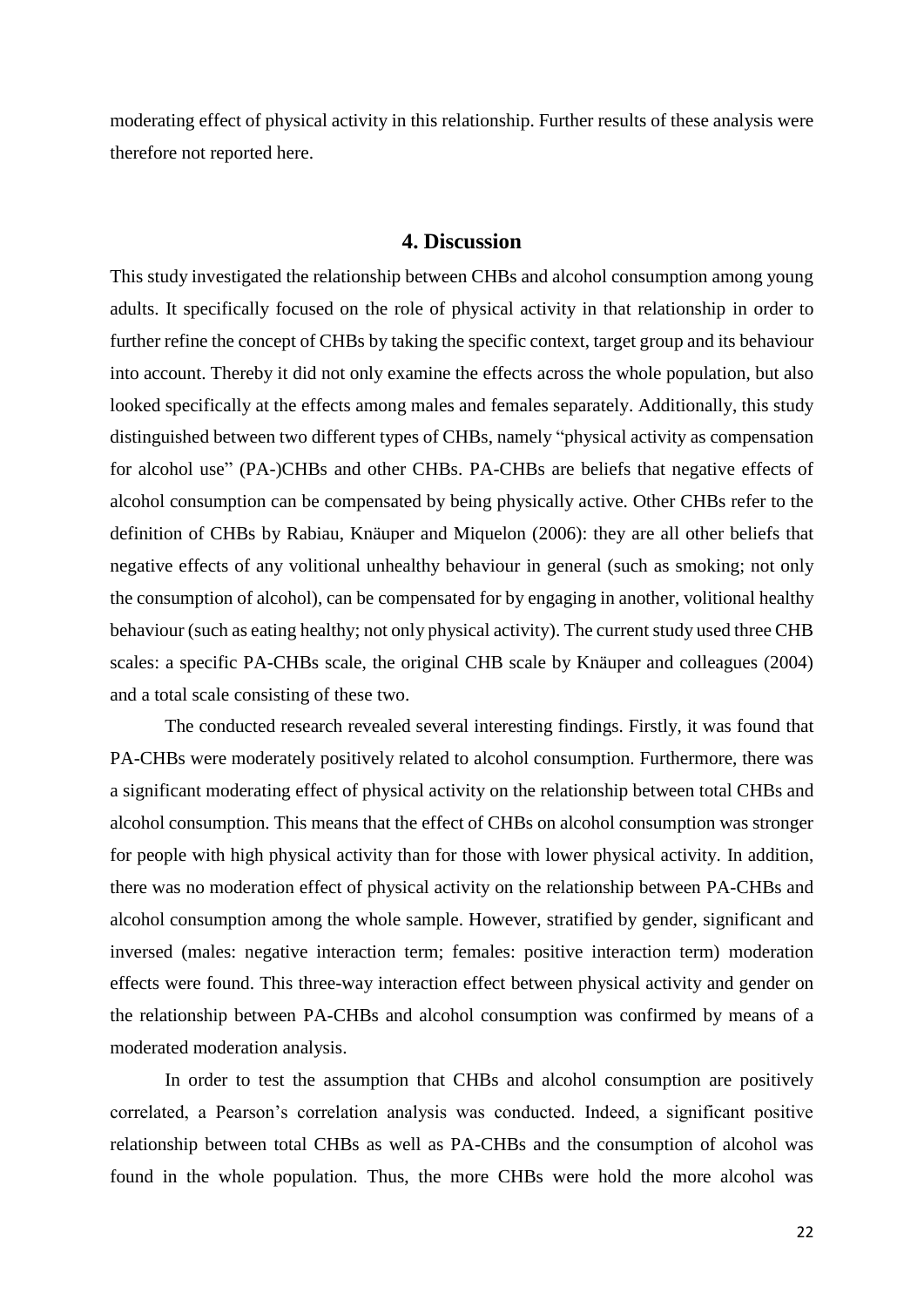consumed. This is in line with past research which has shown that there is a positive association between CHBs and alcohol consumption (Kaklamanou & Armitage, 2012; Knäuper et al., 2004). However, when stratified by gender, total CHBs and alcohol consumption were found to significantly positively correlate in the male subpopulation but not among females. This indicates that females relative to males might use less CHBs in order to legitimate their unhealthy behaviour (here alcohol consumption), which is in line with past research by Knäuper and colleagues (2004), who showed that women had significantly lower CHB scores than men. Another possible explanation is that this result is due to gender differences in the consumption of alcohol. In the current study, males reported a significant higher consumption of alcohol than female respondents, which supports past research claiming that men engaged in higher levels of alcohol consumption than women (Buscemi et al., 2011), and that explicit CHBs related to substance use contributed to the prediction of alcohol consumption, but only among male participants (Riedel, 2016). This indicates that especially among males, risk behaviour (such as a high consumption of alcohol) evokes the need for CHBs, which in turn elicit risk behaviour.

Based on the above finding as well as the fact that physical activity was found not to correlate with alcohol consumption, it was assumed that physical activity may have an indirect rather than direct effect on alcohol consumption by serving as a moderator in the positive relationship between CHBs and drinking alcohol. Indeed, the assumed moderation effect of physical activity was found. Thus, the effect of CHBs on alcohol consumption was stronger for people with high physical activity than for those with lower physical activity. This is an important finding since it demonstrates the importance of physical activity in the relationship between CHBs and alcohol consumption. It is concluded that people who actually carry out compensatory behaviour (high physical activity) tend to legitimate their consumption of large amounts of alcohol with it more easily. This means that the more someone engages in physical activity, the more alcohol consumption is justified by holding CHBs. Thus, physical activity might serve as an important target in reducing the consumption of alcohol, especially among young adults. Surprisingly, regarding PA-CHBs, no moderation effect of physical activity was found in their relationship with alcohol consumption among the whole sample. However, this appeared to be confounded by gender because inversed significant moderation effects separately for males and females were found. Among males, the relationship between PA-CHBs and alcohol consumption was stronger the less they were engaged in physical activity. For females, the opposite pattern could be observed: the more they were physically active, the stronger the relationship between PA-CHBs and alcohol consumption was. Interestingly, stratified by the different categories of physical activity, the moderation effect of physical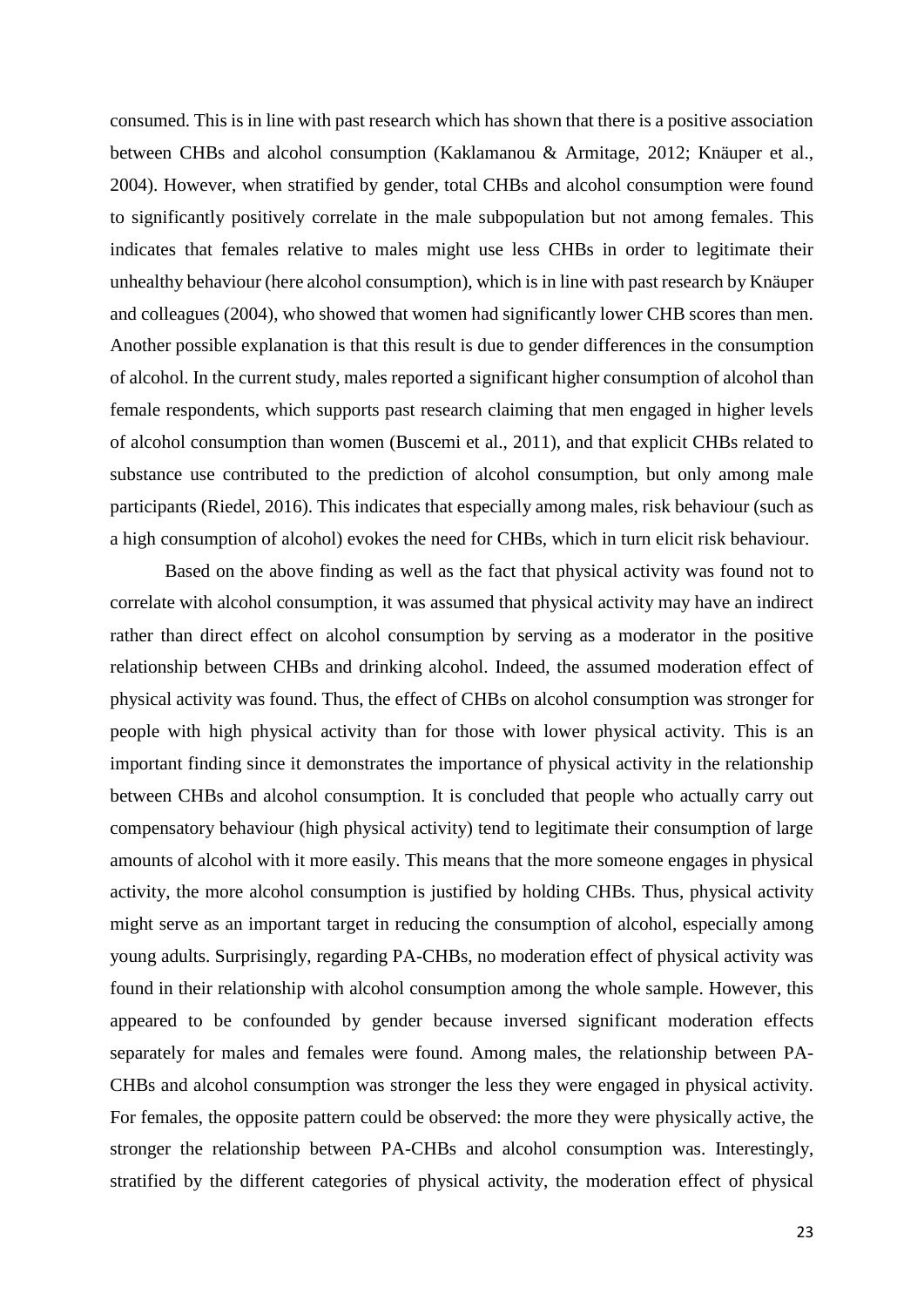activity in the male subpopulation was significant for low and average, but only marginally significant for high physical activity. Among females, it was significant in high and average, but not in low physical activity. This gender difference indicates that the extent to which one legitimates the consumption of alcohol by holding physical activity and alcohol related CHBs depends on gender and on the behaviour in which someone engages. For instance, males and females might have different motives for the use of alcohol and may value physical activity differently. In order to address this idea, Kilpatrick, Hebert and Bartholomew (2005) conducted a study and showed that men reported significantly higher levels of physical activity motivation for challenge, competition, social recognition as well as strength and endurance, whereas for women weight management was more important. Thus, while females might use physical activity as a means to avoid too high caloric intake for instance due to alcohol consumption, males might view it as a type of competition in which they want to be better than their "rivals". Therefore, they might tend to see the consumption of alcohol in this competition as a threat to their performance, which could be an explanation why the relationship between PA-CHBs and alcohol consumption is weaker for males and stronger for females engaging in high physical activity. Besides different motivations for engagement in physical activity, past research also indicated gender based differences in the motives for drinking alcohol. Cooper (1994) distinguishes between four categories of motives: enhancement (drinking to have fun), coping (drinking to forget problems), social (drinking to be sociable), and conformity (drinking to fit in with a group). Research by Kuntsche and Labhart (2013) has shown that enhancement motives predicted alcohol consumption among men, whereas coping motives were predictive for alcohol use among women. According to them, males might drink primarily for the feeling of being drunk and having fun, whereas females tend to use alcohol as a means to become more self-confident and to cope with social anxiety and stress. It could therefore be the case that females might use both weight regulation by means of physical activity (as mentioned above) and alcohol consumption in combination as a strategy to become more self-confident, which could possibly explain a strong relationship between PA-CHBs and alcohol consumption when engaging in high physical activity. Males, on the other hand, might see alcohol as a threat to their sport performance as well as a means to have fun. As a result, it is possible that men who are highly physically active are more orientated towards competition and "getting better" (with less space for having fun), whereas men already engaging in low physical activity are more orientated towards having fun and therefore also drink more alcohol. This might explain the found inversed moderation effect among males and females but, since this explanations are not based on empirical evidence, future research should especially focus on differences in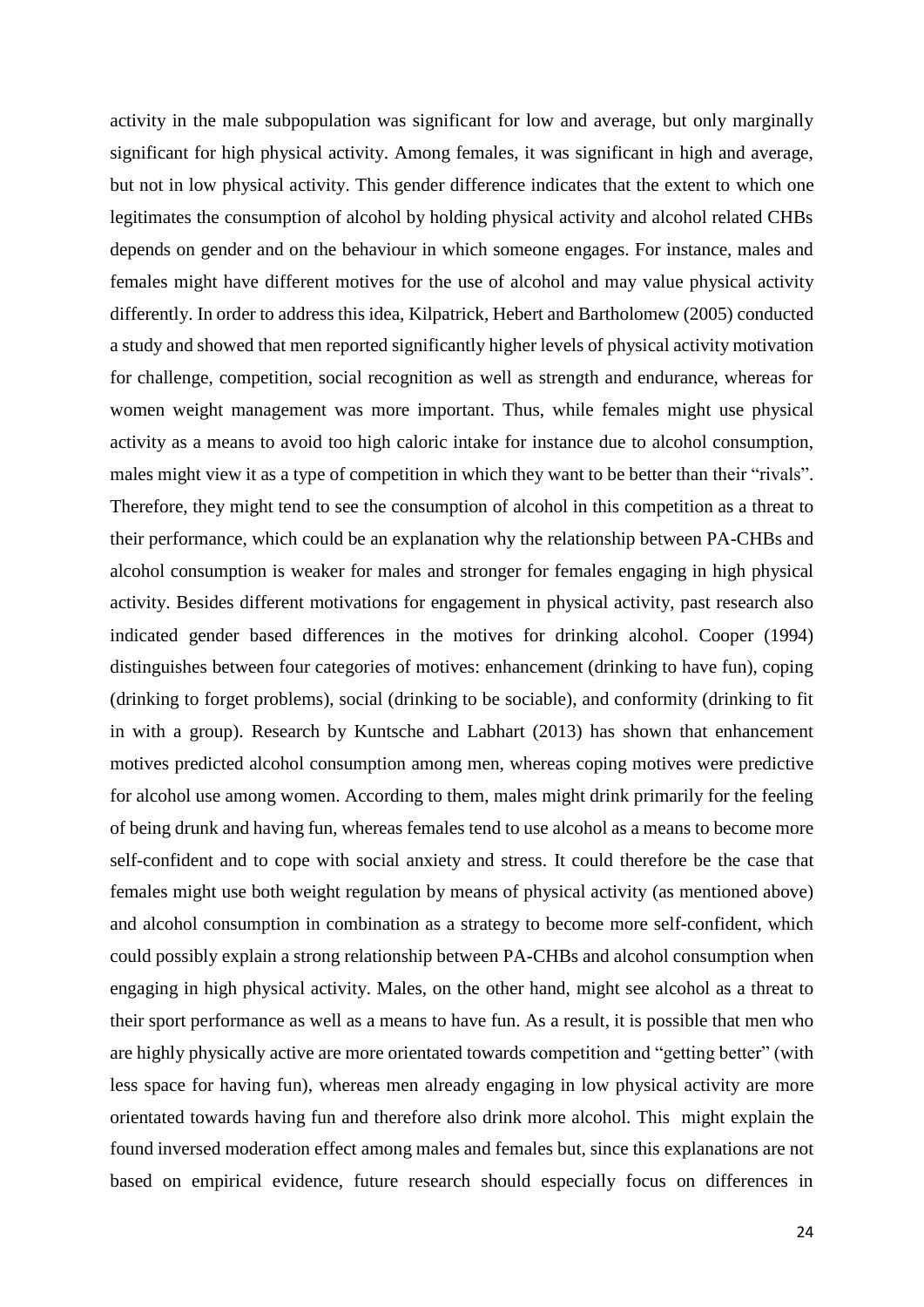motivations of engaging in physical activity and alcohol consumption among males and females when examining CHBs in this context. Consequently, the effects here should always be tested separately for men and women.

An important aspect is that this study did not differentiate between different types of physical activity such as different sport practices. Physical activity was broadly defined as any bodily movements, including those to improve one's fitness. Consequently, factors such as sport-related achievement motivation could not be taken into account in the current study. However, research by Weaver, Martens, Cadigan, Takamatsu, Treloar and Pedersen (2013) has shown that such motivations could be important when dealing with physical activity. For instance, they found that motivations such as competitiveness or orientation toward winning result in different drinking patterns. Therefore, future research should focus on different sorts of sports and their influence on the relationship between CHBs and alcohol consumption in order to get a better grip on how physical activity does have an influence here. This could be of special importance when examining this relationship among males, since they, as described above, might see physical activity as a type of competition.

Despite the significant results of the moderation analyses mentioned above, it should be noted that no significant moderating effect of physical activity in the relationship of binge drinking and PA-CHBs as well as total CHBs was found. Additionally, binge drinking correlated only moderately with alcohol consumption  $(r = .58)$ . This could be the case due to the fact, that binge drinking and alcohol consumption are not necessarily related to each other. For instance, past research has shown that weekly alcohol consumption did not correlate with binge drinking (Townshed & Duka, 2005). This might be an explanation for the results of the current study regarding binge drinking behaviour. However, since binge drinking is a major social problem (Turrisi et al., 2006) and increases the risk of dying from alcohol poisoning or fatal traffic accidents (Veliz et al., 2016), future research should focus on the relationship between CHBs and specifically binge drinking behaviour instead of alcohol consumption in general only.

In the current study, the R squares and standardized coefficients in the multiple regression analyses were notably low. For instance, when the relationship between alcohol consumption and total CHBs was tested for being moderated by physical activity, a significant interaction effect was found. However, the effect size was very small ( $R^2 = .07$ ;  $\beta = .16$ ). When total CHBs were replaced by PA-CHBs, a significant interaction effect of PA-CHBs and physical activity was found with an R square of .13 (small effect size) and a small standardized coefficient ( $\beta$  = .09). This means that the proportion of variance in the consumption of alcohol,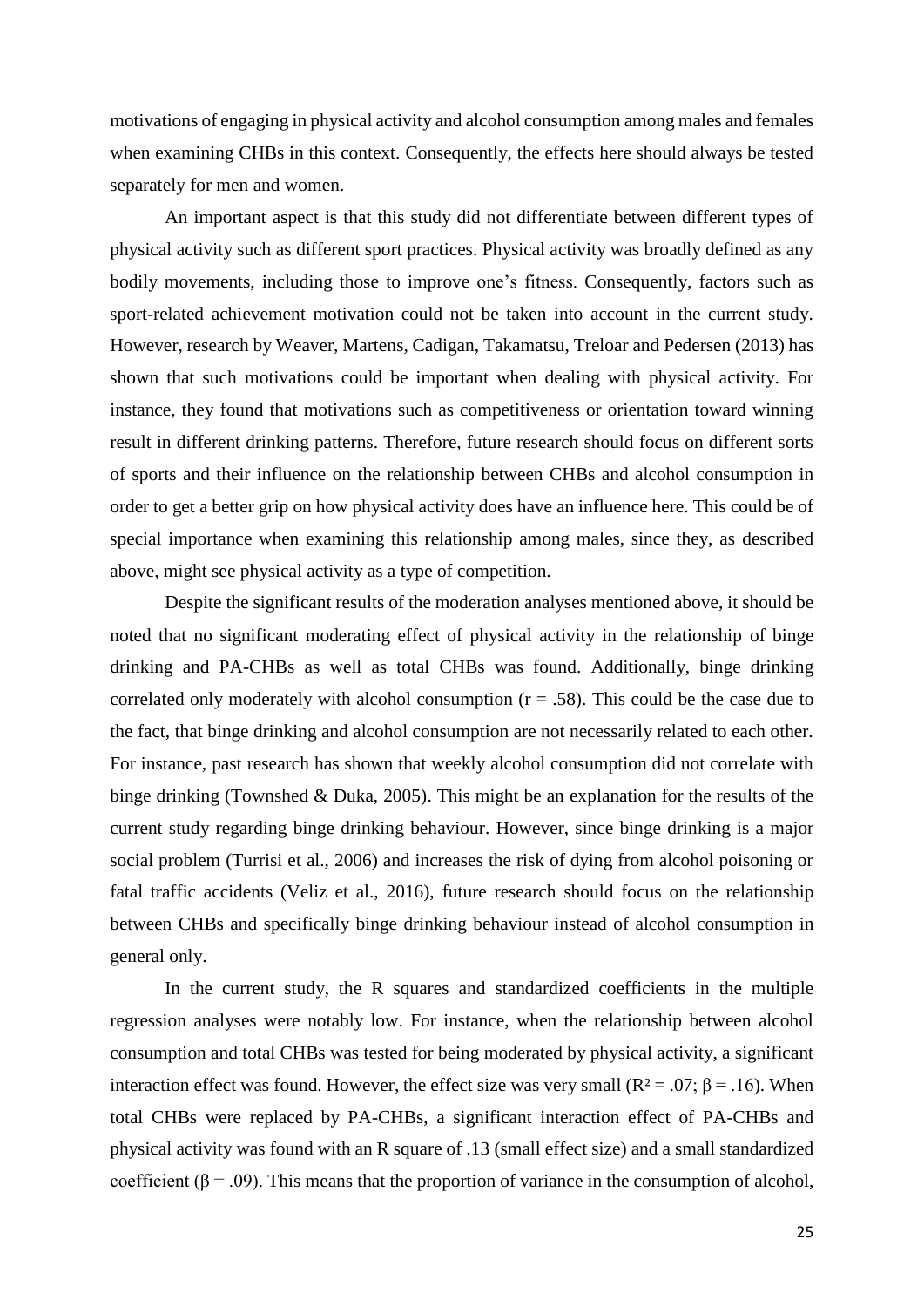which can be explained by physical activity and PA-CHBs (and thus the overall strength of association) is very low. In other words, only seven percent (total CHBs) or 13 percent (PA-CHBs) of the variance in alcohol consumption is due to the two predictors (total CHBs / PA-CHBs and physical activity). When stratified by gender, in the male subpopulation, PA-CHBs and physical activity explained as twice as much  $(R<sup>2</sup> = .24)$  of the variance in alcohol consumption than in the female subpopulation ( $R^2 = .12$ ). In sum, there might be additional (gender specific) factors that had an influence in this relationship, which were not measured in this study and should be further studied by future research.

Regarding the generalization of the findings, it should be mentioned that most people were students (88.5%). Since socioeconomic status (based on income, education and occupation) determines later health (Adler & Ostrove, 1999), it might be the case that students know more about healthy and unhealthy behaviours and their effect on health than less educated people. Additionally, it is known that students generally have a higher alcohol consumption frequency and quantity than the average population (Poelen, Scholte, Engels, Boomsma, & Willemsen, 2005), so the findings may not apply to other portions of the population. To get a broader insight in the context of CHBs, their relation to alcohol consumption, and the role of physical activity, future research should take this into account and focus also on less (highly) educated people. Furthermore, the sampling procedure via the online participant pool SONA systems could also constitute a limitation to the extent that it is used by behavioural sciences students in order to get required credits, which have to be collected during the first to years of the study. As a consequence, many of these students could have filled in the questionnaire carelessly because they just wanted to get their credits easily, which can be seen in relatively short answer times of some respondents. This might have influenced the results and future research should deal with this issue by, for instance, using another sampling procedure.

Despite some limitations mentioned above, the current study has several strengths that are worth mentioning. Firstly and most important, this study is the first to reveal clear gender confounding with regard to CHB effects and it underlines the importance of specifically formulated CHBs when measuring them. Past studies usually did not use such specific CHBs. For instance, Berli and colleagues (2014) used the original CHB scale by Knäuper and colleagues (2004) and found that CHBs did not add significantly to the prediction of physical activity. They were thus not directly associated with behavioural outcomes. They concluded that "CHBs might not be equally important in different phases of health behaviour change." (p. 470). However, they used general CHBs and not specific to physical activity related ones. In addition, the relationship between CHBs and physical activity was not tested for gender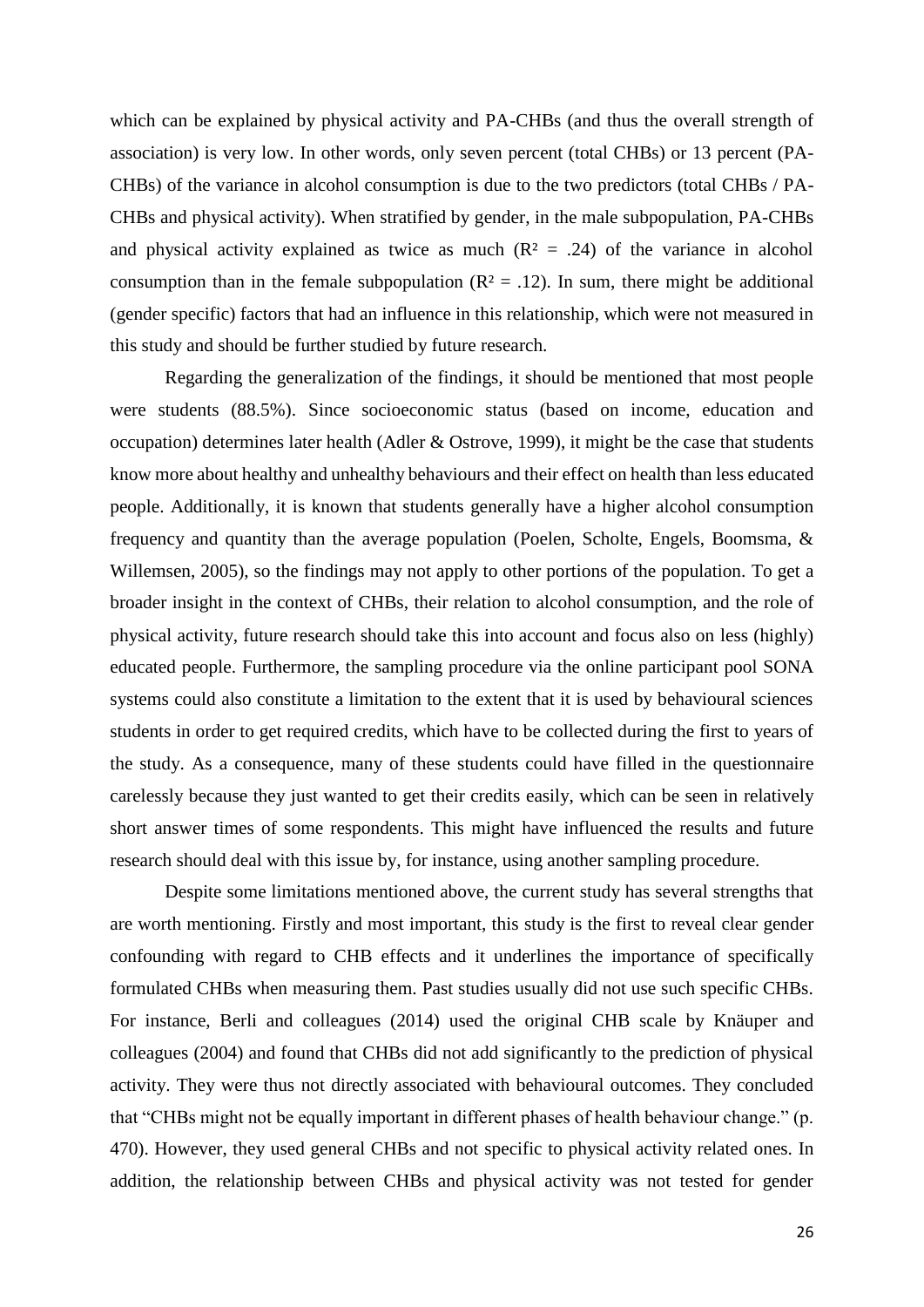confounding. If this had been the case, probably different (and significant) results could have been found.

This study also had some methodological strengths. Firstly, due to the use of an online questionnaire as a measurement, a relatively big sample could be gathered. In addition, the alpha values of the whole CHB scale ( $\alpha$  = .79) as wells as for both the PA-CHBs subscale ( $\alpha$  = .73) and original scale ( $\alpha$  = .73) by Knäuper and colleagues (2004) were relatively high. This means that internal consistency reliability was sufficient in the current study. Another strength is that this study focused on young adults (between 18 and 25 years of age) because excessive alcohol consumption is very prevalent in this population (Lyvers, Hasking, Hani, Rhodes, & Trew, 2010; Poelen et al., 2005; Voogt et al., 2013) and this period also sets the stage for future alcohol-related behaviour (Turrisi et al., 2006). Therefore, it is important to know about possible (cognitive) causes of this pattern in order to be able to deal with it.

In sum, this study revealed several interesting insights with regard to the association between CHBs and the consumption of alcohol among young adults. It was the first to investigate the role of physical activity in this relationship and showed a clear influence of gender. It also questions the use of a general CHB scale and instead suggests to use more specific scales, tailored to the context that is the target of examination. This would be more useful because it will result in stronger relations. When aiming at reducing (severe) alcohol consumption among young adults, approaching CHBs can be promising. Informing about especially incorrect CHBs might serve as a starting point in order to accomplish a better awareness and understanding of own (un)healthy behaviours and related health beliefs. Considering physical activity as a means to reduce alcohol consumption can be effective, especially among males. However, it can even have an opposite effect among females. As a result, interventions should take gender differences into account when attempting to handle alcohol consumption among young adults.

# **5. References**

- <span id="page-29-0"></span>Adler, N. E., & Ostrove, J. M. (1999). Socioeconomic Status and Health: What We Know and What We Don't. *Annals of the New York academy of Sciences*, *896*(1), 3-15. doi: 10.111/j.1749-6632.1999.tb08101.x
- Alcohol unit guidelines. (n.d.). Retrieved March 20, 2016 from https://www.drinkaware.co.uk/check-the-facts/what-is-alcohol/daily-guidelines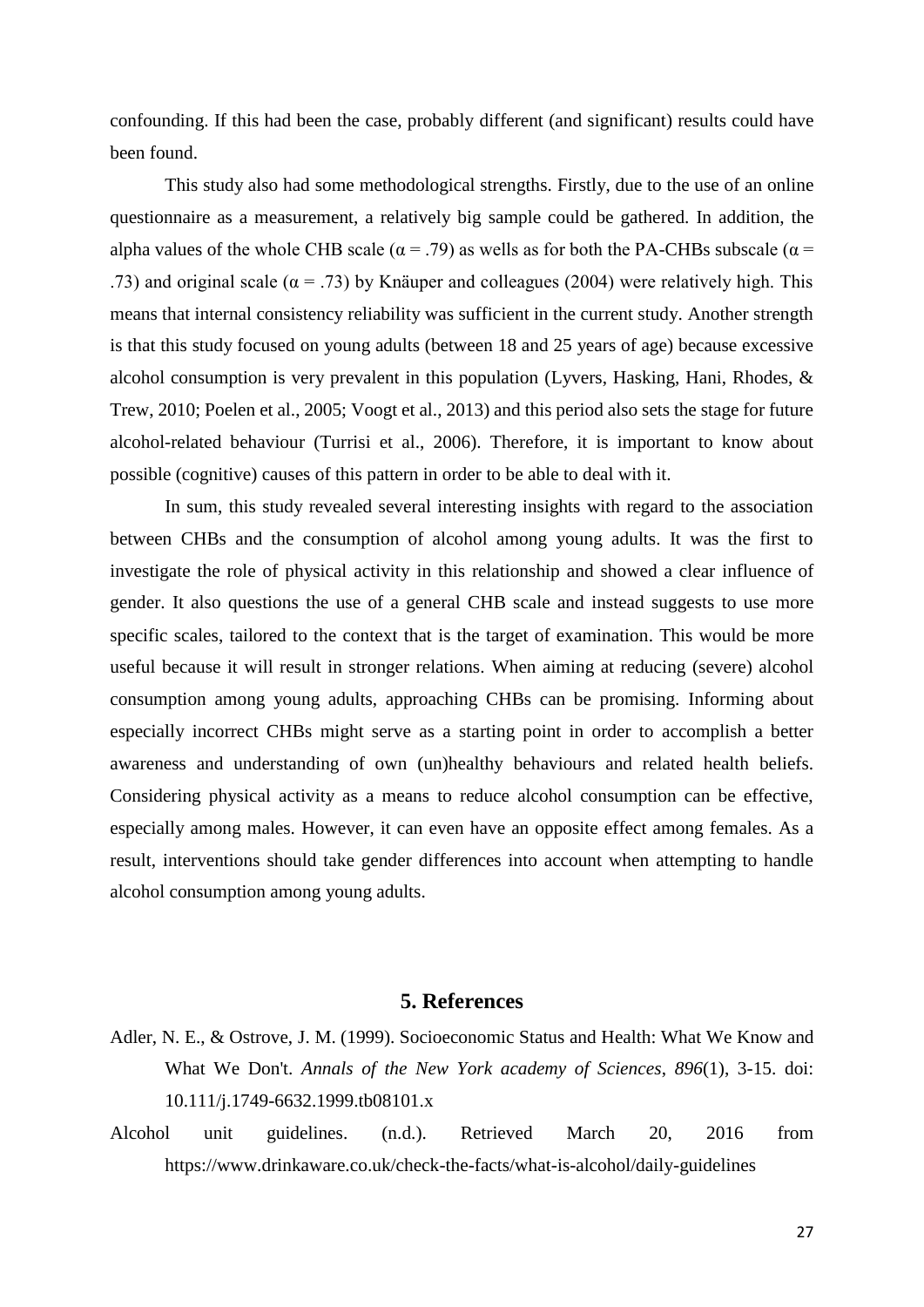- Baron, R. M., & Kenny, D. A. (1986). The Moderator-Mediator Variable Distinction in Social Psychological Research: Conceptual, Strategic, and Statistical Considerations. *Journal of Personality and Social Psychlogy, 51*(6), 1173-1182. doi: 10.1037/0022- 3514.51.6.1173
- Bauman, A., Phongsavan, P., Schoeppe, S., & Owen, N. (2006). Physical activity measurement-a primer for health promotion. *Promotion & Education*, *13*(2), 92-103. doi: 10.1177/10253823060130020103
- Bedendo, A., & Noto, A. R. (2015). Sports practices related to alcohol and tobacco use among high school sudents. *Revista Brasileira de Psiquiatria, 37*(2), 99-105. doi: 10.1590/1516-4446-2014-1389.
- Berli, C., Loretini, P., Radtke, T., Hornung, R., & Scholz, U. (2014). Predicting physical activity in adolescents: The role of compensatory health beliefs within the Health Action Process Approach. *Psychology and Health*, *29*(4), 458-474. doi: 10.1080/08870446.2013.865028
- Bryant, J. B., Darkes, J., & Rahal, C. (2012). College Students' Compensatory Eating and Behaviors in Response to Alcohol Consumption. *Journal of American College Health, 60*(5), 350-356. doi: 10.1080/07448481.2011.630702
- Buscemi, J., Martens, M. P., Murphy, J. G., Yurasek, A. M., & Smith, A. E. (2011). Moderators or the Relationship Between Physical Activity and Alcohol Consumption in College Students. *Journal of American College Health, 59*(6), 503-509. doi: 10.1080/07448481.2010.518326
- Cohen, J., Cohen, P., West, S. G., & Aiken, L. S. (2013). *Applied multiple regression/correlation analysis for the behavioral sciences*. Routledge.
- Cooper, M. L. (1994). Motivations for alcohol use among adolescents: development and validation of a four-factor model. *Psychological Assessment, 6*(2), 117-128. doi: 10.1037/1040-3590.6.2.117
- Craig, C. L., Marshall, A. L., Sjöström, M., Bauman, A. E., Booth, M., L., Ainsworth, B. E., Pratt, M., Ekelund, U., Yngve, A., Sallis, J., F., & Oja, P. (2003). International Activity Questionnaire: 12-Country Reliability and Validity. *Medicine & Science in Sports & Exercise, 35*(8), 1381-1395. doi: 10.1249/01.MSS.0000078924.61453.FB
- Davoren, M. P., Cronin, M., Perry, I. J., Demant, J., Shiely, F., & O'Connor, K. (2015). A typology of alcohol consumption among young people – A narrative synthesis. *Addiction Research & Theory,* 1-13. doi: 10.3109/16066359.2015.1121244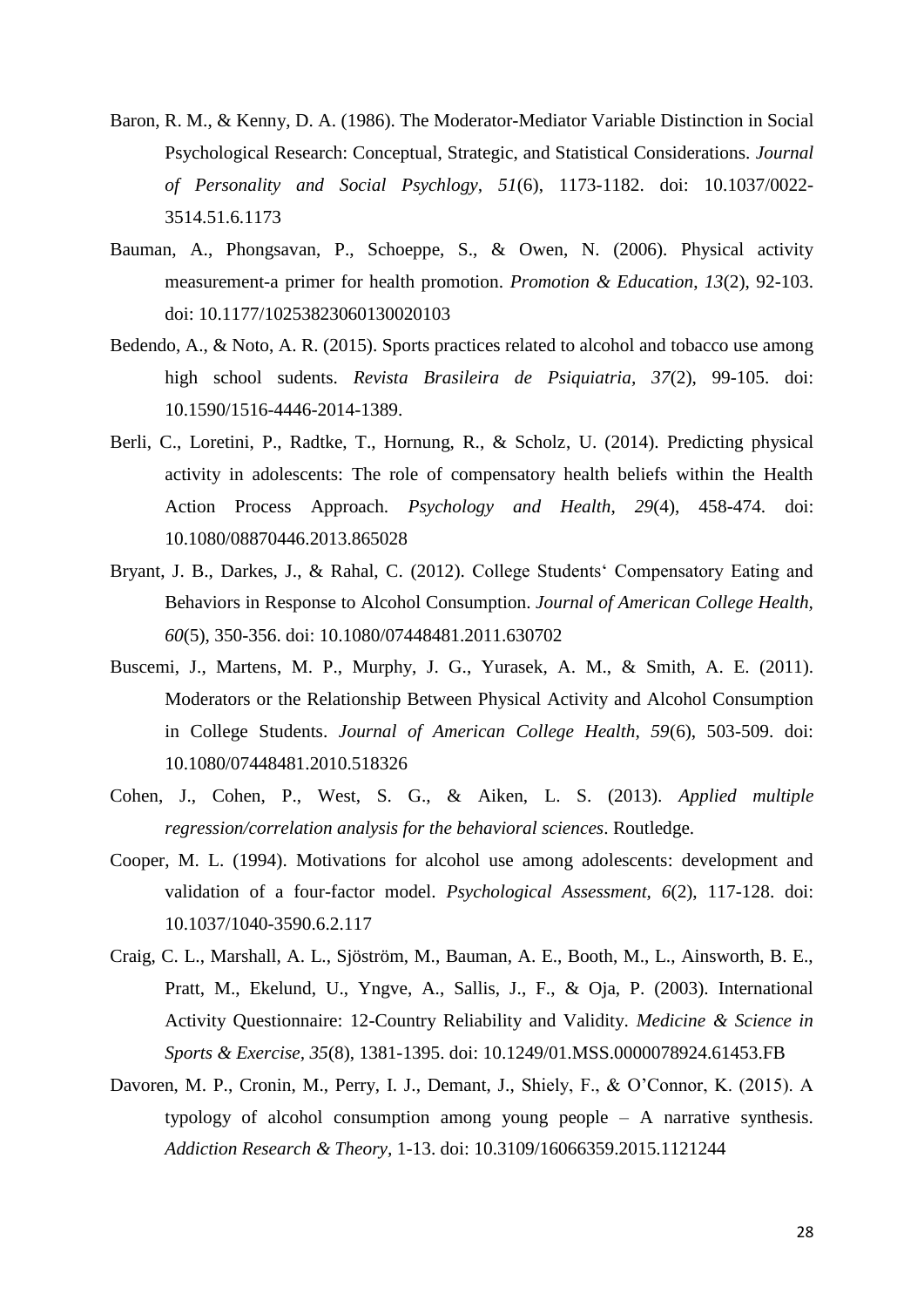- Dawson, D. A., & Room, R. (2000). Towards agreement on ways to measure and report drinking patterns and alcohol-related problems in adult general population surveys: the Skarpö Conference overview. *Journal of Substance Abuse, 12*(1-2), 1-21. doi: 10.1016/S0899-3289(00)00037-7
- Ellis, P. D. (2010). *The essential guide to effect sizes: Statistical power, meta-analysis, and the interpretation of research results.* Cambridge University Press.
- Ernsting, A., Schwarzer, R., Lippke, S., & Schneider, M. (2012). 'I do not need a flu shot because I lead a healthy lifestyle': Compensatory health beliefs make vaccination less likely. *Journal of Health Psychology, 18*(6), 825-836. doi: 10.1177/1359105312455076
- Gezondheidsraad. (2006). Richtlijnen voor gezonde voeding 2006. Gezondheidsraad. Dutch National Health Council, Den Haag.
- Gezondheidsraad. (2015). Richtlijnen voor gezonde voeding 2015. Gezondheidsraad. Dutch National Health Council, Den Haag.
- Grönbaek, M. (2009). The positive and negative health effects of alcohol‐and the public health implications. *Journal of internal medicine*, *265*(4), 407-420. doi: 10.1111/j.1365-2796.2009.02082.x
- Hall, P. A., Fong, G. T. (2007). Temporal self-regulation theory: A model for individual health behaviour. *Health Psychology Review., 1*(1), 6-52. doi: 10.1080/17437190701492437
- Hayes, A. F. (2013). *Introduction to Mediation, Moderation, and Conditional Process Analysis: A Regression-Based Approach*. NY: Guilford Publications.
- IPAQ Research Committee. (2005). Guidelines for data processing and analysis of the International Physical Activity Questionnaire (IPAQ) – short and long forms. *International Physical Activity Questionnaire.* Available at ttp://www.ipaq.ki.se Last assessed March 21, 2016
- Jones, S. A., Cservenka, A., & Nagel, B. J. (2016). Binge drinking impacts dorsal stratial response during decision making in adolescents. *NeuroImage.* Advance online publication. doi: 10.1016/j.neuroimage.2016.01.044
- Kaklamanou, D., & Armitage, C. J. (2012). Testing compensatory health beliefs in a UK population. *Psychology and Health, 27*(9), 1062-1074. doi: 10.1080/08870446.2012.662974
- Kilpatrick, M., Hebert, E., & Bartholomew, J. (2005). College Student's Motivation for Physical Activity: Differentiating Men's and Women's Motives for Sport Participation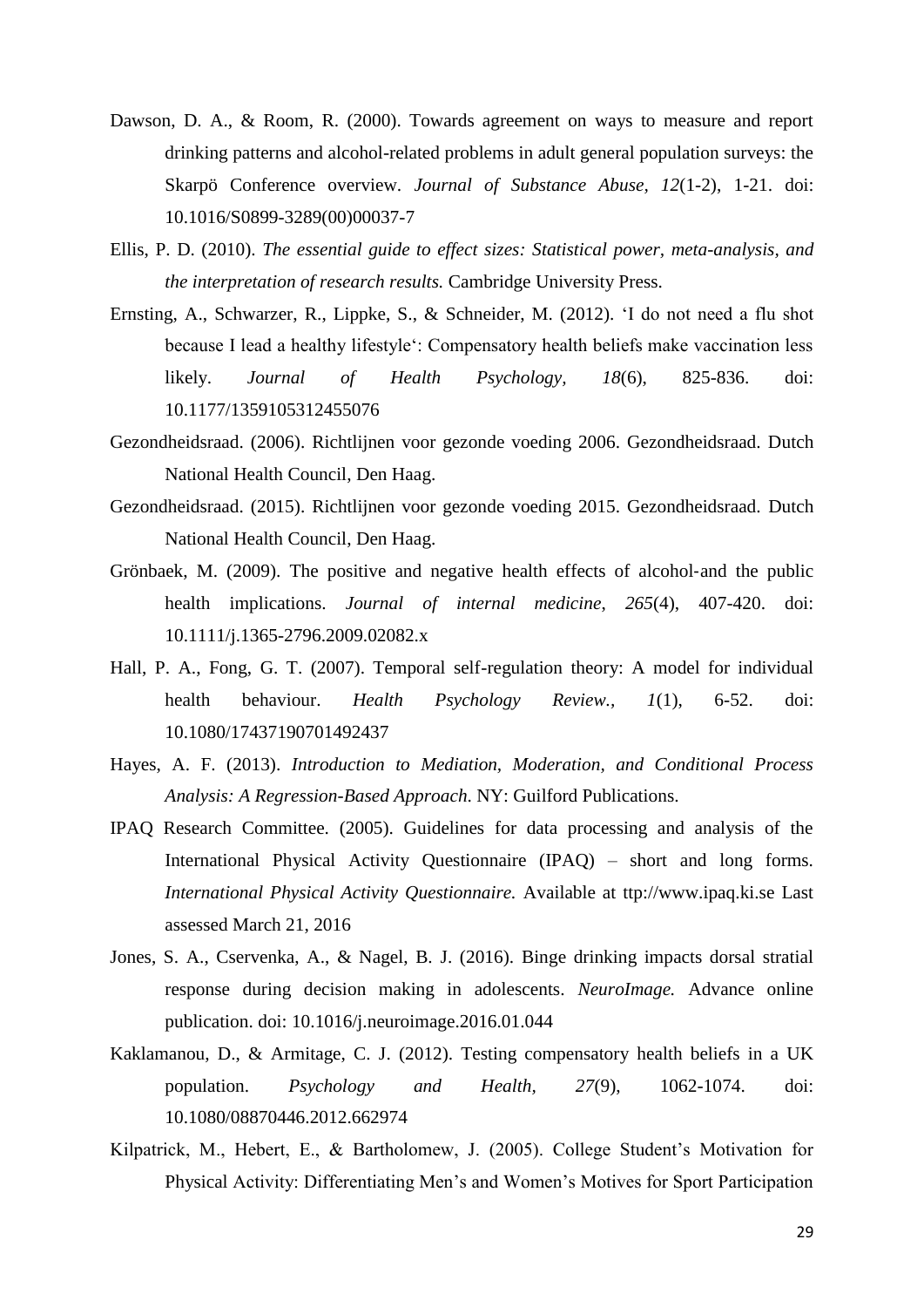and Exercise. *Journal of American College Health, 54*(2), 87-94. doi: 10.3200/JACH.54.2.87-94

- Knäuper, B., Rabiau, M., Cohen, O., & Patriciu, N. (2004). Compensatory health beliefs scale development and psychometric properties. *Psychology and Health, 19*, 607-624. doi: 10.1080/0887044042000196737
- Korte, J., Pieterse, M. E., Postel, M. G., & van Hoof, J. J. (2012). Private peer group settings as an environmental determinant of alcohol use in Dutch adolescents: Results from a representative survey in the region of Twente. *Health & Place, 18*(4), 892-897. doi: 10.1016/j.healthplace.2012.02.010
- Kronick, I., Auerbach, R. P., Stich, C., & Knäuper, B. (2011). Compensatory beliefs and intentions contribute to the prediction of caloric intake in dieters. *Appetite, 57*, 435- 438. doi: 10.1016/j.appet.2011.05.306
- Kuntsche, E., & Labhart, F. (2013). Drinking motives moderate the impact of pre-drinking on heavy drinking on a given evening and related adverse consequences – an event-level study. *Addiction, 108*(10), 1747-1755. doi: 10.1111/add.12253
- Lyvers, M., Hasking, P., Hani, R., Rhodes, M., & Trew, E. (2010). Drinking motives, drinking restraint and drinking behaviour among young adults. *Addictive Behaviors, 35*(2), 116- 122. doi: 10.1016/j.addbeh.2009.09.011
- McGinnis, J. M., & Foege, W. H. (1993). Actual Causes of Death in the United States. *Journal of the American Medical Association, 270*, 2207-2212. doi:10.1001/jama.1993.03510180077038
- Nelson, M. C., & Gordon-Larsen, P. (2006). Physical Activity and Sedentary Behavior Patterns Are Associated With Selected Adolescent Health Risk Behaviors. *Pediatrics, 117*(4), 1281-1290.
- Poelen, E. A. P., Scholte, R. H. J., Engels, R. C. M. E., Boomsma, D. I., Willemsen, G. (2005). Prevalence and trends of alcohol use and misuse among adolescents and young adults in the Netherlands from 1993 to 2000. *Drug and Alcohol Dependence, 79*(3), 413-421. doi: 10.1016/j.drugalcdep.2005.03.020
- Poortinga, W. (2007). Associations of physical activity with smoking and alcohol consumption: A sport or occupation effect? *Preventive Medicine, 45*(1), 66-77. doi: 10.1016/j.ypmed.2007.04.013
- Rabiau, M. A., Knäuper, B., & Miquelon, P. (2006). The eternal quest for optimal balance between maximizing pleasure and minimizing harm: The compensatory health beliefs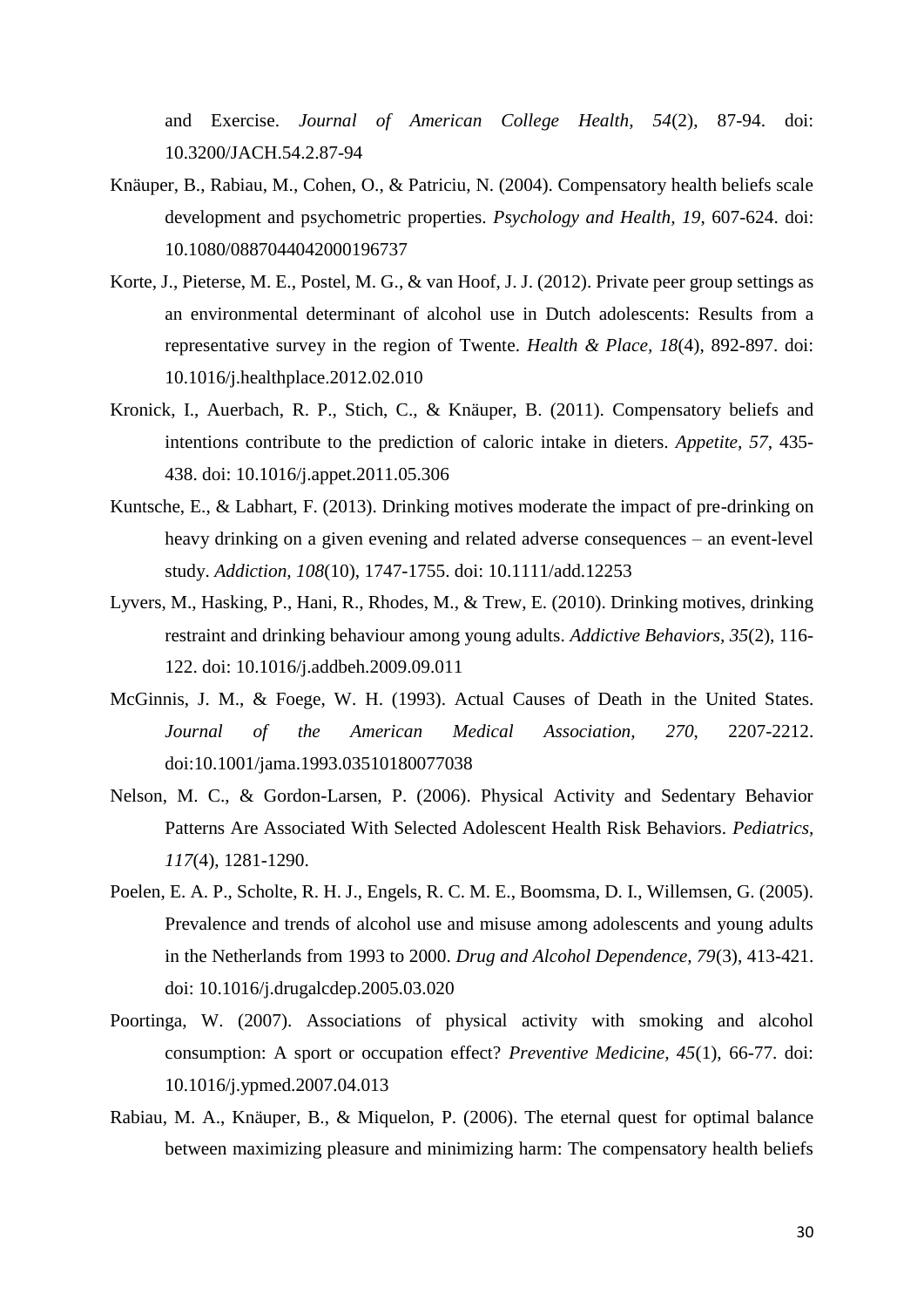model. *British Journal of Health Psychology, 11,* 139-153. doi: 10.1348/135910705X52237

- Radtke, T., & Rackow, P. (2014). Autonomous Motivation Is Not Enough: The Role of Compensatory Health Beliefs for the Readiness to Change Stair and Elevator Use. *International Journal of Environmental Research and Public Health, 11,* 12412- 12428. doi: 10.3390/ijerph111212412
- Riedel, L. (2016). *Verklaringen voor middelengebruik – Hoe impliciete als ook expliciete Compensatory Health Beliefs, zelfregulatie en stress gerelateerd zijn aan middelengebruik bij studenten* (Bachelor's thesis, University of Twente, Enschede, the Netherlands). Retrieved from http://essay.utwente.nl/69075/
- Schulz, D. N., Kremers, S. P. J., & de Vries, H. (2012). Are the stages of change relevant for the development and implementation of a web-based tailored alcohol intervention? A cross-sectional study. *BMC Public Health, 12*(1), 360-370. doi: 10.1186/1471-2458- 12-360
- Sobell, L. C., & Sobell, M. B. (1995). Alcohol consumption measures. *Assessing alcohol problems: A guide for clinicians and researchers*, *2*, 75-99.
- Storm, V., Reinwand, D., Wienert, J., Kuhlmann, T., De Vries, H., & Lippke, S. (2016). Brief report: Compensatory health beliefs are negatively associated with intentions for regular fruit and vegetable consumption when self-efficacy is low. *Journal of Health Psychology*. Advance online publication. doi: 10.1177/1359105315625358
- Townshed, J. M., & Duka, T. (2005). Binge Drinking, Cognitive Performance and Mood in a Population of Young Social Drinkers. *Alcoholism: Clinical And Experimental Research, 29*(3), 317-325. doi: 10.1097/01.ALC.0000156453.05028.F5
- Turrisi, R., Mallett, K. A., Mastroleo, N. R., & Larimer, M. E. (2006). Heavy Drinking in College Students: Who Is at Risk and What Is Being Done About It? *The Journal of General Psychology, 133*(4), 401-420. doi: 10.3200/GENP.133.4.401-420
- Van Laar, M. W., Cruts, A. A. N., Van Ooyen-Houben, M. M. J., Meijer, R. F., Croes, E. A., Ketelaars, E. A., ... & van Dijk, J. J. (2015). *Jaarbericht Nationale Drug Monitor 2015*. Utrecht, Trimbos Institute: Retrieved on April 7, 2016 from https://www.trimbos.nl/producten-en-diensten/webwinkel/product/?prod=AF1412
- Veliz, P., McCabe, S. E., & Boyd, C. J. (2016). Extreme Binge Drinking Among Adolescent Athletes: A Cause for Concern? *The American Journal of Addictions, 25*(1), 37-40. doi: 10.1111/ajad.12323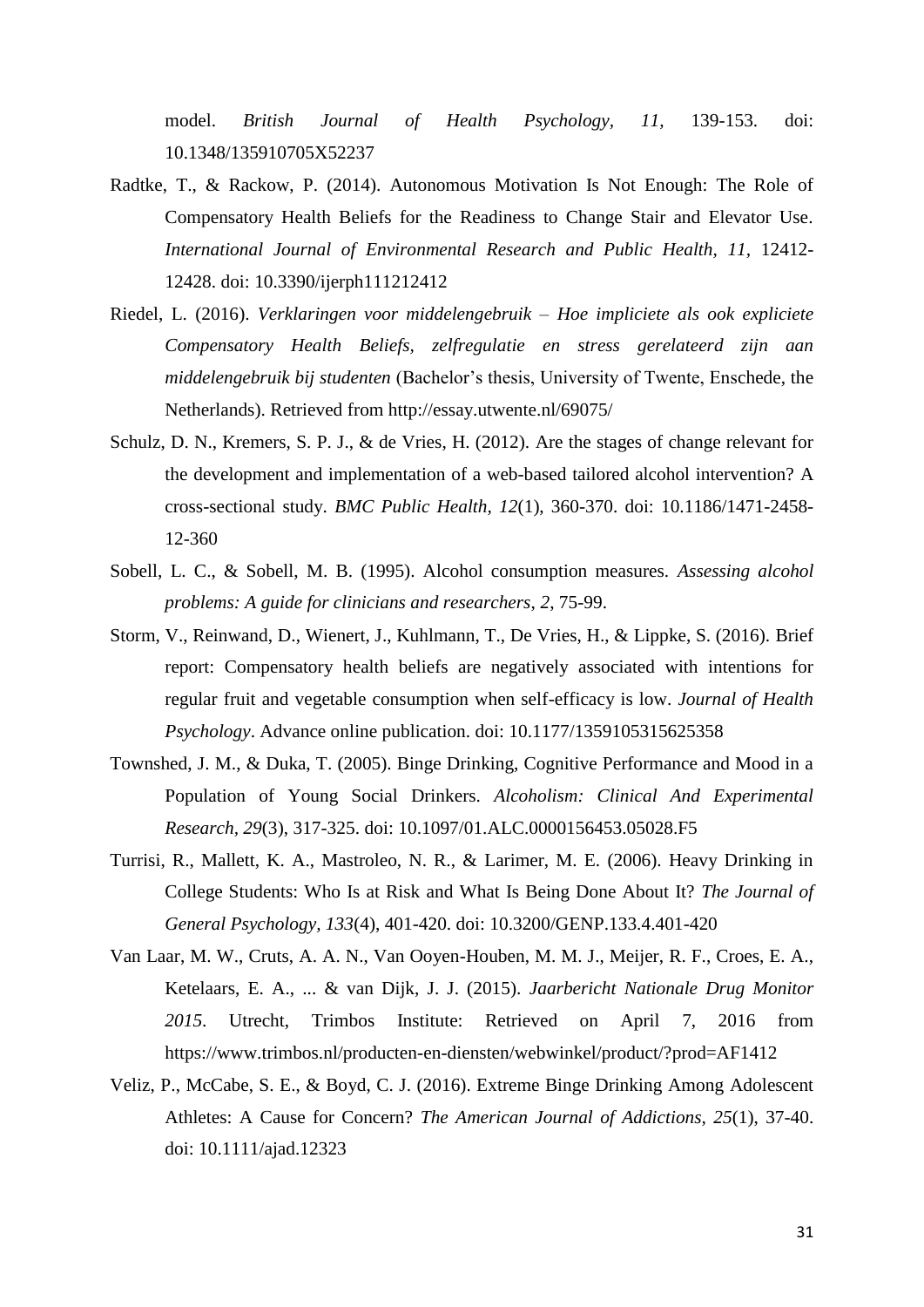- Voogt, C. V., Poelen, A. P., Kleinjan, M., Lemmers, L. A. C. J., & Engels, R. C. M. E. (2013). The development of a web-based brief alcohol intervention in reducing heavy drinking among college students: an Intervention Mapping approach. *Health Promotion International, 29*(4), 669-679. doi: 10.1093/heapro/dat016
- Weaver, C. C., Martens, M. P., Cadigan, J. M., Takamatsu, S. K., Treloar, H. R., & Pedersen, E. R. (2013). Sport-related achievement motivation and alcohol outcomes: An athletespecific risk factor among intercollegiate athletes. *Addictive Behaviors, 38*(12), 2930- 2936. doi: 10.1016/j.addbeh.2013.08.021
- Werle, C. O. C., Wansink, B., & Payne, C. R. (2010). Just thinking about exercise makes me serve more food. Physical activity and calorie compensation. *Appetite, 56*(2), 332-335. doi: 10.1016/j.appet.2010.12.016
- Zhang X. Y., Shu, L., Si, C. J., Yu, X. L., Liao, D., Gao, W., Zhang, L., & Zheng, P. F. (2015). Dietary Patterns, Alcohol Consumption and Risk of Coronary Heart Disease in Adults: A Meta-Analysis. *Nutrients, 7*(8), 6582-6605. doi: 10.3390/nu7085300
- Zhou, J., Heim, D., & O'Brien, K. (2015). Alcohol Consumption, Athlete Identity, and Happiness Among Student Sportspeople as a Function of Sport-Type. *Alcohol and Alcoholism, 50*(5), 617-623. doi: 10.1093/alcalc/agv030

# **6. Appendix**

#### <span id="page-34-1"></span><span id="page-34-0"></span>**6.1 International Physical Activity Questionnaire**

We are interested in finding out about the kinds of physical activities that people do as part of their everyday lives. The questions will ask you about the time you spent being physically active in the **last 7 days**. Please answer each question even if you do not consider yourself to be an active person. Please think about the activities you do at work, as part of your house and yard work, to get from place to place, and in your spare time for recreation, exercise or sport.

Think about all the **vigorous** activities that you did in the **last 7 days**. Vigorous physical activities refer to activities that take hard physical effort and make you breathe much harder than normal. Think only about those physical activities that you did for at least 10 minutes at a time.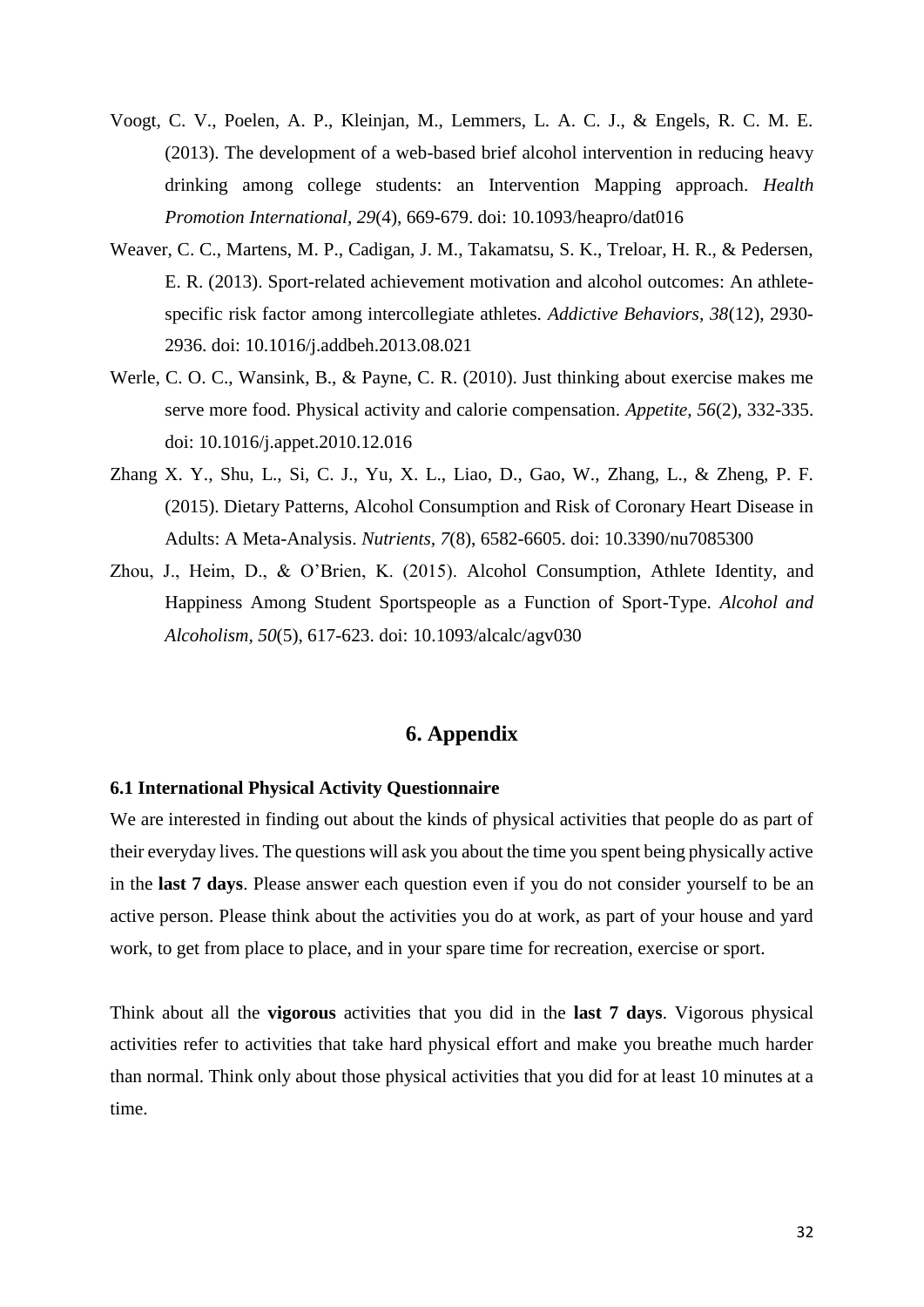During the **last 7 days**, on how many days did you do **vigorous** physical activities like heavy lifting, digging, aerobics, or fast bicycling?

days per week

How much time did you usually spend doing vigorous physical activities on one of those days?

Example: *If you usually spend 60 minutes on a typical day in doing vigorous physical activities, you have to answer in this way: 1 hours per day 0 minutes per day*

*If you usually spend 90 minutes on a day in doing vigorous physical activities, you have to answer in this way: 1 hours per day 30 minutes per day*

\_\_\_\_\_\_ hours per day

minutes per day

Think about all the **moderate activities** that you did in the **last 7 days**. Moderate activities refer to activities that take moderate physical effort and make you breathe somewhat harder than normal. Think only about those physical activities that you did for at least 10 minutes at a time.

During the **last 7 days**, on how many days did you do **moderate** physical activities like carrying light loads, bicycling at a regular pace, or doubles tennis? Do not include walking.

\_\_\_\_\_\_ days per week

How much time did you usually spend doing moderate physical activities on one of those days?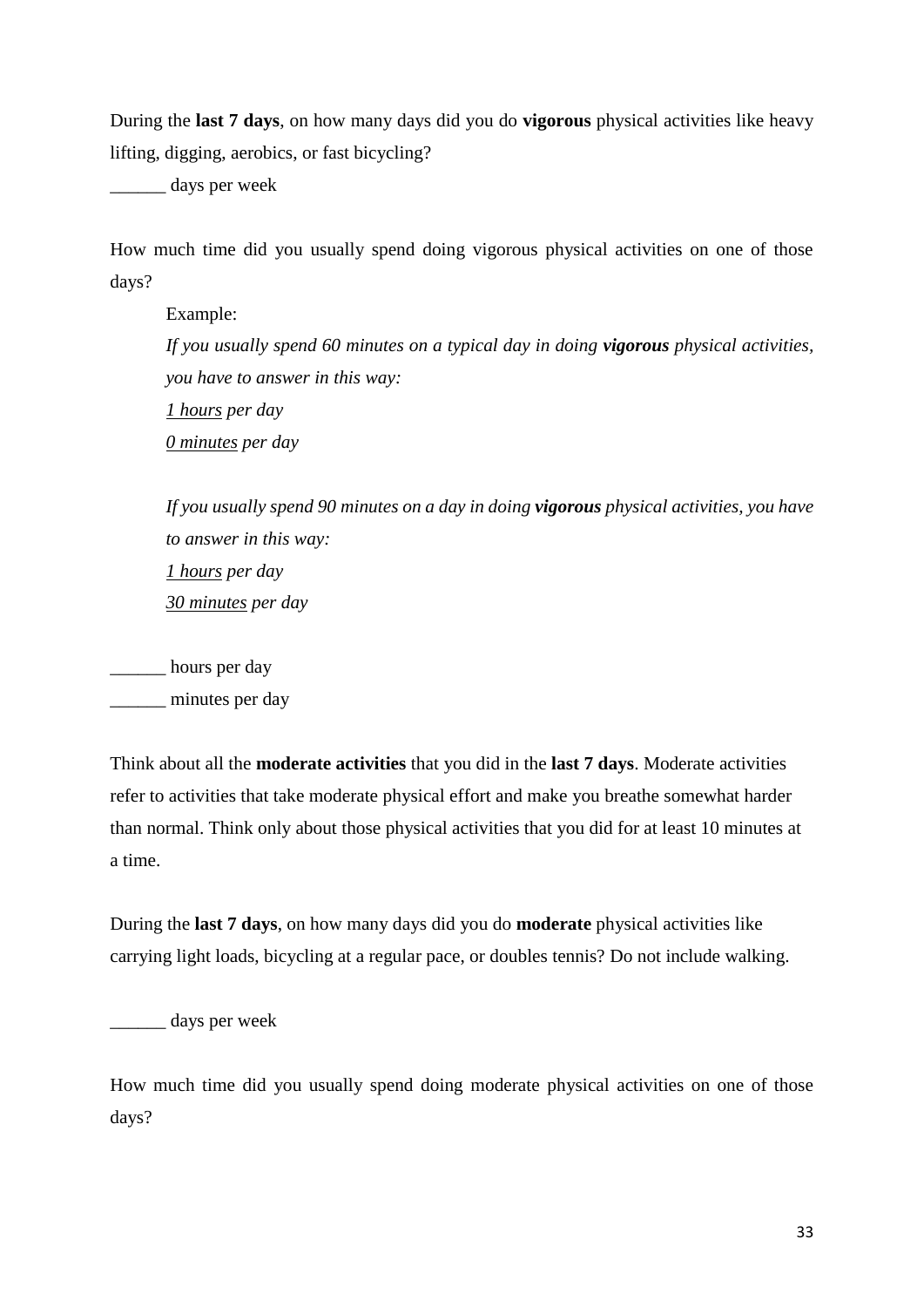Example:

*If you usually spend 60 minutes on a typical day in doing moderate physical activities, you have to answer in this way: 1 hours per day 0 minutes per day*

*If you usually spend 90 minutes on a day in doing moderate physical activities, you have to answer in this way: 1 hours per day 30 minutes per day*

\_\_\_\_\_\_ hours per day

\_\_\_\_\_\_ minutes per day

Think about the time you spent **walking** in the **last 7 days**. This includes at work and at home, walking to travel from place to place, and any other walking that you have done solely for recreation, sport, exercise, or leisure.

During the **last 7 days**, on how many days did you **walk** for at least 10 minutes at a time? \_\_\_\_\_\_ days per week

How much time did you usually spend walking on one of those days?

Example: *If you usually spend 60 minutes on a typical day in walking, you have to answer in this way: 1 hours per day*

*0 minutes per day*

*If you usually spend 90 minutes on a day in walking, you have to answer in this way: 1 hours per day 30 minutes per day*

\_\_\_\_\_\_ hours per day minutes per day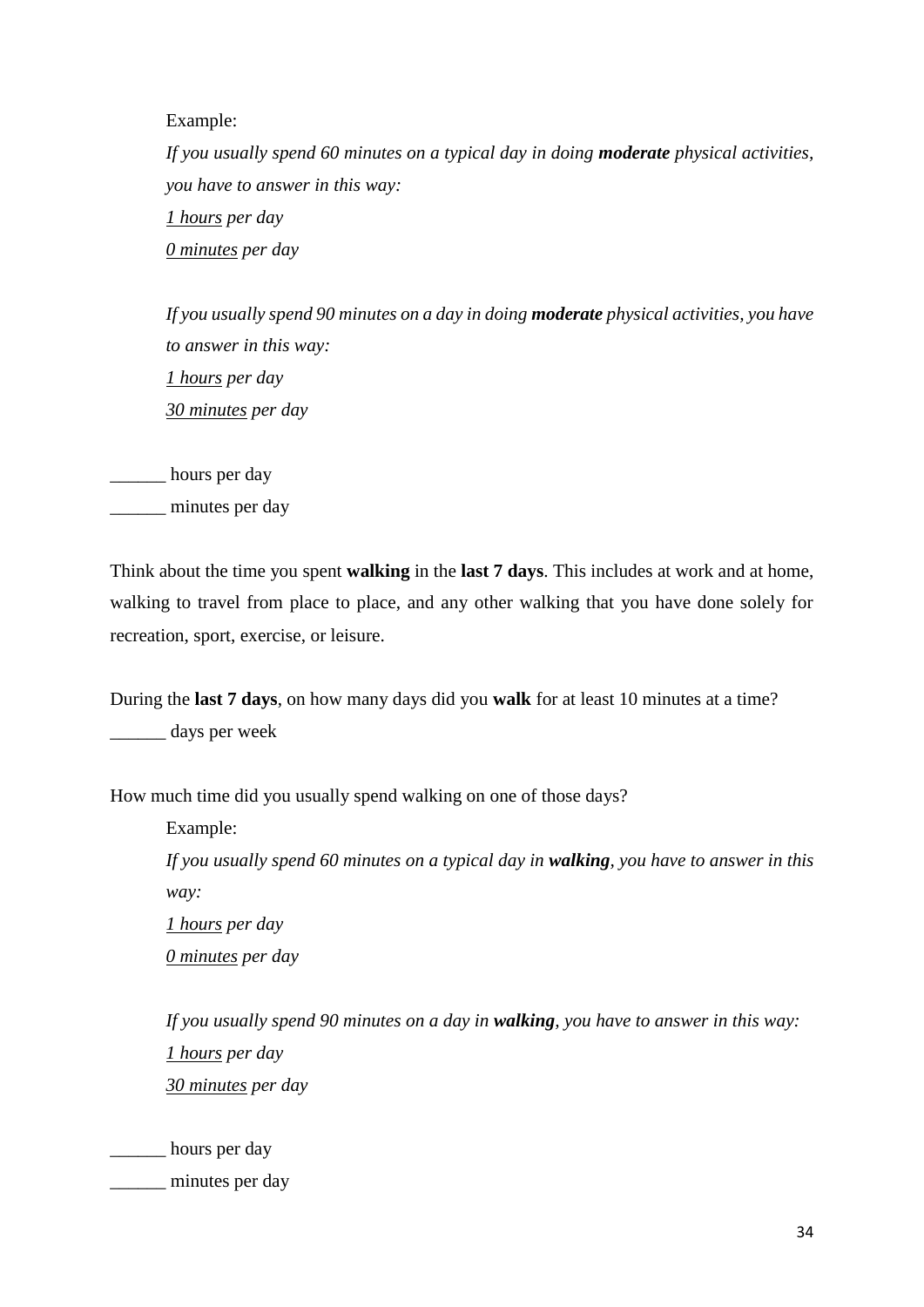This question is about the time you spent **sitting** on weekdays during the **last 7 days**. Include time spent at work, at home, while doing course work and during leisure time. This may include time spent sitting at a desk, visiting friends, reading, or sitting or lying down to watch television.

During the **last 7 days**, how much time did you spend **sitting** on one weekday?

Example: *If you usually spend 60 minutes on a weekday in the last 7 days in sitting, you have to answer in this way: 1 hours per day 0 minutes per day*

*If you usually spend 90 minutes on a weekday in the last 7 days in sitting, you have to answer in this way: 1 hours per day 30 minutes per day*

\_\_\_\_\_\_ hours per day

minutes per day

# <span id="page-37-0"></span>**6.2 Compensatory Health Beliefs Scale**

Different people believe different things about their health. Below is a list of beliefs that someone might have about staying healthy. **Please read each sentence carefully and tell us how much you agree or disagree with it** by selecting on one of the following responses: Totally disagree; Somewhat disagree; Neither agree nor disagree; Somewhat agree; or Totally agree.

Relaxing on the weekend can make up for stress during the week.

- Totally disagree
- **O** Somewhat disagree
- Neither agree nor disagree
- **O** Somewhat agree
- **O** Totally agree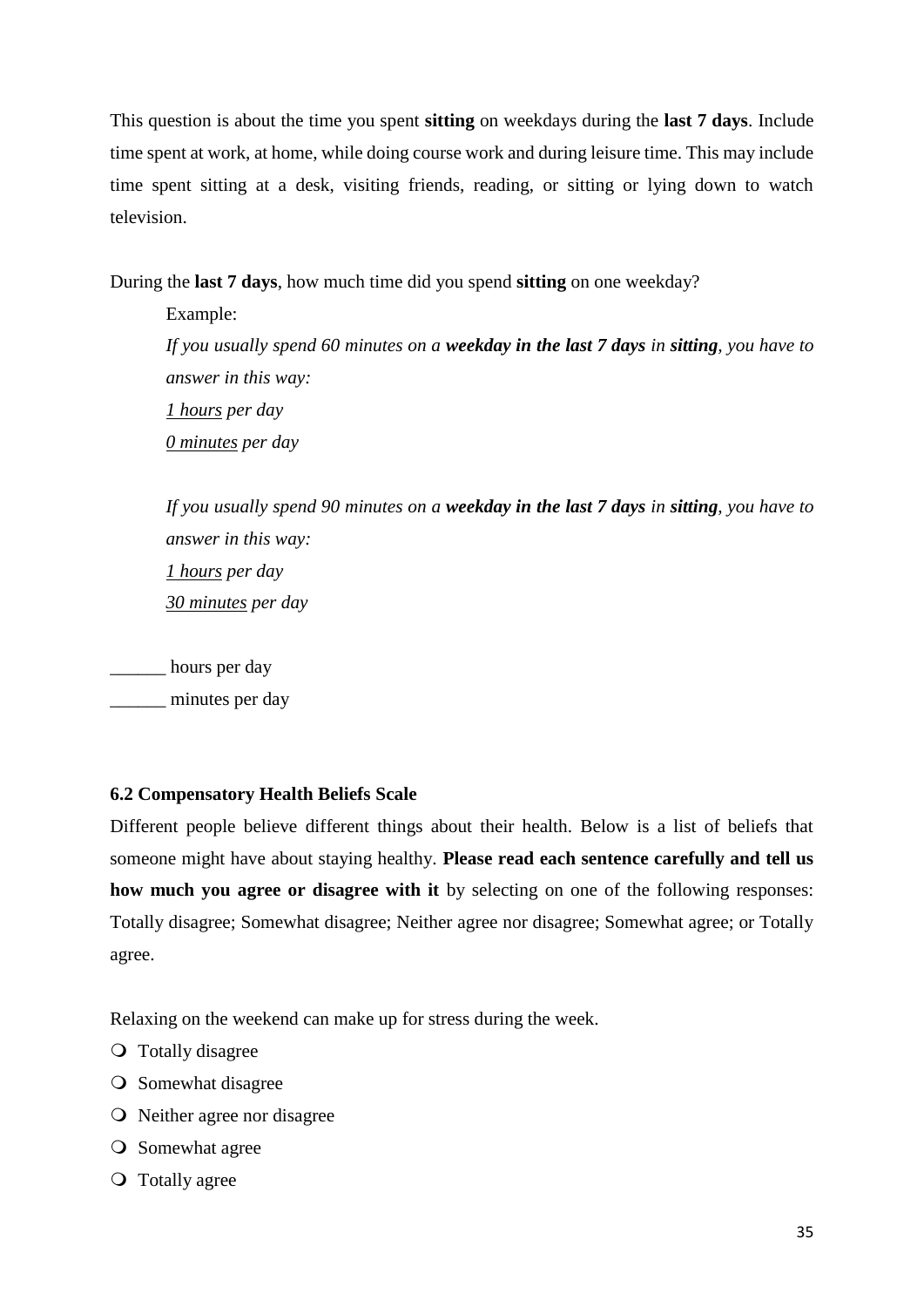Using artificial sweeteners compensates for extra calories.

- Totally disagree
- **O** Somewhat disagree
- O Neither agree nor disagree
- **O** Somewhat agree
- Totally agree

Drinking alcohol in the evening can be compensated by bicycling or walking home afterwards.

- Totally disagree
- **O** Somewhat disagree
- Neither agree nor disagree
- **O** Somewhat agree
- Totally agree

Exercising can compensate for smoking.

- Totally disagree
- **O** Somewhat disagree
- O Neither agree nor disagree
- **O** Somewhat agree
- Totally agree

It is OK to go to bed late if one can sleep longer the next morning (only the number of hours count).

- Totally disagree
- **O** Somewhat disagree
- O Neither agree nor disagree
- **O** Somewhat agree
- Totally agree

Not drinking alcohol during the week can make up for the effects of drinking too much alcohol during the weekend.

Totally disagree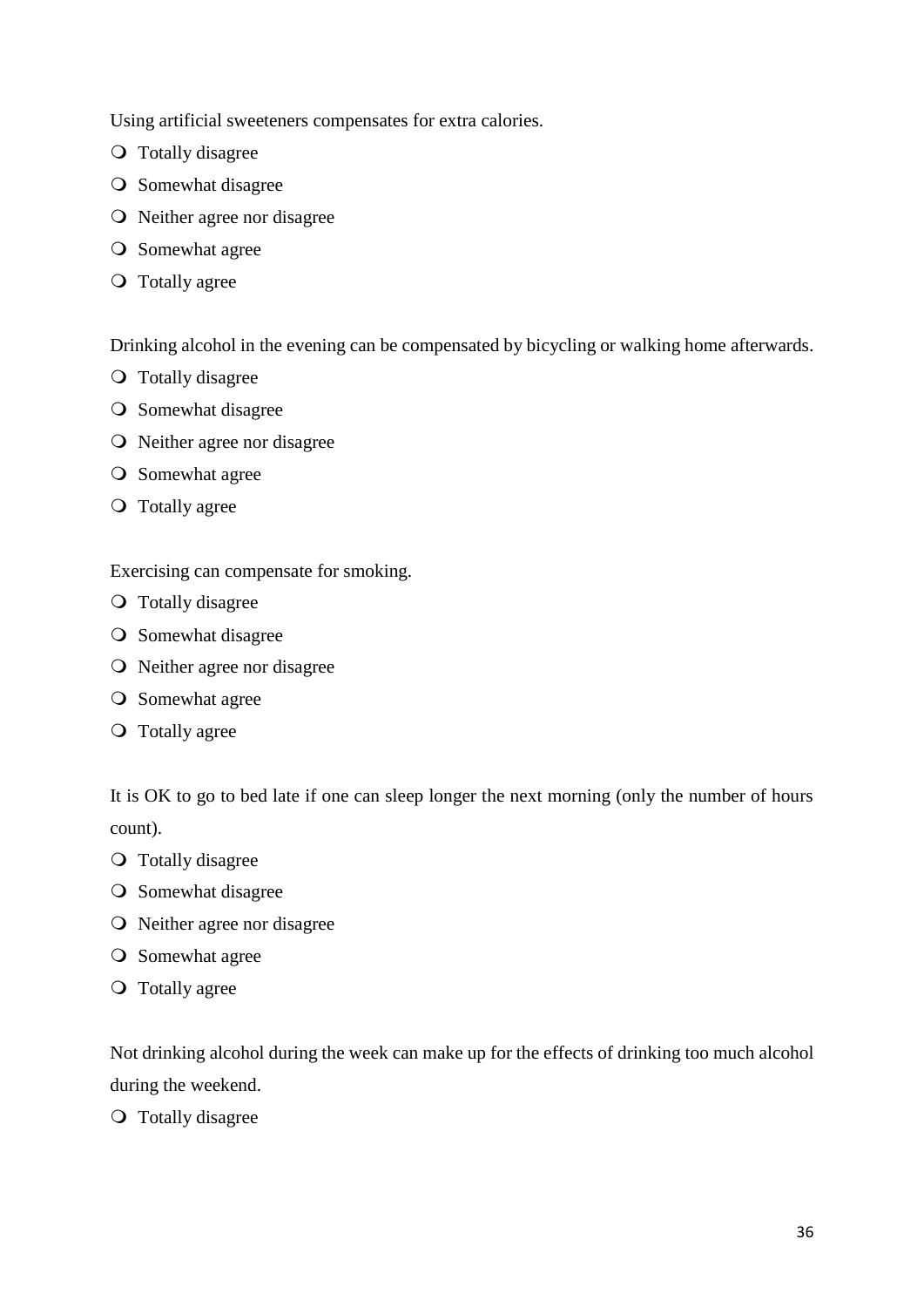- **O** Somewhat disagree
- O Neither agree nor disagree
- **O** Somewhat agree
- Totally agree

Skipping the main dish can make up for eating dessert.

- Totally disagree
- **O** Somewhat disagree
- O Neither agree nor disagree
- **O** Somewhat agree
- Totally agree

Relaxing in front of the TV can compensate for a stressful day.

- **O** Totally disagree
- **O** Somewhat disagree
- Neither agree nor disagree
- **O** Somewhat agree
- Totally agree

Eating whatever one wants in the evening is OK if one did not eat much during the day.

- **O** Totally disagree
- **O** Somewhat disagree
- O Neither agree nor disagree
- **O** Somewhat agree
- Totally agree

Sleeping in on the weekends can compensate for too little sleep during the week.

- Totally disagree
- O Somewhat disagree
- O Neither agree nor disagree
- **O** Somewhat agree
- Totally agree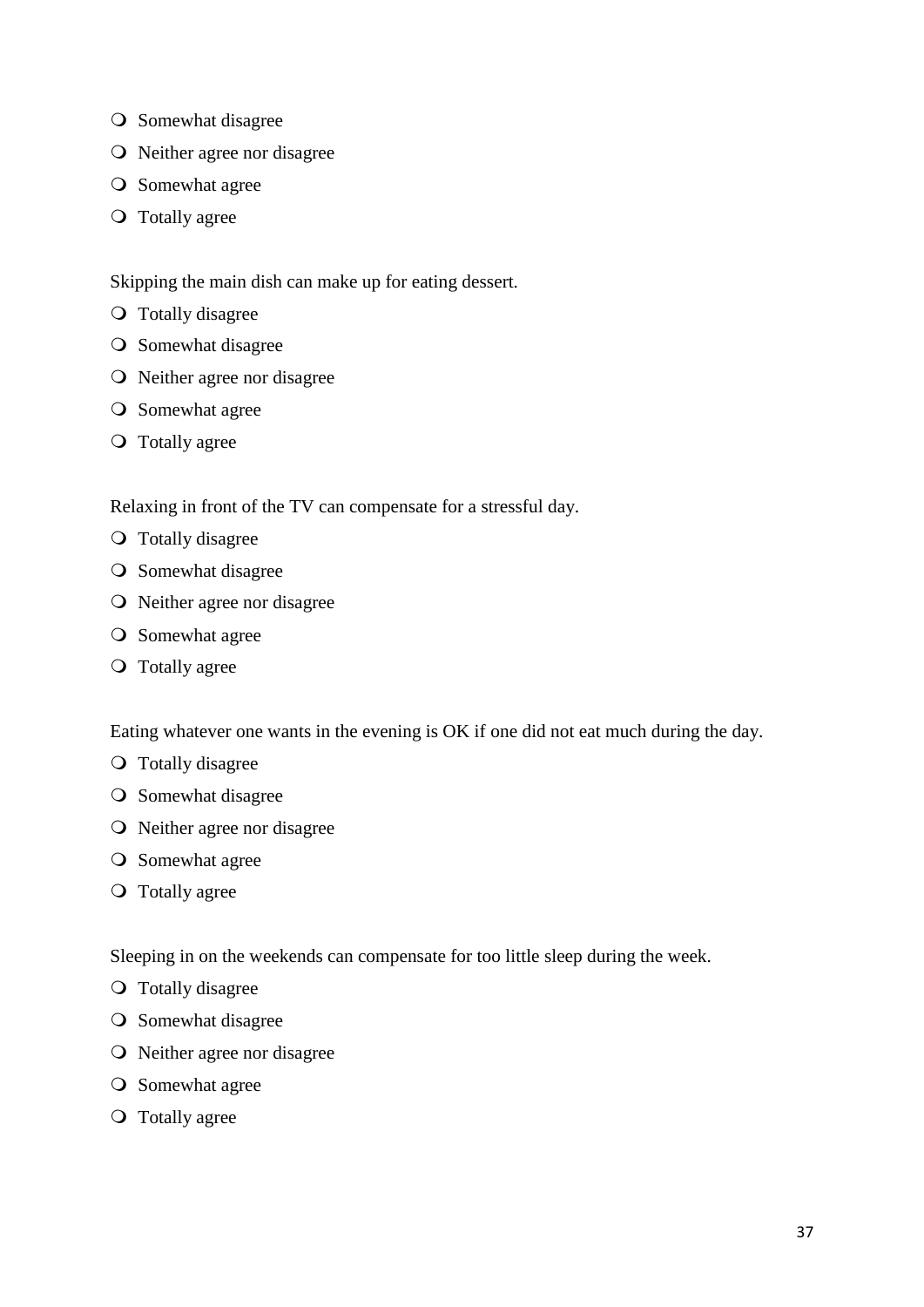Eating healthy can make up for the effects of regularly drinking alcohol.

- Totally disagree
- **O** Somewhat disagree
- O Neither agree nor disagree
- **O** Somewhat agree
- Totally agree

Exercising can make up for the bad effects of stress.

- Totally disagree
- **O** Somewhat disagree
- Neither agree nor disagree
- **O** Somewhat agree
- Totally agree

Being physically active can compensate for the effects of regularly drinking alcohol.

- Totally disagree
- **O** Somewhat disagree
- O Neither agree nor disagree
- **O** Somewhat agree
- Totally agree

The effects of drinking coffee can be balanced by drinking equal amounts of water.

- Totally disagree
- **O** Somewhat disagree
- Neither agree nor disagree
- **O** Somewhat agree
- Totally agree

Drinking alcohol on one day can be compensated by being physically active the next day.

- Totally disagree
- **O** Somewhat disagree
- Neither agree nor disagree
- **O** Somewhat agree
- Totally agree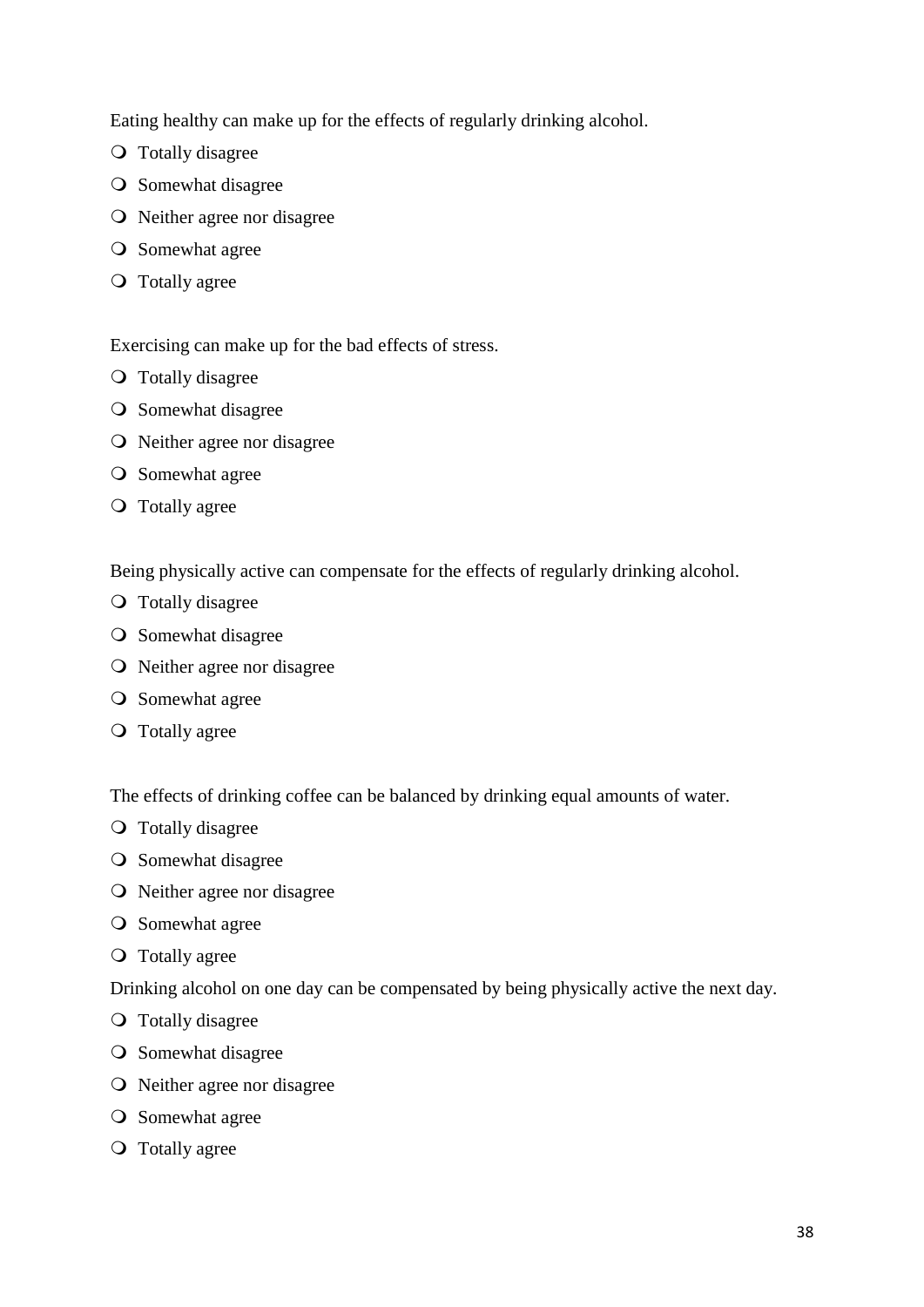Sleep compensates for stress.

- Totally disagree
- **O** Somewhat disagree
- O Neither agree nor disagree
- **O** Somewhat agree
- Totally agree

It is alright to drink a lot of alcohol as one drinks lots of water to flush it.

- Totally disagree
- **O** Somewhat disagree
- Neither agree nor disagree
- **O** Somewhat agree
- Totally agree

Starting a new diet tomorrow compensates for breaking a diet today.

- Totally disagree
- **O** Somewhat disagree
- O Neither agree nor disagree
- **O** Somewhat agree
- Totally agree

If I am physically active during the week, it is OK to drink more alcohol during the weekend.

- Totally disagree
- **O** Somewhat disagree
- O Neither agree nor disagree
- **O** Somewhat agree
- Totally agree

Smoking from time to time is OK if one eats healthy.

- Totally disagree
- **O** Somewhat disagree
- Neither agree nor disagree
- **O** Somewhat agree
- Totally agree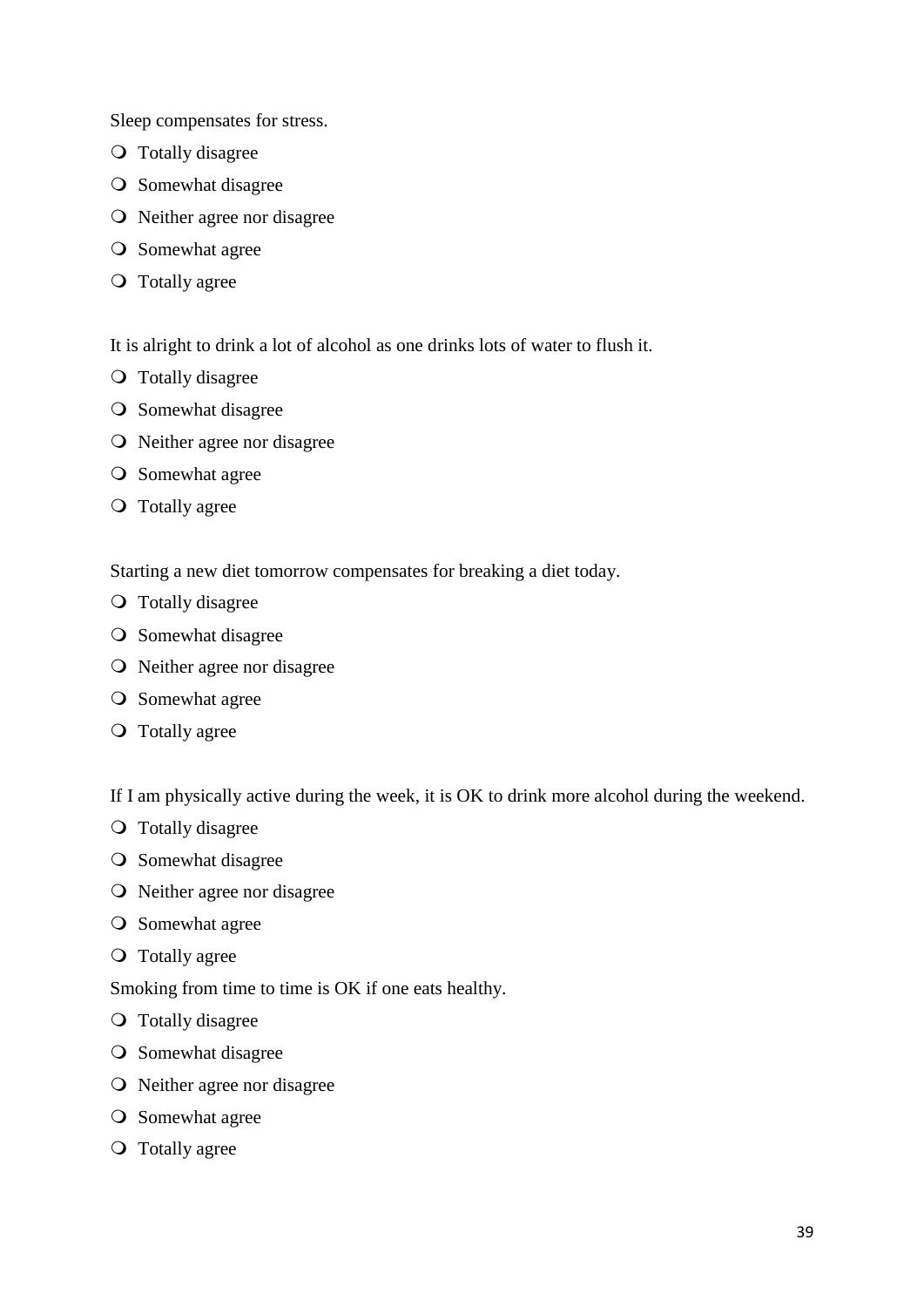It is OK to skip breakfast if one eats more during lunch or dinner.

- Totally disagree
- O Somewhat disagree
- O Neither agree nor disagree
- **O** Somewhat agree
- **O** Totally agree

# <span id="page-42-0"></span>**6.3 Alcohol Consumption Scale**

Before you answer the next questions, it is important you are aware of what a unit of alcohol entails. Every drink has its own glass. Wine comes in a wineglass, beer in a pint and liquor in a shot glass. This is called one unit. If the drink comes in the right glass, every drink should hold the same amount of alcohol.



Please answer the following questions in units. In the table below, you'll find some examples.

| Kind of drink              | <b>Number of units</b> |
|----------------------------|------------------------|
| $\frac{1}{2}$ pint         | $\mathbf{1}$           |
| Pint                       | $\overline{2}$         |
| <b>Small glass of wine</b> |                        |
| Large glass of wine        | $\overline{2}$         |
| Bottle of wine (0,75l.)    | 7,5                    |
| <b>Mix-drink</b>           | 1                      |
| <b>Shot</b>                |                        |
| <b>Bottle of liquor</b>    | 22                     |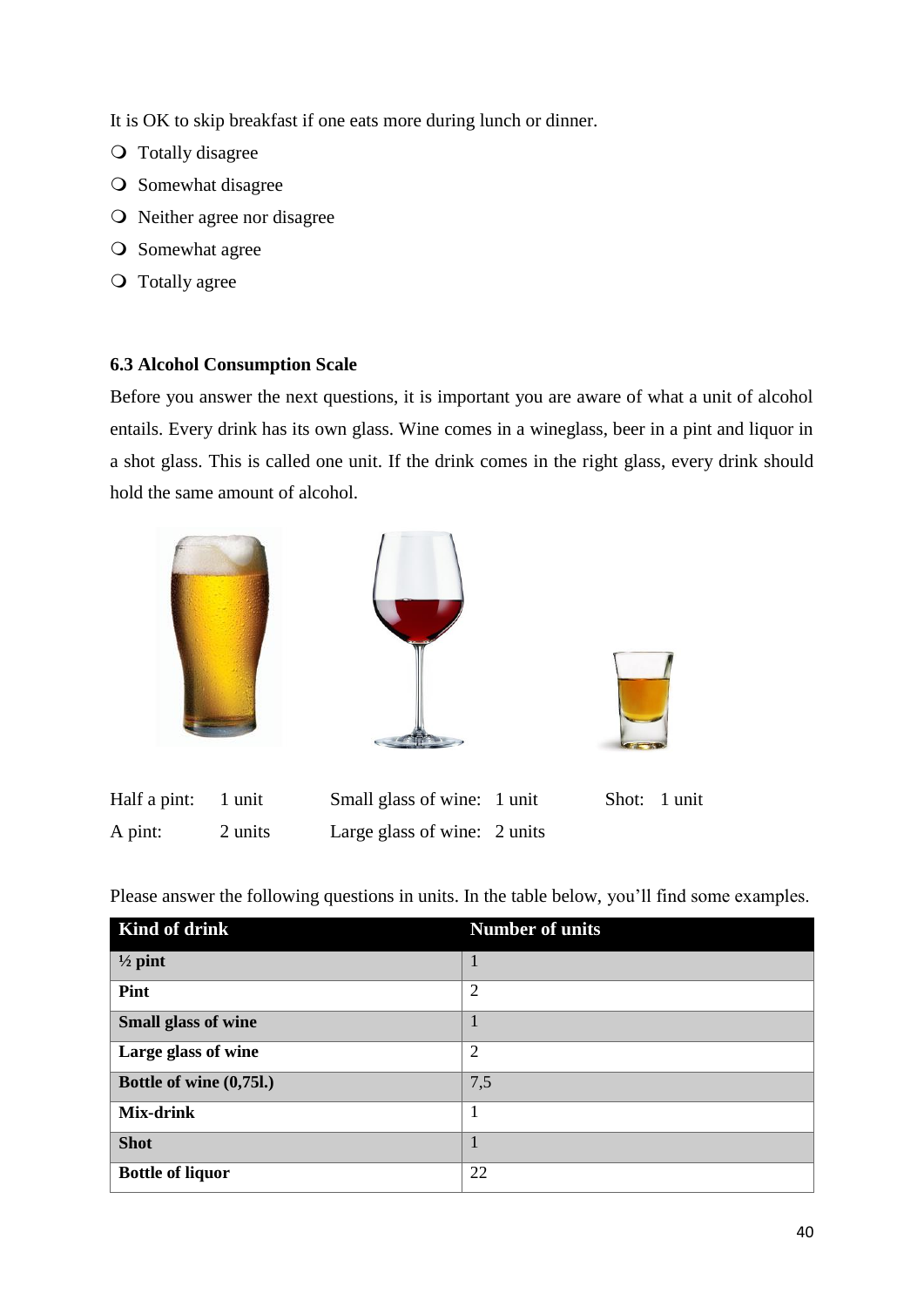As you can see in the table, one small wineglass is one unit of alcohol. If you had three small glasses of wine, your answer will be 3 units, because  $3 \times 1 = 3$ .

Have you ever had an alcoholic drink?

- Yes
- O No

On how many days of the **four weekdays** (Monday, Tuesday, Wednesday, Thursday) do you usually drink alcohol?

- 4 days
- 3 days
- 2 days
- $Q_1$  day
- Q Less than 1 day
- Q I never drink on a weekday

How many units of alcohol do you usually drink on a **weekday** on which you drink?

- 11 units or more per day
- 7-11 units per day
- $\overline{O}$  6 units per day
- $\bigcirc$  5 units per day
- $\bigcirc$  5 units per day
- $\bigcirc$  4 units per day
- 3 units per day
- $Q$  2 units per day
- O 1 unit per day
- $\bigcirc$  0 units per day

On how many of the **three weekend days** (Friday, Saturday, Sunday) you usually drink alcohol?

3 days

2 days